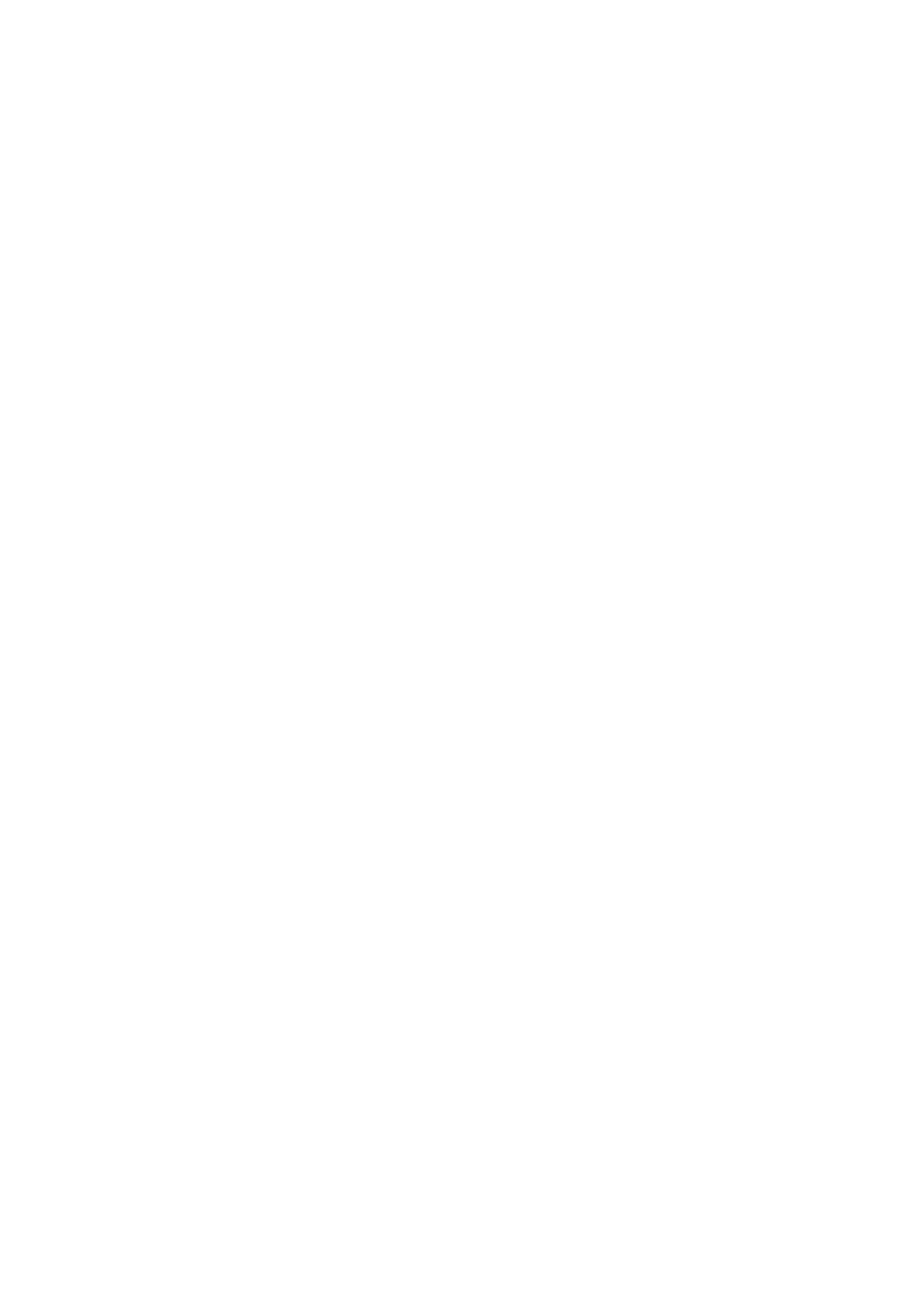### **Executive Summary**

This working paper presents the different methodologies currently used to construct a volume index of capital services and analyzes the effects of methodological changes on capital services and total factor productivity estimates for Belgium over the period 1970-2004. This working paper is realized within the framework of the European EUKLEMS project, in which the Federal Planning Bureau participates.

TFP measurements are essential to study economic growth determinants. They depend on the availability and quality of data concerning the other sources of growth: the contribution of capital and labour. According to the OECD recommendations, the appropriate measurement of capital input for productivity studies is the flow of services produced by capital assets, rather than capital stocks. In Belgium, as in other many countries, no official data exit on capital services.

The measurement of the capital services is realized in two steps. First, productive capital stocks have to be estimated for each type of investment goods called assets. Then, these stocks are aggregated with the user costs of capital as weights to derive a global index measuring the productive contribution of all types of capital assets to output growth. Two methodologies are generally used to construct productive capital stocks: the geometric profile and the hyperbolic profile. For each profile, several assumptions have to be made such as the choice of the functional form of the retirement function or of the maximum service life. For the computation of the user costs, we have the choice between an ex-ante and an ex-post rate of return of capital.

After a theoretical presentation of the different methodologies currently used to construct a volume index of capital services, the results show that for the whole economy and for the majority of capital assets, the estimation of productive capital stocks is higher in level and growth rate, when it is computed with a hyperbolic age-efficiency profile than when a geometric profile is assumed. The different methodological options within each age-efficiency profile also have consequences on productive capital stocks.

Concerning the user costs of capital, the evolution of the estimation seems to be more influenced by the choice between an ex-post and an ex-ante rate of return than by the assumed depreciation profile (geometric or hyperbolic).

For the economy as a whole and the entire period 1970-2004, under an ex-post approach, the volume indices of capital services estimated with a hyperbolic age-efficiency profile grow at a higher rate than the indices estimated with a geometric profile. This general conclusion is, however, not observed in every sector. Under an ex-ante approach, the different volume indices are quite similar for the whole economy, even if the indices grow generally at a slightly higher rate in the case of a geometric pattern. In the case of a hyperbolic profile, a longer maximum service life and/or a higher β parameter (slower loss of efficiency) increase the volume index of capital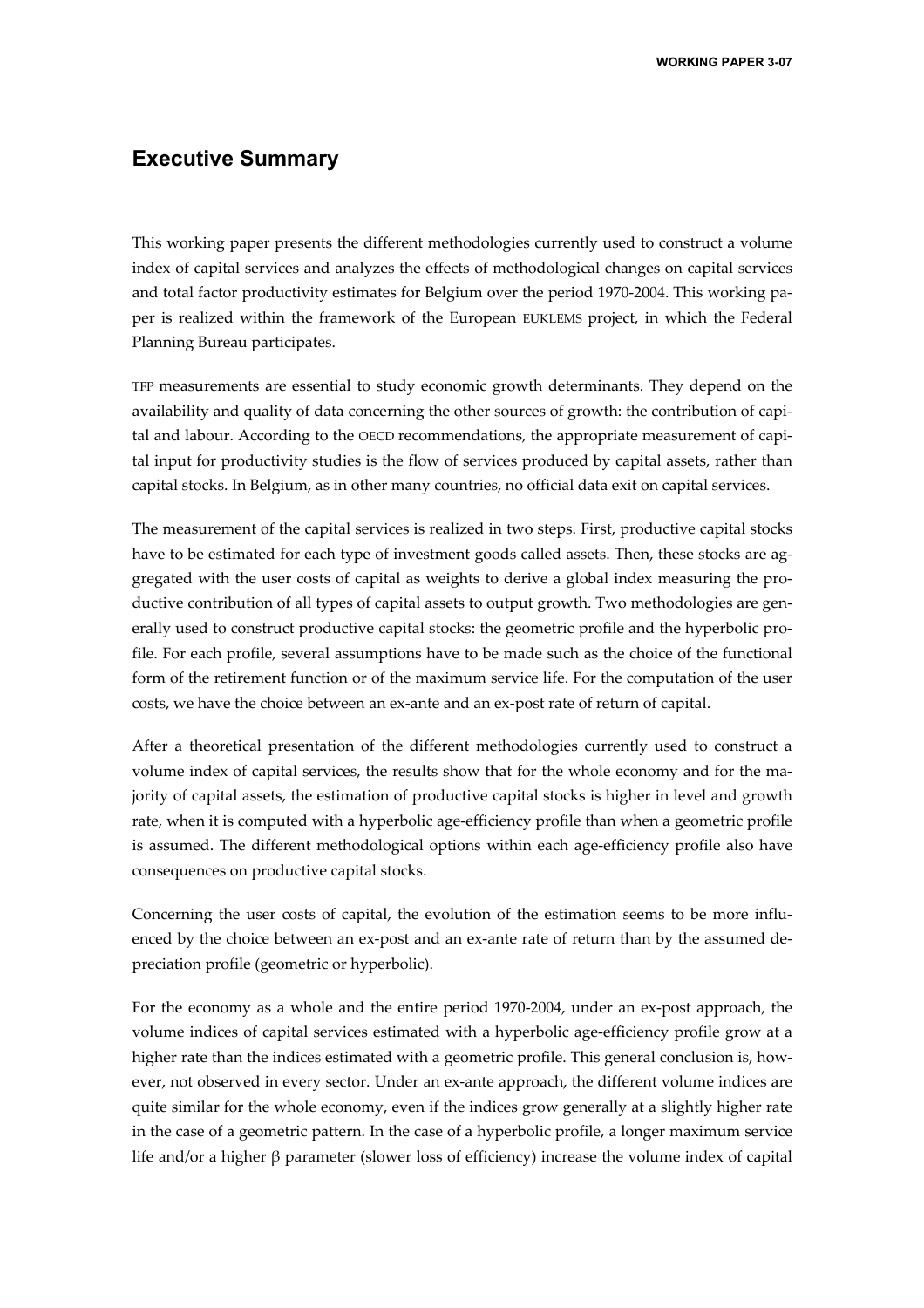services in level and in growth rate. A higher growth rate of the volume indices generates a higher capital contribution to output growth and, consequently, a lower TFP contribution. Concerning the retirement function, the growth rates of indices are slightly higher with a delayedlinear function, than with a lognormal and are the lowest with a linear function. In the case of a geometric profile, the choice between the two tested depreciation rates has no influence on the volume index of capital services for the total economy. However, differences appear in the volume indices of industries.

Over long periods of time, the different TFP estimates are relatively similar. Over shorter periods, the different methodologies generate more significant variations in the TFP contribution. Over the recent period 2000-2004, the average annual TFP contribution to output growth for the whole economy is estimated between 0.04% and 0.27%, according to the made assumptions. It also appears that, for the whole economy, the variations in TFP contribution are larger when an ex-post user cost is used.

In summary, this sensitivity analysis shows that methodological choices have certain consequences on the volume index of capital services and consequently on the estimation of the TFP contribution to growth. These consequences are more important when the analysis is realized at the industry level and when the studied period is short, underlying the importance of long-term perspective to analyze productivity evolution. It seems credible that the appropriate ageefficiency profile differs according to the kind of assets and the industry in which these assets are used. Empirical studies on age-efficiency and retirement profiles of assets are necessary to determine the best appropriated profiles.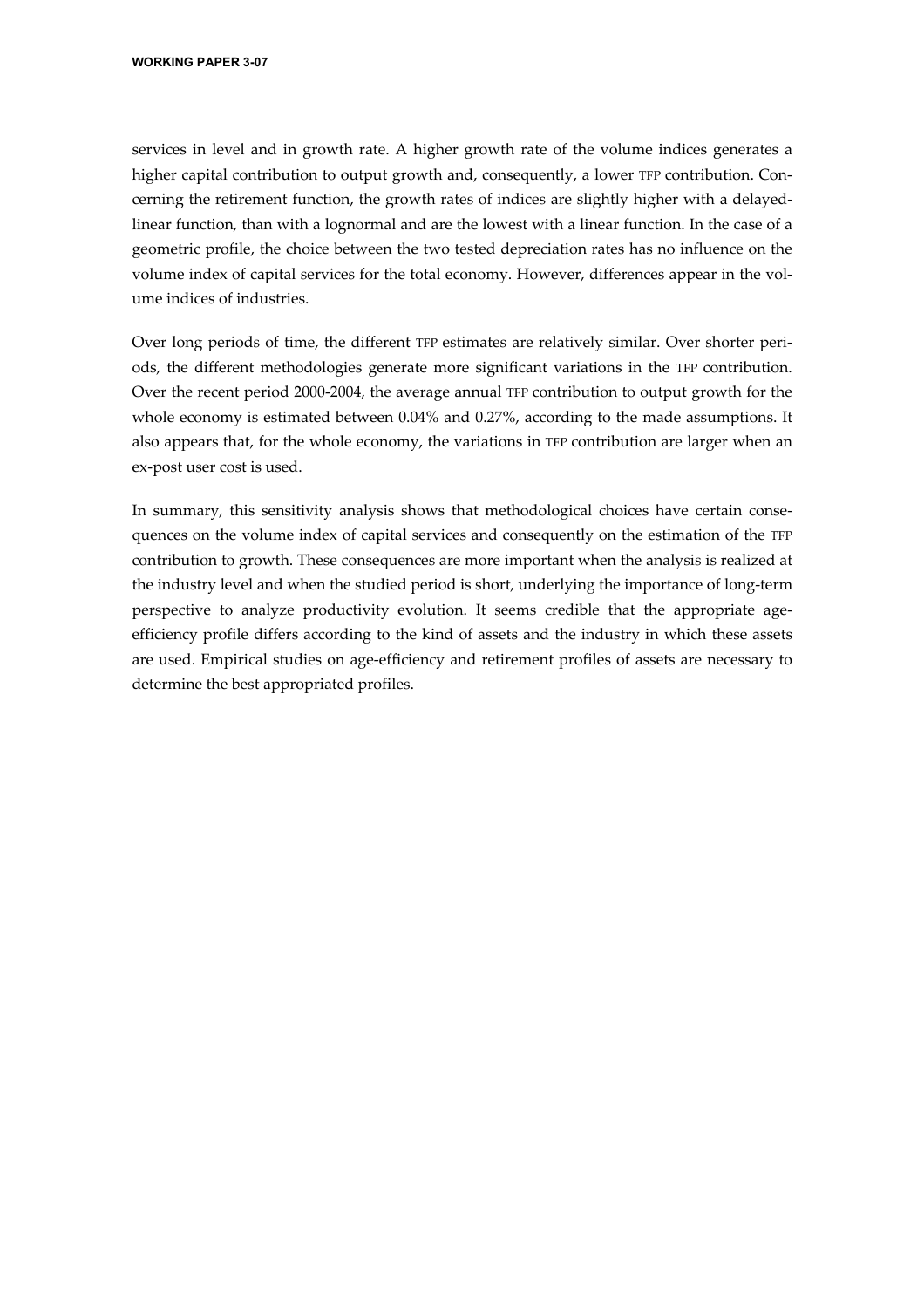## **Table of Contents**

| $\mathbf 1$ |                                      |                                                                                                                                                                                                                       |                      |
|-------------|--------------------------------------|-----------------------------------------------------------------------------------------------------------------------------------------------------------------------------------------------------------------------|----------------------|
| 2.          |                                      |                                                                                                                                                                                                                       |                      |
| 3.          |                                      |                                                                                                                                                                                                                       |                      |
|             |                                      | 3.1. The productive capital stock                                                                                                                                                                                     | 4                    |
|             | 3.1.1.<br>3.1.2.<br>3.1.3.           | Geometric age-efficiency profile<br>Hyperbolic age-efficiency profile<br>Other age-efficiency profiles                                                                                                                | 4<br>5<br>10         |
|             |                                      | 3.2. The volume index of capital services                                                                                                                                                                             | 11                   |
|             | 3.2.1.<br>3.2.2.                     | The user cost<br>The volume index of capital services                                                                                                                                                                 | 11<br>14             |
|             |                                      | 3.3. The net and the gross capital stock                                                                                                                                                                              | 14                   |
| 4.          |                                      |                                                                                                                                                                                                                       | 17                   |
|             | 4.1. The data                        |                                                                                                                                                                                                                       | 17                   |
|             | 4.2. Results                         |                                                                                                                                                                                                                       | 17                   |
|             | 4.2.1.<br>4.2.2.<br>4.2.3.<br>4.2.4. | The productive capital stock<br>User costs<br>Volume index of capital services<br>Total factor productivity growth                                                                                                    | 17<br>22<br>24<br>26 |
| 5.          |                                      |                                                                                                                                                                                                                       |                      |
| 6.          |                                      |                                                                                                                                                                                                                       |                      |
| 7.          |                                      |                                                                                                                                                                                                                       | 34                   |
|             |                                      | 7.1. Description of the sectors                                                                                                                                                                                       | 34                   |
|             |                                      | 7.2. Description of the assets                                                                                                                                                                                        | 35                   |
|             |                                      | 7.3. Average service life of assets by industry                                                                                                                                                                       | 36                   |
|             |                                      | 7.4. Data construction and assumptions                                                                                                                                                                                | 37                   |
|             | 7.4.1.<br>7.4.2<br>7.4.3.<br>7.4.4.  | Construction of long investment series crossing sectors and products<br>Construction of investment series in $IT$ and communications equipment<br>Construction of software investment series<br>Harmonized price data | 37<br>37<br>39<br>39 |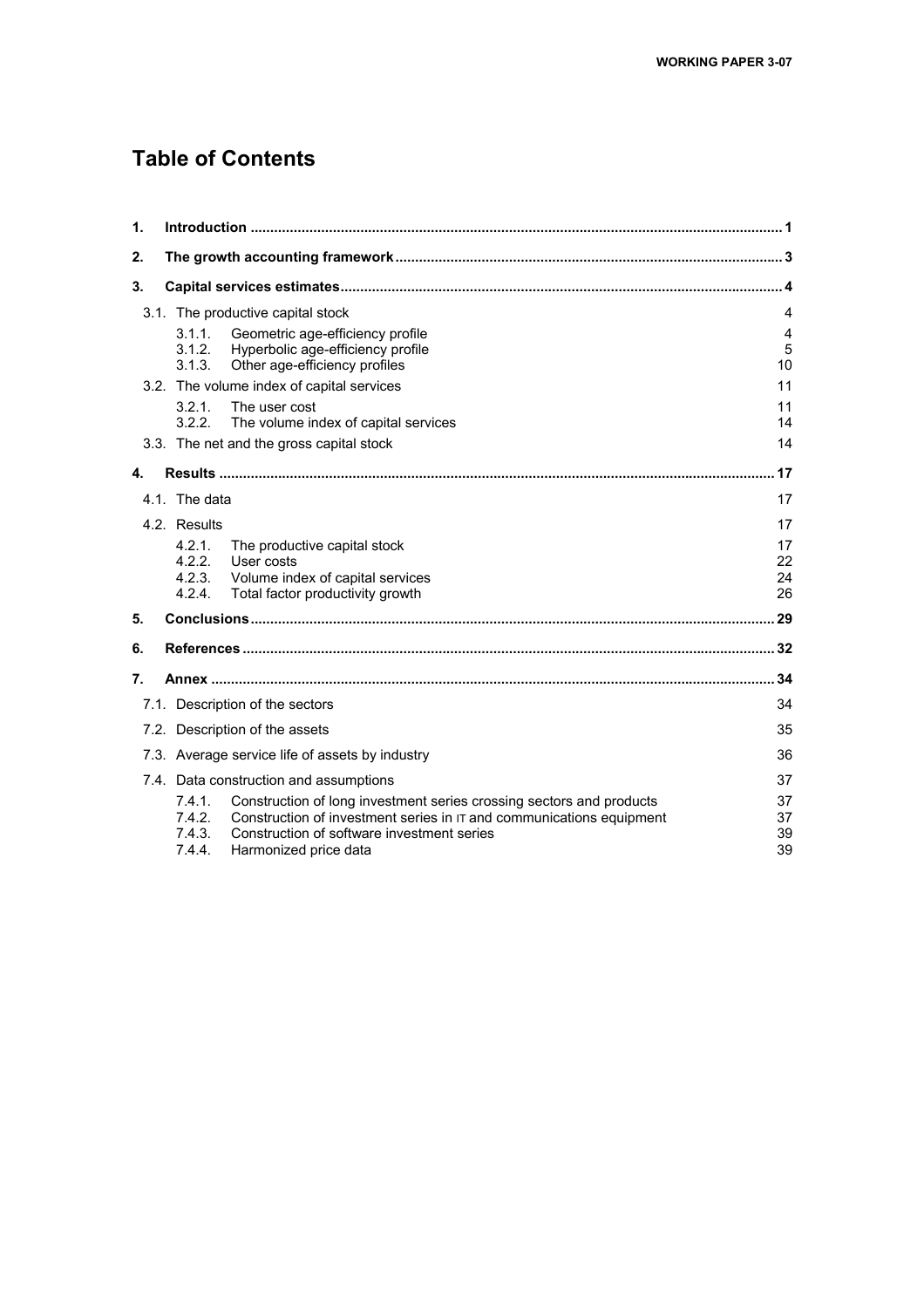## **List of tables**

| Table 1:  | Productive capital stock in IT equipment<br>(of the electrical and optical equipment sector)                | 18 |
|-----------|-------------------------------------------------------------------------------------------------------------|----|
| Table 2:  | Productive capital stock in other constructions<br>(of the electrical and optical equipment sector)         | 19 |
| Table 3:  | Productive capital stock in IT equipment<br>(of the electrical and optical equipment sector)                | 19 |
| Table 4:  | Productive capital stock in other constructions<br>(of the electrical and optical equipment sector)         | 20 |
| Table 5:  | Productive capital stock in IT equipment<br>(of the electrical and optical equipment sector)                | 21 |
| Table 6:  | Productive capital stock in other constructions<br>(of the electrical and optical equipment sector)         | 21 |
| Table 7:  | Volume index of capital services (all assets),<br>in the electrical and optical equipment sector (1980=100) | 26 |
| Table 8:  | Volume index of capital services (all assets), total economy (1980=100)                                     | 26 |
| Table 9:  | TFP contribution to growth, electrical and optical equipment sector                                         | 28 |
| Table 10: | TFP contribution to growth, total economy                                                                   | 28 |

# **List of figures**

| Figure 1:  | Hyperbolic and geometric age-efficiency patterns – Average service life 11 years                                                 | 7  |
|------------|----------------------------------------------------------------------------------------------------------------------------------|----|
| Figure 2:  | The linear retirement function                                                                                                   | 8  |
| Figure 3:  | The delayed linear function                                                                                                      | 8  |
| Figure 4:  | The simultaneous exit                                                                                                            | 9  |
| Figure 5:  | The bell-shaped function                                                                                                         | 10 |
| Figure 6:  | Capital services and net capital stock, Total economy, 1970=100                                                                  | 16 |
| Figure 7:  | Hyperbolic versus geometric: Productive capital stock in $\sigma$ equipment<br>(of the electrical and optical equipment sector)  | 22 |
| Figure 8:  | Hyperbolic versus geometric: Productive capital stock in other constructions<br>(of the electrical and optical equipment sector) | 22 |
| Figure 9:  | Rate of return (for total economy)                                                                                               | 23 |
| Figure 10: | User cost of the asset "other constructions"<br>(in the electrical and optical equipment sector)                                 | 24 |
| Figure 11: | User cost of the asset "other constructions" (for total economy)                                                                 | 24 |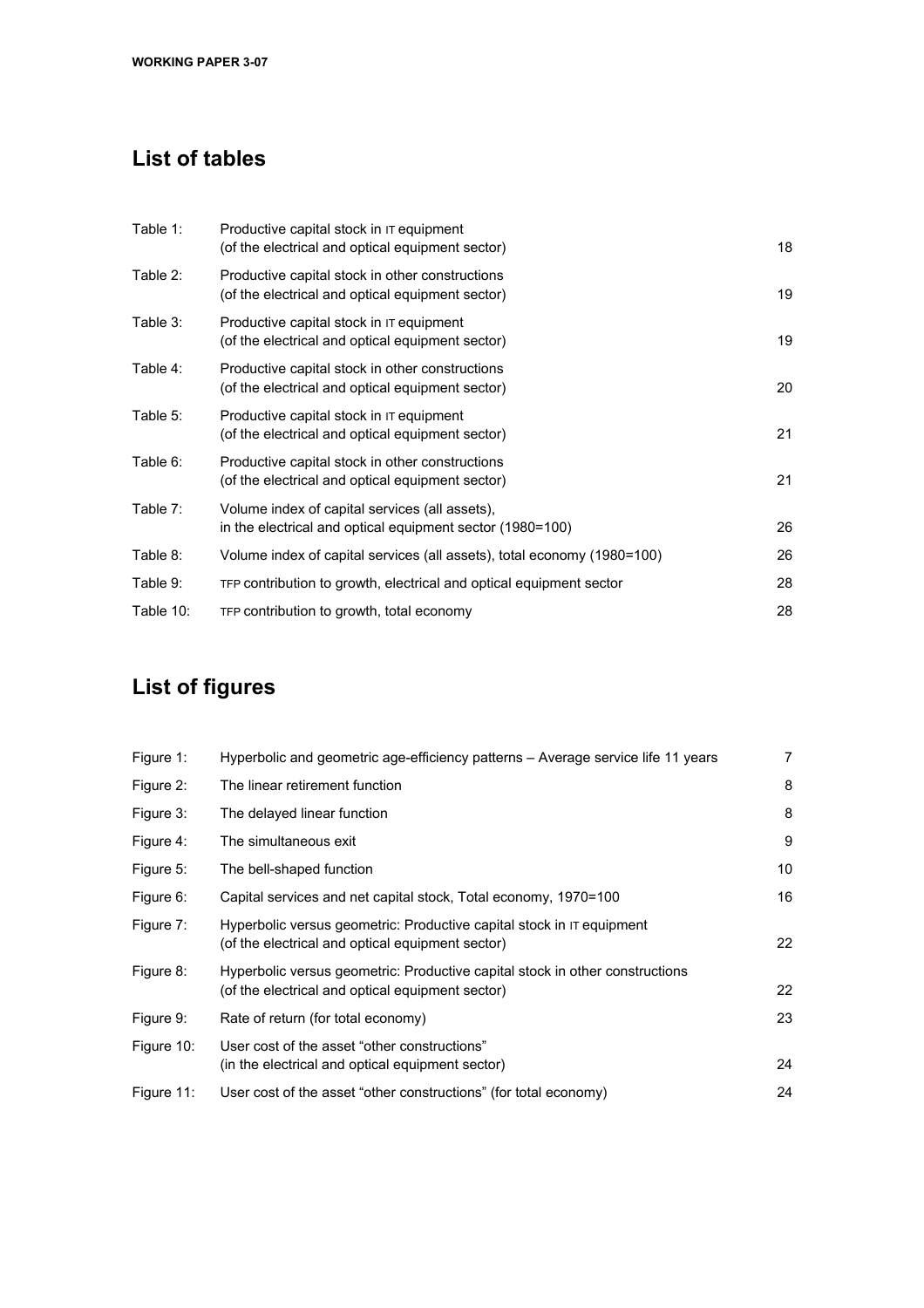**WORKING PAPER 3-07** 

## **1. Introduction**

One of the main sources of economic growth is the increase in the total productivity of inputs used in the production process, which reflects greater overall efficiency in the utilisation of inputs due to innovation. Therefore, measuring total factor productivity (TFP) is essential to study economic growth determinants. TFP measurements depend on the availability and quality of data concerning the other sources of growth: the contribution of capital and labour. TFP growth is indeed estimated as a residual in the decomposition of economic growth and includes, therefore, measurement errors in the absence of perfect statistical measurements of capital and labour, especially in terms of quality improvements. In many productivity studies, the contribution of capital is measured by using stocks of assets. However, according to the OECD Manuals "Measuring productivity" and "Measuring capital", the appropriate measurement of capital input is the flow of services produced by capital assets, rather than capital stocks for the following reasons:

- The other variables in the growth accounting model are all flows. The use of net or gross stocks is therefore not consistent.
- Gross or net stocks do not reflect the productive efficiency of capital assets declining with the age. The gross capital stock values all assets in use as if they were still new and the net capital stock measures the market value of capital assets. The reduction in the value of fixed assets (depreciation/consumption of fixed capital) is not necessarily identical to the loss of productive efficiency.
- In calculating capital stocks, each asset in the stocks is weighted by its market value, independently of its service life.

Consequently, to have a good measurement of the TFP residual, it is important to evaluate flows of capital services, even if no official data exist, as it is the case in Belgium. The measurement of capital services is realized in two steps. The first step consists in the calculation of productive capital stocks, which are equivalent to the quantity of services produced by each type of asset. The second step is the construction of an aggregate measurement of the productive contribution of the different types of capital assets (the volume index of capital services). The weights used to derive an overall index are the user costs of capital or rental prices, which correspond to the price of the services.

To compute the productive capital stocks and the user costs of capital, alternative methodologies exist. The productive capital stock can be estimated, for example, by using a geometric or hyperbolic age-efficiency function. These functions can be combined with a normal, a linear or a simultaneous exit retirement function. For the computation of the user costs, we have the choice between an ex-ante and an ex-post rate of return.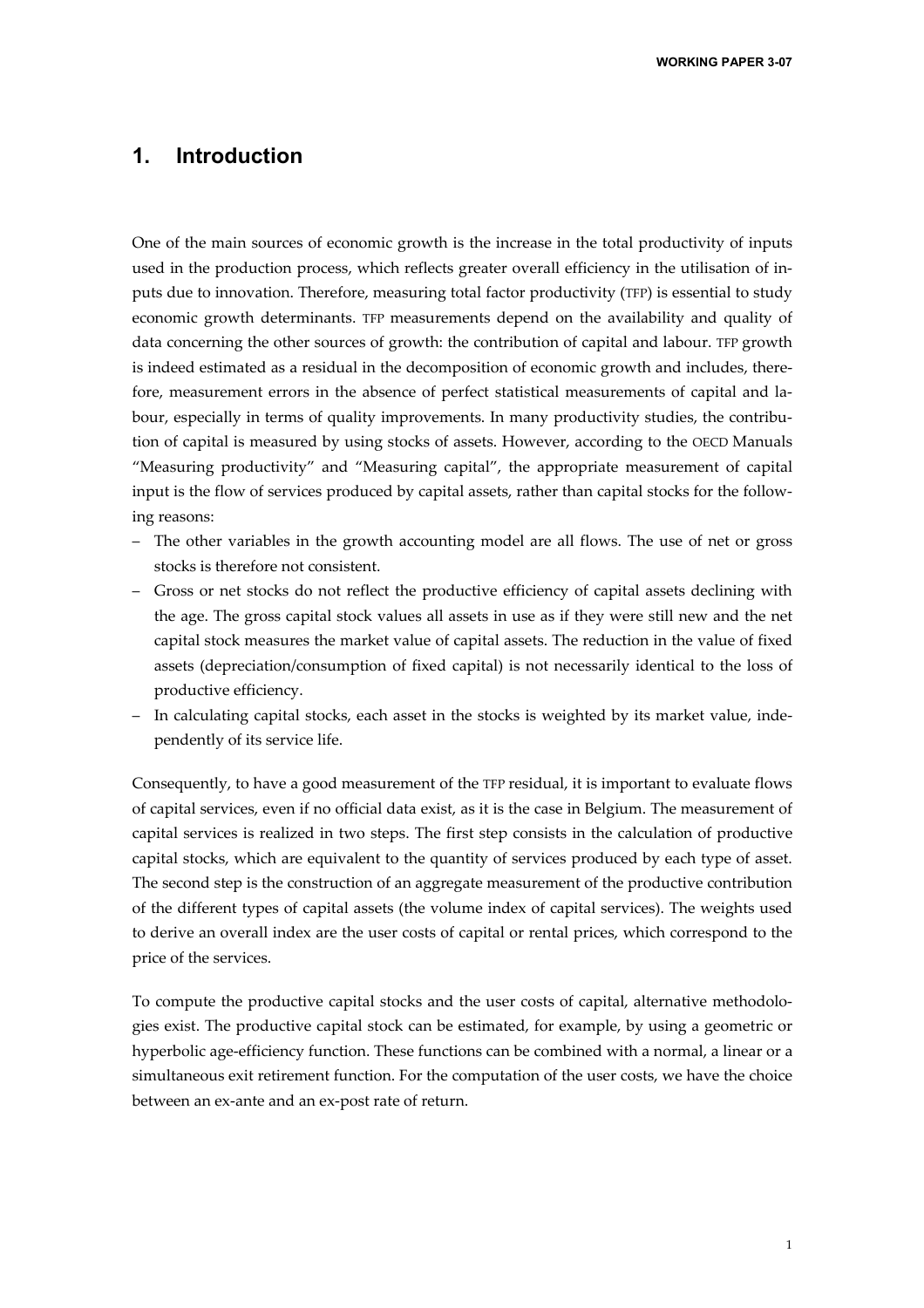The objective of this paper is to present the different methodologies currently used to construct a volume index of capital services and to test how sensitive the measurement of capital services is to methodological changes. We also evaluate the impact of the different capital services estimates on the measurement of the total factor productivity. We provide results for Belgium for the period 1970-2004. This paper is realized within the framework of the European EUKLEMS project, in which the Federal Planning Bureau participates. This project aims to analyze the evolution of productivity at a detailed industry level by creating a database on measures of economic growth, productivity, employment creation, capital formation and technological change at the industry level for all European Union member states from 1970 onwards. In this database, capital services are measured according to a common methodology that is compared to the other methodologies developed in this paper.

The structure of the paper is as follows. Chapter 2 places the analysis in the growth accounting framework, chapter 3 presents the main methodologies to estimate capital services, chapter 4 shows the results for Belgium and chapter 5 contains a conclusion.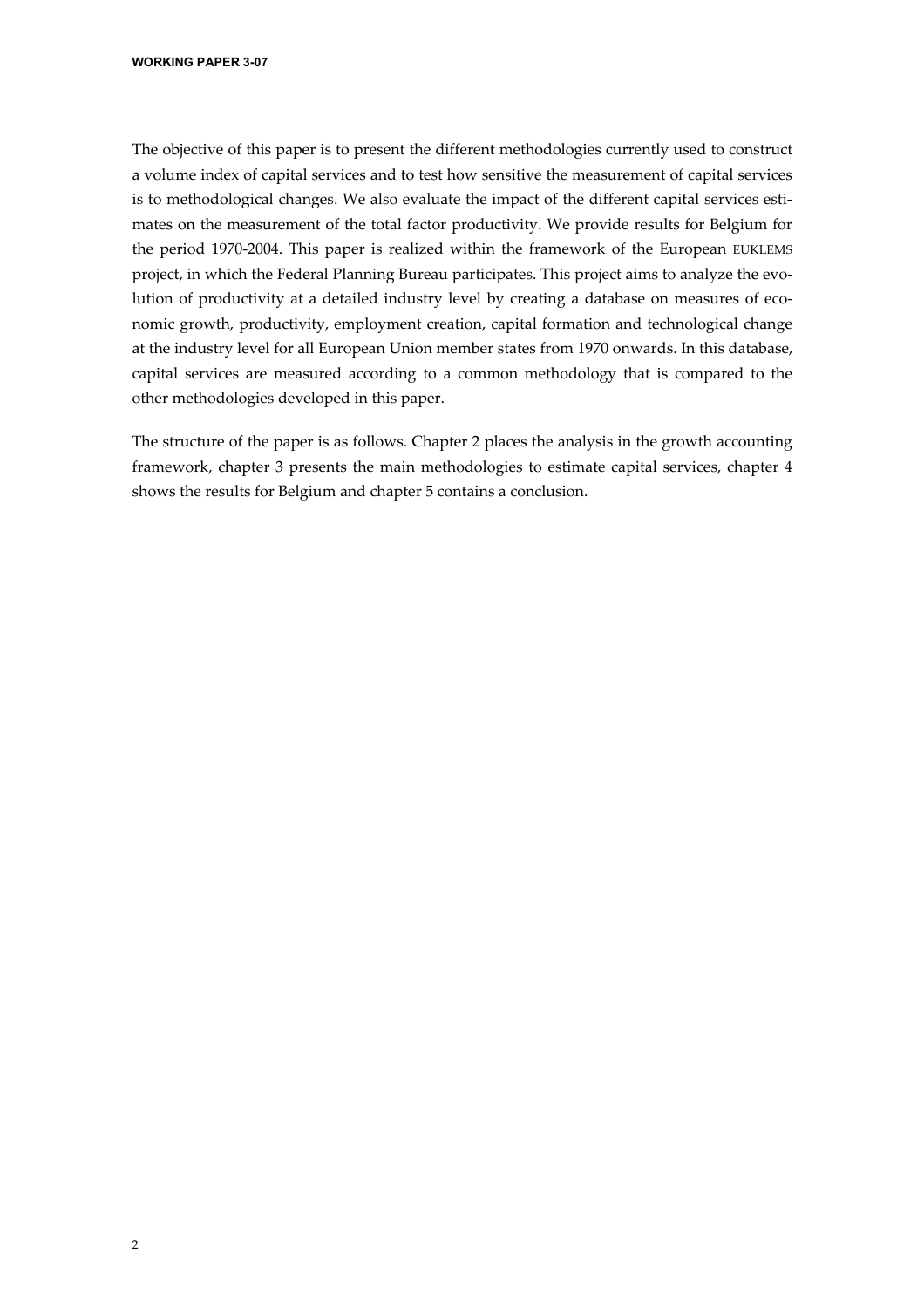## **2. The growth accounting framework**

Capital and labour services measurements allow to assess the contributions of capital and labour inputs to economic growth and to estimate the contribution of total factor productivity (TFP), by using the general growth accounting framework. This model, pioneered by Solow (1957), starts with a neoclassical production function $1$ ,

$$
Y = Af(K, L)
$$

where Y is the GDP level, A the technology level, K the capital input that includes the different types of capital inputs  $(K_1, K_2, \ldots, K_n)$ , L the labour input.

$$
\Delta Y = \Delta Af(K, L) + A \frac{\Delta f(K, L)}{\Delta K} \Delta K + A \frac{\Delta f(K, L)}{\Delta L} \Delta L
$$

$$
g = \frac{\Delta Y}{Y} = \frac{\Delta A}{A} + \frac{F_K K}{f(K, L)} \frac{\Delta K}{K} + \frac{F_L L}{f(K, L)} \frac{\Delta L}{L}
$$

Under the assumptions of competitive product and factor markets and constant returns to scale, the production factors are remunerated at their marginal productivity, which means:

$$
w = AF_L
$$

$$
r = AF_K
$$

j

We can then rewrite the growth rate of the economy as:

$$
g = \frac{\Delta A}{A} + \alpha \frac{\Delta K}{K} + (1 - \alpha) \frac{\Delta L}{L}
$$

where  $\alpha$  is the share of capital in the GDP and  $(1-\alpha)$  the share of labour in the GDP.

The part of GDP growth that is not explained by the capital and labour rates of growth is assumed to be the TFP growth and is called the Solow residual. Different estimates of capital growth rates therefore have an impact on the TFP residual.

In this production function, the augmentation of A is "Hicks-neutral". The technical progress allows to produce more with a same proportion of decrease in inputs use.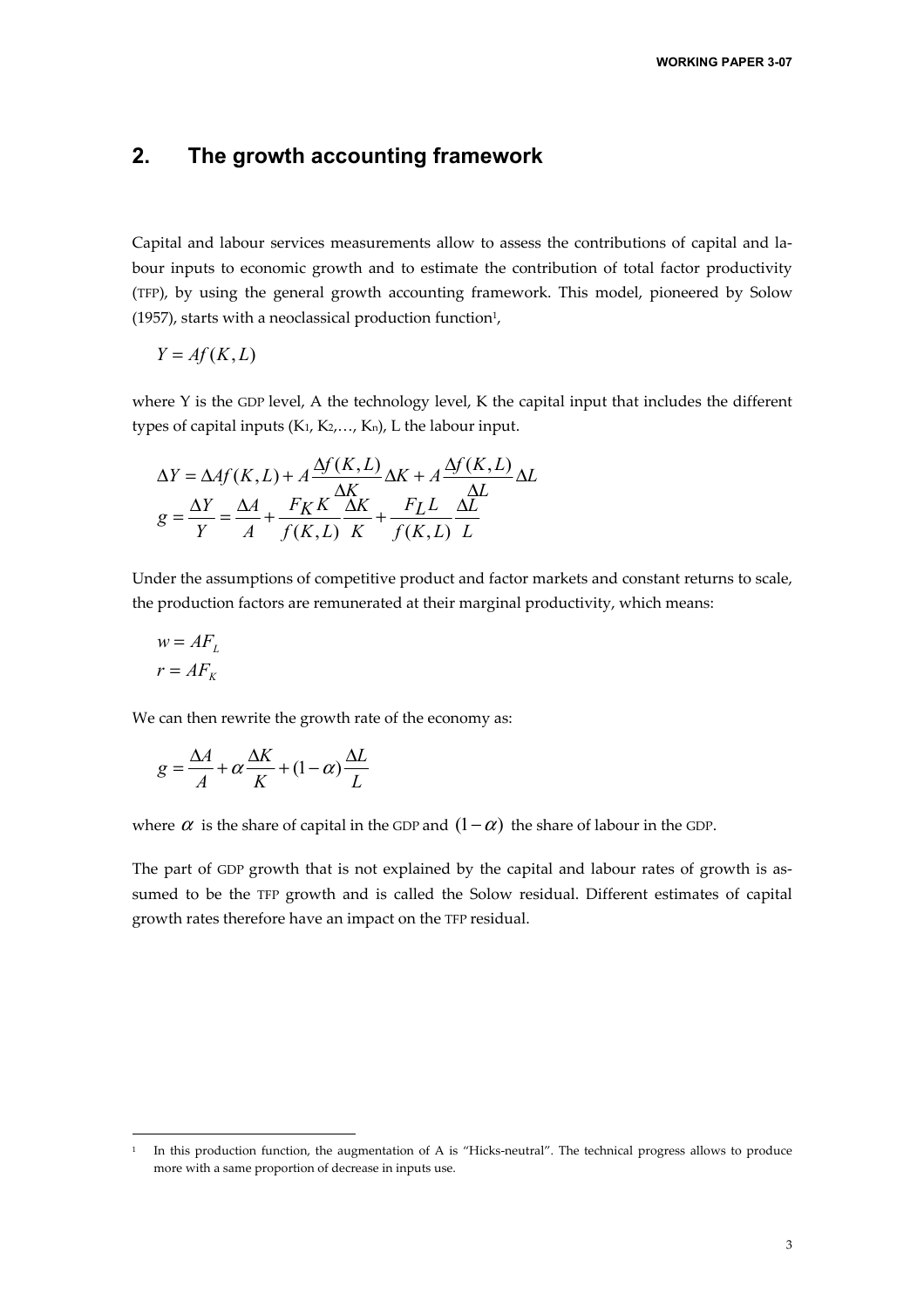## **3. Capital services estimates**

### **3.1. The productive capital stock**

To quantify the contribution of capital to the production process, it is recommended to estimate the flow of services delivered by each type of asset, during a period of time. These flows of services called capital services, correspond to a quantity concept and not to a price or value concept of capital. For example, the service flows generated by a truck are tonne-kilometres, or cubic metres of storage space for a warehouse (OECD (2001a)). The price of capital services is the user cost of capital or the rental price. Due to wear and tear that reduce the asset efficiency, the quantity of services produced by an asset declines during its service life (total period during which the asset remains in use in the productive process). These flows of services produced by an asset during the accounting period are usually not observable and have to be measured by a proxy (Iommi, Jona-Lasinio (2005)). Capital services are traditionally approximated by assuming that the service flows from an asset are a constant proportion of the productive capital stock of the asset.

For an asset with a service life of T years, the productive capital stock is defined as a sum of the past investment weighted by the age-efficiency profile which captures the loss of productive efficiency of the asset as it ages. Instead of using the concept of "productive capital stock", the OECD Manual "Measuring Capital" says that the assets of a particular type are converted into standard efficiency units, because productive capital stock is a very different concept with regards to the usual net or gross stock. There is very little empirical evidence on the way in which assets lose their efficiency with age (OECD (2001a)). Two age-efficiency profiles are traditionally used to describe the evolution of the productive efficiency of the asset with its age: the geometric profile and the hyperbolic profile.

The measurement of productive capital stock of the different kinds of assets is the first step to estimate the volume index of capital services, i.e. an aggregate measurement of the productive contribution of the different kinds of assets.

#### **3.1.1. Geometric age-efficiency profile**

The geometric age-efficiency profile assumes that the productive efficiency of an asset falls at a constant rate each year. It means that efficiency declines by the largest amount in the first years of service and then by decreasing amounts each subsequent year. The geometric profile is empirically frequently used, because of its simplicity. The geometric profile is used by Statistics Canada, by many researchers like Jorgenson (for example: Jorgenson and Stiroh (2000)), Fraumeni (1997), O'Mahony (2002), Hulten and Wyckoff (1996)<sup>2</sup>, Oulton (2001). The European

-

<sup>2</sup> Cited in Oulton (2001).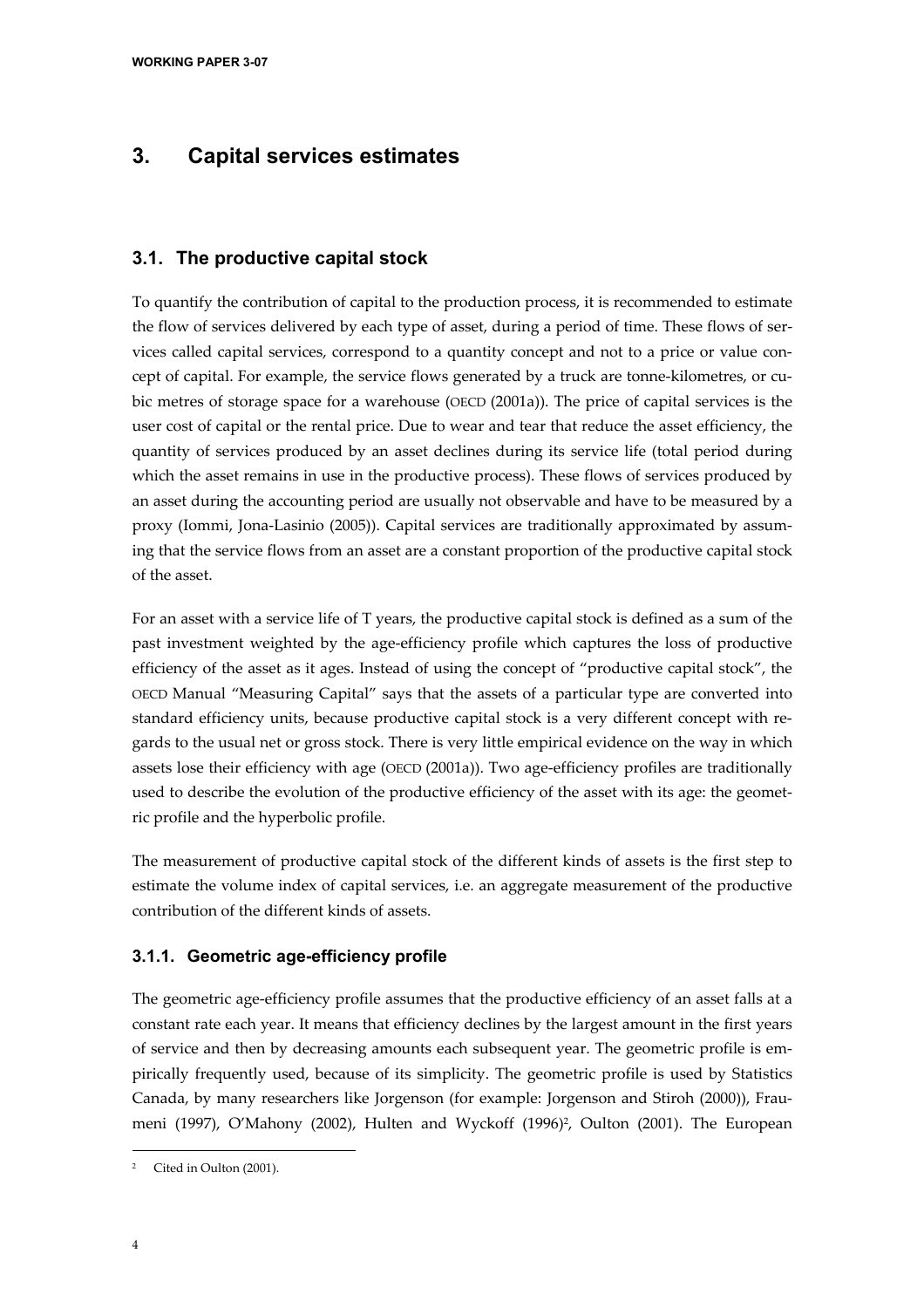EUKLEMS project also applies a geometric pattern to estimate productive capital stocks for all countries.

The productive capital stock (S) for an asset i at time t is given by:

$$
S_t^i = \sum_{\tau=0}^{\infty} (1 - \delta^i)^{\tau} I_{t-\tau}^i
$$
 Schreyer (2003)

with  $I_{t-\tau}^i$  investment at constant price in asset of type i at time t-τ and  $\delta^i$  the geometric depreciation rate of the asset of type i.

It is then assumed that the flow of capital services K is proportional to the productive stock S:

$$
K_t^i = \lambda^i S_t^i
$$

The proportionality factor  $\lambda$  measures the utilisation of capacity of the capital stock which varies with the business cycle. For simplicity, this factor is frequently set to unity for all types of assets3. The volume index of capital services estimated in this case measures then the potential flow of capital services that could be provided by the capital stock and not the flow of services that were actually produced (OECD (2001a)). These fluctuations of the rate of utilisation of the capital stock that are not taken into account are picked up by the residual TFP.

In the geometric age-efficiency function, maximum service life is assumed to go towards infinity. By simplification, we have limited in our calculations the infinity to 2 times the service life of the asset. In the case of the geometric profile, no retirement function is explicitly formulated (Schreyer, Diewert and Harrison (2005)). It is assumed that the geometric decline captures both the effects of wear and tear and retirement (Schreyer (2003)). So, no specific retirement function describing the share of assets still in service during the service life is necessary in the formula.

The depreciation rate  $(\delta)$  depends on the declining balance rate  $(R)$  and the service life of each asset n ( $\delta = R/n$ ). To estimate the depreciation rate, we use, like many authors, the BEA decliningbalance rates given by Fraumeni (1997) and the service life of the assets given by the Belgian national accounts. Some authors use the double declining balance method (R=2). Other authors use directly the depreciation rate given by Fraumeni (1997). Finally, for ICT assets, depreciation rates are often set at the common rates used by Jorgenson and Stiroh (2000) and Oulton (2001): 0.315 for computing equipment, 0.315 for software and 0.115 for communications equipment.

#### **3.1.2. Hyperbolic age-efficiency profile**

-

With a hyperbolic age-efficiency profile, the efficiency declines slowly in the first period and at an increasing rate towards the end of the asset's life.

<sup>3</sup> See Schreyer et al.(2003) for another assumption, cited in Schreyer (2003).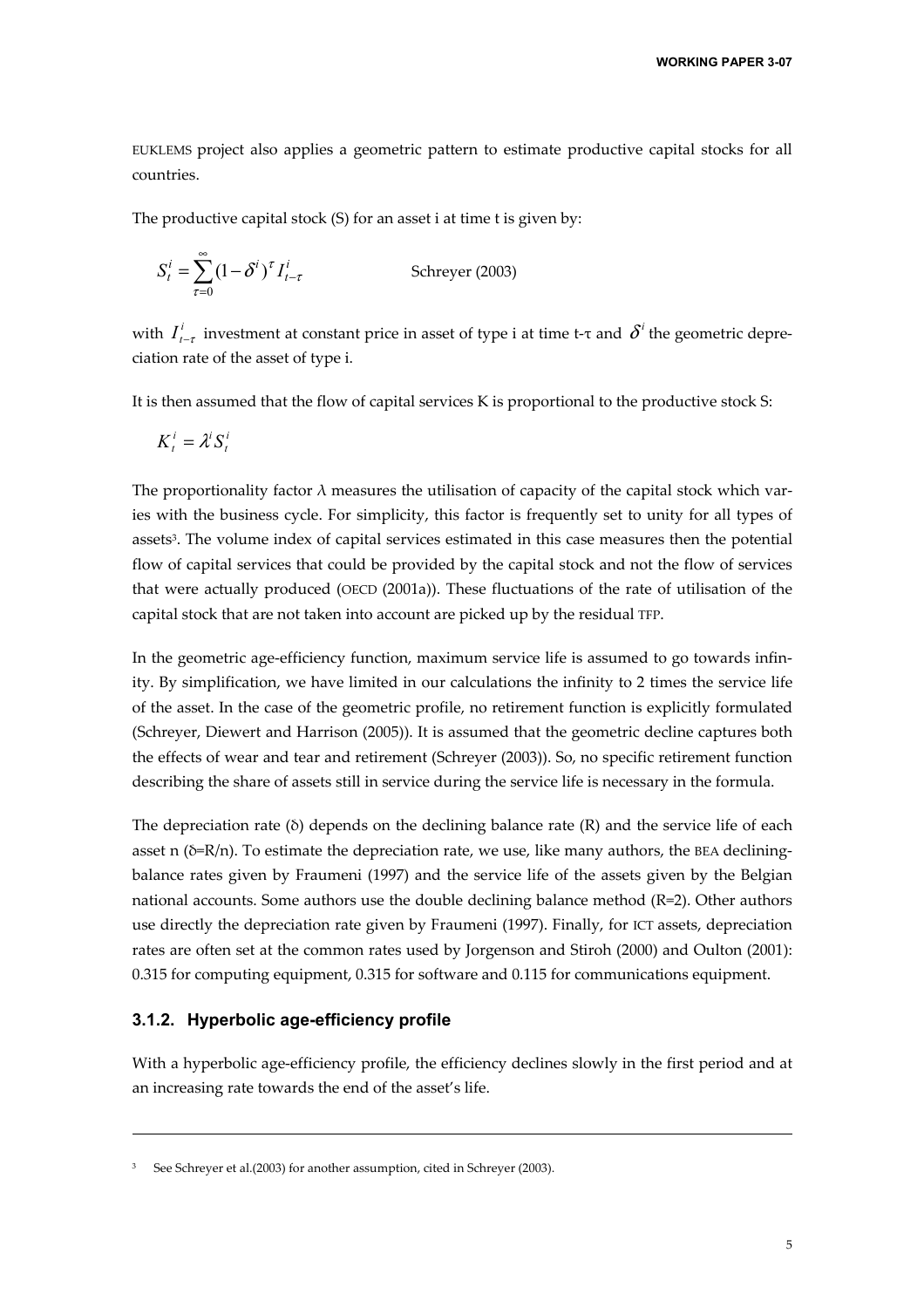For each of the homogenous asset types, the productive stock at time t is constructed as fol $lows<sup>4</sup>$ :

$$
K_t^i = \sum_{\tau=0}^T h_\tau^i.F_\tau^i.I_{t-\tau}^i
$$

In this expression,  $I_{t-\tau}^i$  is the real investment expenditure on asset type i at time t-τ. The factor  $h_{\tau}$  is the efficiency profile. This function is declining and takes values between unity (when an asset is new) and zero (when the asset has lost its total productive capacity).  $F_{\tau}^{i}$  is the retirement function that indicates the share of assets of age  $\tau$  that are still in service at time t.  $F_{\tau}^{t}$  is also declining and takes values between unity (when all assets are in service) and zero (when all assets of a particular vintage have been retired) (OECD (2001a)). T is the maximum service live. Indeed, it is unlikely that all assets of a particular type disappear exactly at the average service life. After the maximum service life, all capital goods are retired. In Schreyer (2003), the maximum service life is equal to 1.5 times the average service life (n). The Institute of National Accounts (2002:19) assumes that T=2n for its calculation of the stock of non-ICT assets. Several other relations between average and maximum service life are found in the literature. For instance, van der Wiel (2001) and Vijselaar and Albers (2002) take T=n in the above formula, Meinem et al. (1998) assume that  $T = n\beta^2/[\beta + (1-\beta) \log(1-\beta)]$  and Mohr and Gilbert (1996) take the expected value of the hyperbolic function for all possible service lives between 0.5n and 1.5n.5 According to Pamukçu and Van Zandweghe (2002), the results are sensitive to the choice of T.

The hyperbolic age-efficiency profile is used by the Australian Bureau of Statistics and the US Bureau of Labor Statistics, and by other researchers such as Wolfl and Hajkova (2006), Mas, Pérez and Uriel (2006), and Schreyer and Dupont (2006). According to the OECD (2001b), this profile is also a plausible pattern to many kinds of assets.

#### **a. The hyperbolic efficiency function**

The hyperbolic efficiency profile of a τ-year old asset i is calculated by the following function:

$$
h_{\tau}^{i} = \frac{(T - \tau)}{(T - \beta \tau)}
$$
 (Schreyer (2003))

with T the maximum service life and *β* the slope coefficient. Pamukçu and Van Zandweghe (2002) have observed that variations in the value of  $\beta$  have a negligible impact on the results. Schreyer (2003) sets the parameter at 0.8. The US Bureau of Labour Statistics and the Australian Bureau of Statistics set the parameter at 0.5 for machinery and equipment and at 0.75 for buildings and structures. A higher value of *β* implies that the asset loses its efficiency more slowly than in the case of a smaller value. With *β* set at 1, the hyperbolic function gives a constant or

j

It is assumed that the flow of capital services is equal to the productive capital stock.

<sup>5</sup> Cited in Pamukçu and Van Zandweghe (2002).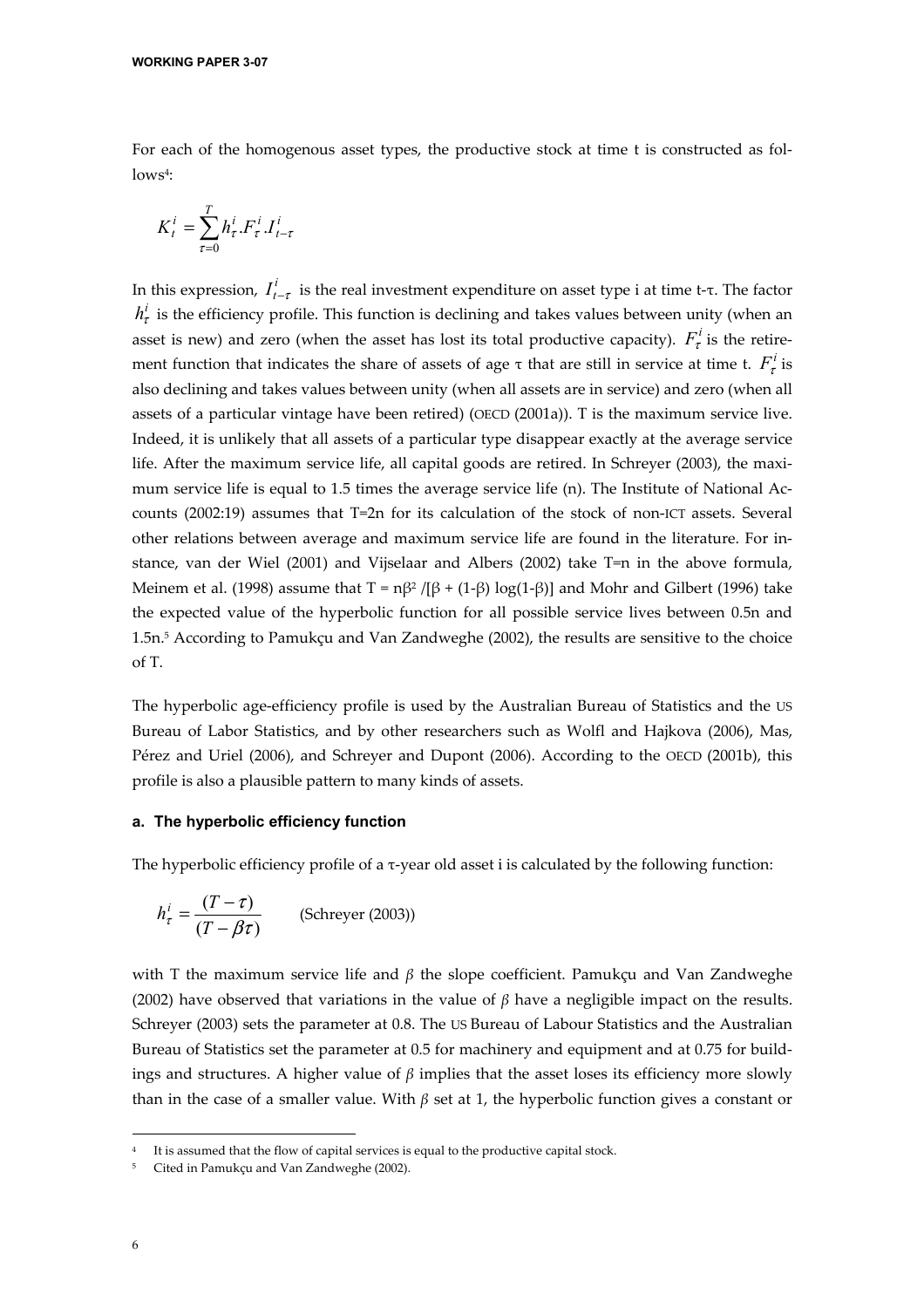"one-hoss shay" age-efficiency profile that will be explained in the next section. With  $\beta$  set at 0, the function *h* is equivalent to a linear function. The Australian Bureau of Statistics uses this value of *β* for mineral exploration because it believes that there is no efficiency decline in the knowledge acquired through exploring for minerals (OECD (2001a)).

Figure 1 shows the difference between two hyperbolic and two geometric age-efficiency profiles for an asset with an average service life of 11 years (communications equipment). For the hyperbolic profiles, the parameter *β* is fixed at 0.8 in the first case and at 0.5 in the second case. The maximum service life is equal to 1.5 times the average service life. For the geometric profiles, the depreciation rate is calculated with a declining balance rate set at 2 in the first case and is fixed to the usual rate (0.115) given by Jorgenson and Stiroh (2000) in the second case. Figure 1 shows that the hyperbolic pattern generates a slower loss in productive efficiency than the geometric pattern over the first years of the asset's service life and a faster fall at the end of the service life. In no case, the asset is scrapped after 11 years.



**Figure 1: Hyperbolic and geometric age-efficiency patterns – Average service life 11 years** 

#### **b. The retirement function**

Four types of retirement functions are traditionally used: simultaneous exit, linear, delayed linear and bell-shaped. The probability density functions given below indicate the rate of retirement (R) over the lifetimes of the longest-lived member of a group of assets of a particular type (= mortality functions) and the cumulative functions (= the survival functions) represent the proportion of the members of a group of assets that are still in service at each point during the lifetime of the longest-lived member of the group (OECD (2001a)).  $F_{\tau}^{i}$  is declining with time and takes values between unity (when all assets are in service) and zero (when all assets of a particular vintage have been retired).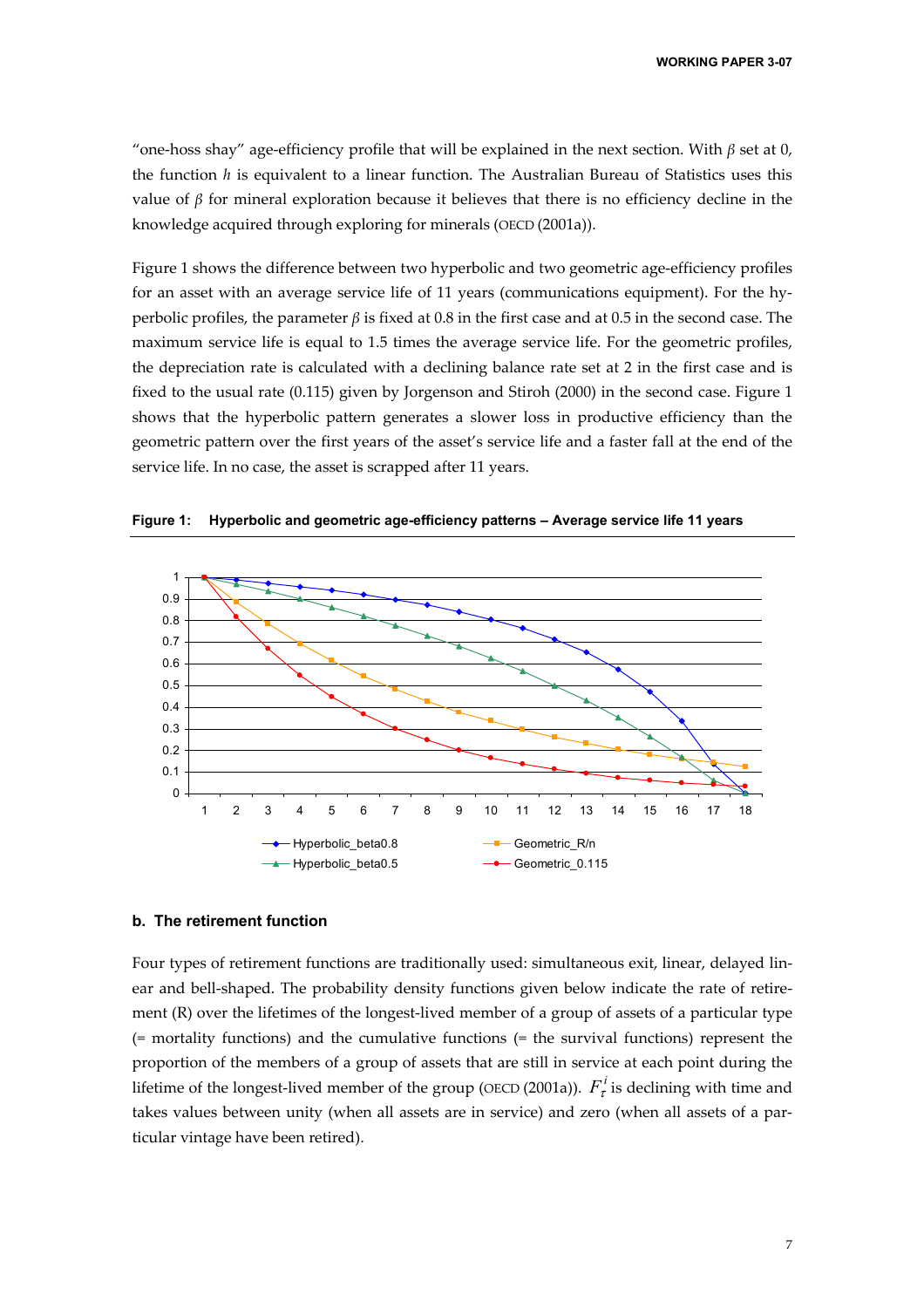#### **The linear function**

The linear function assumes that the assets are discarded at the same rate each year.





#### **The delayed linear function**

With the linear pattern, the retirements start immediately after the assets are installed and this is generally considered as an unrealistic assumption. With a delayed linear retirement pattern, retirements start later and finish sooner.

**Figure 3: The delayed linear function** 

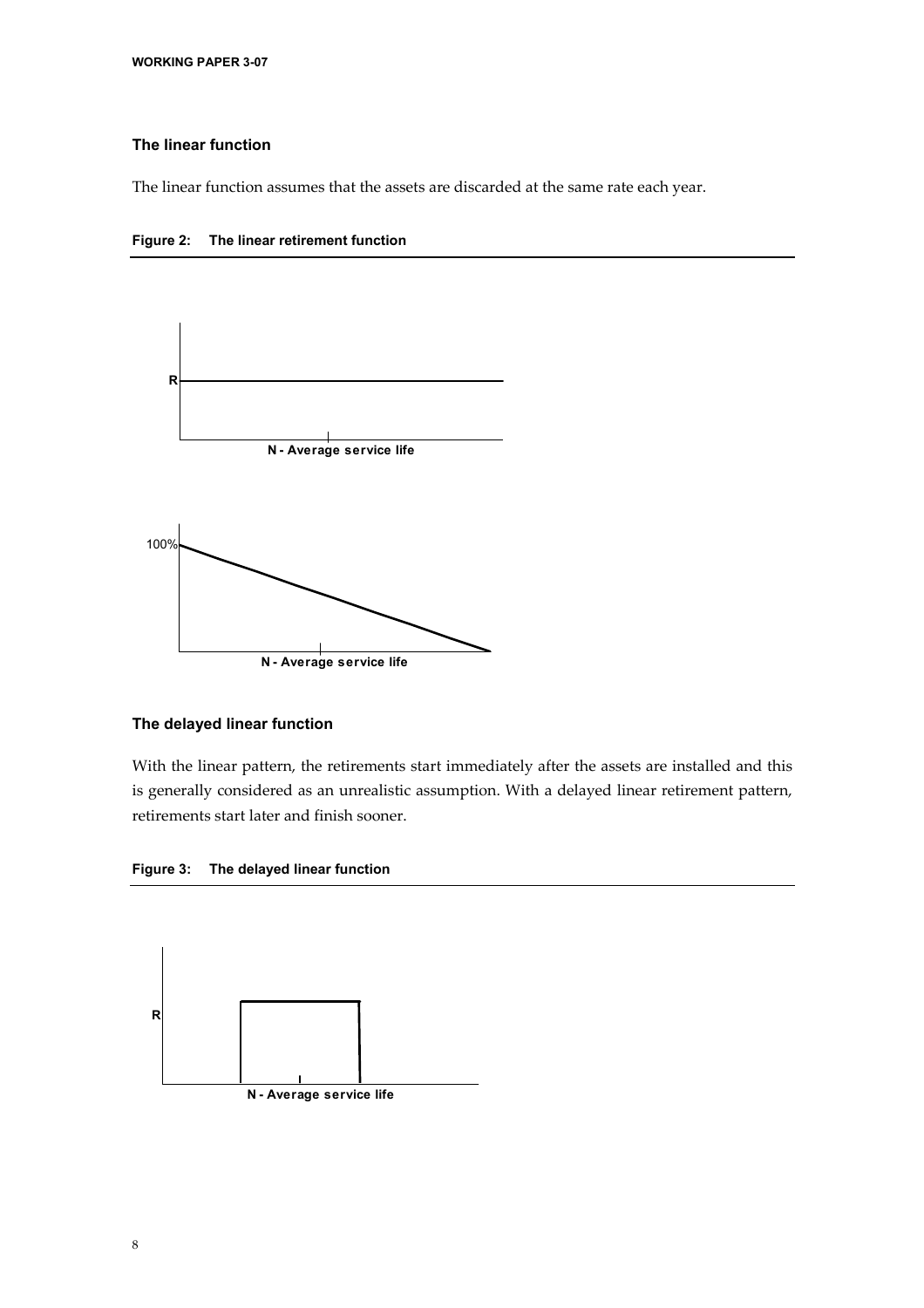

#### **The simultaneous exit**

The simultaneous exit mortality function assumes that all assets are retired from the capital stock at the moment when they reach their average service life.





#### **The bell-shaped function**

With a bell-shaped mortality pattern, retirements start gradually after the installation of the assets, reach a peak around the average service life and then slow down in later years. Several mathematical functions are available to produce bell-shaped retirement patterns: gamma, quadratic, Weibull, Winfrey, normal and lognormal functions. The last two are the most widely used functions and are also these that we have tested.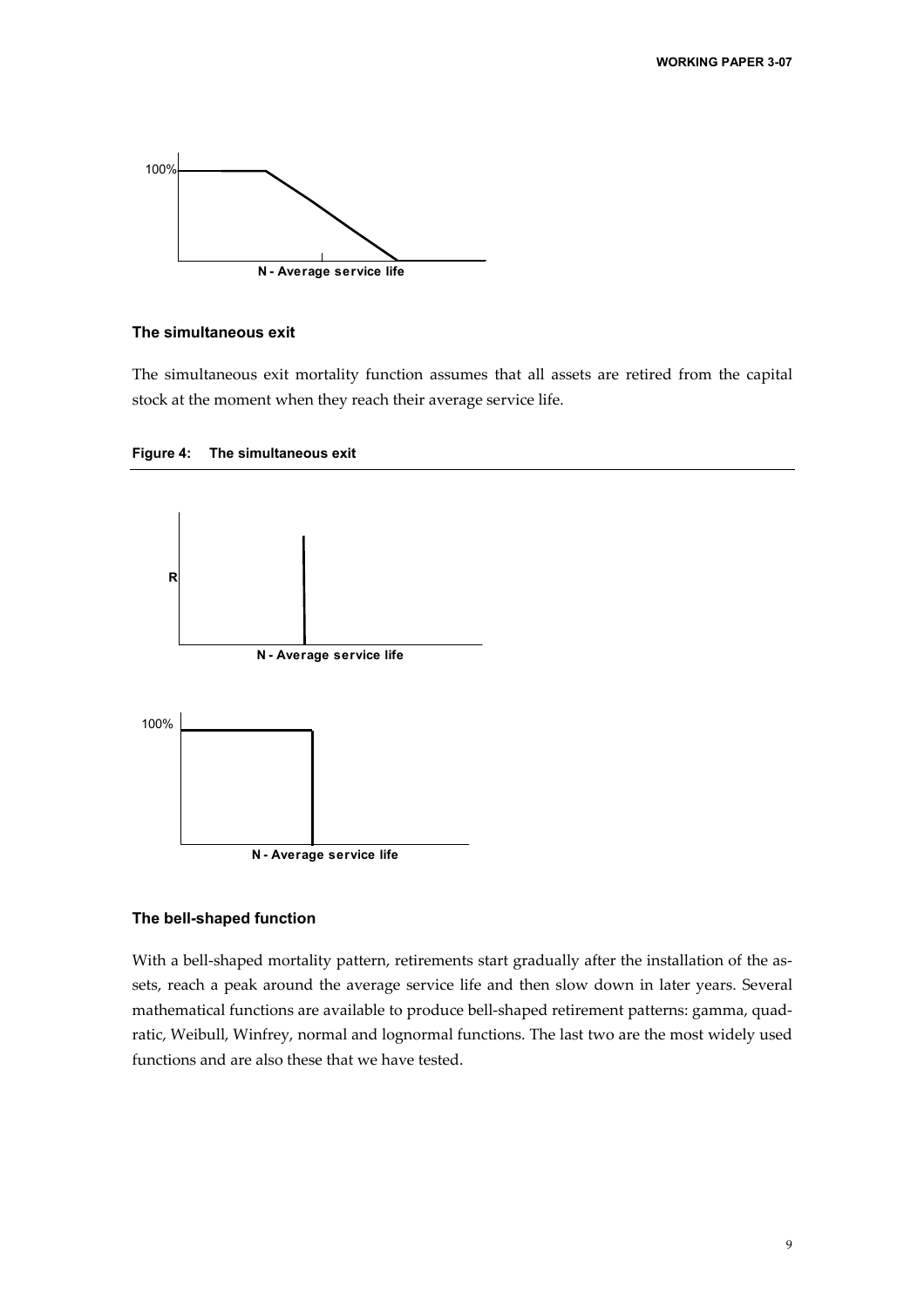



According to the OECD Manual "Measuring Capital", simultaneous exit and linear decline are clearly unrealistic. Among the other two discard patterns – delayed linear and bell-shaped – it is the bell-shaped distributions that are the most plausible.

#### **3.1.3. Other age-efficiency profiles**

There exist two other age-efficiency profiles, more rarely used in the empirical analyses: the constant and the linear profile.

The constant age-efficiency profile or the "one-hoss shay" pattern corresponds to a situation where the assets do not lose efficiency and produce consequently the same quantity of services during their service life. According to the OECD (2001a), there are probably rather few assets that maintain constant efficiency throughout their working lives. The constant profile is a particular case of the hyperbolic profile, with the parameter β set at 1.

With the linear profile, the efficiency falls by a constant amount each year, which means that the efficiency falls at a faster rate as the asset ages. This profile can be seen as a compromise between the geometric and the hyperbolic profile.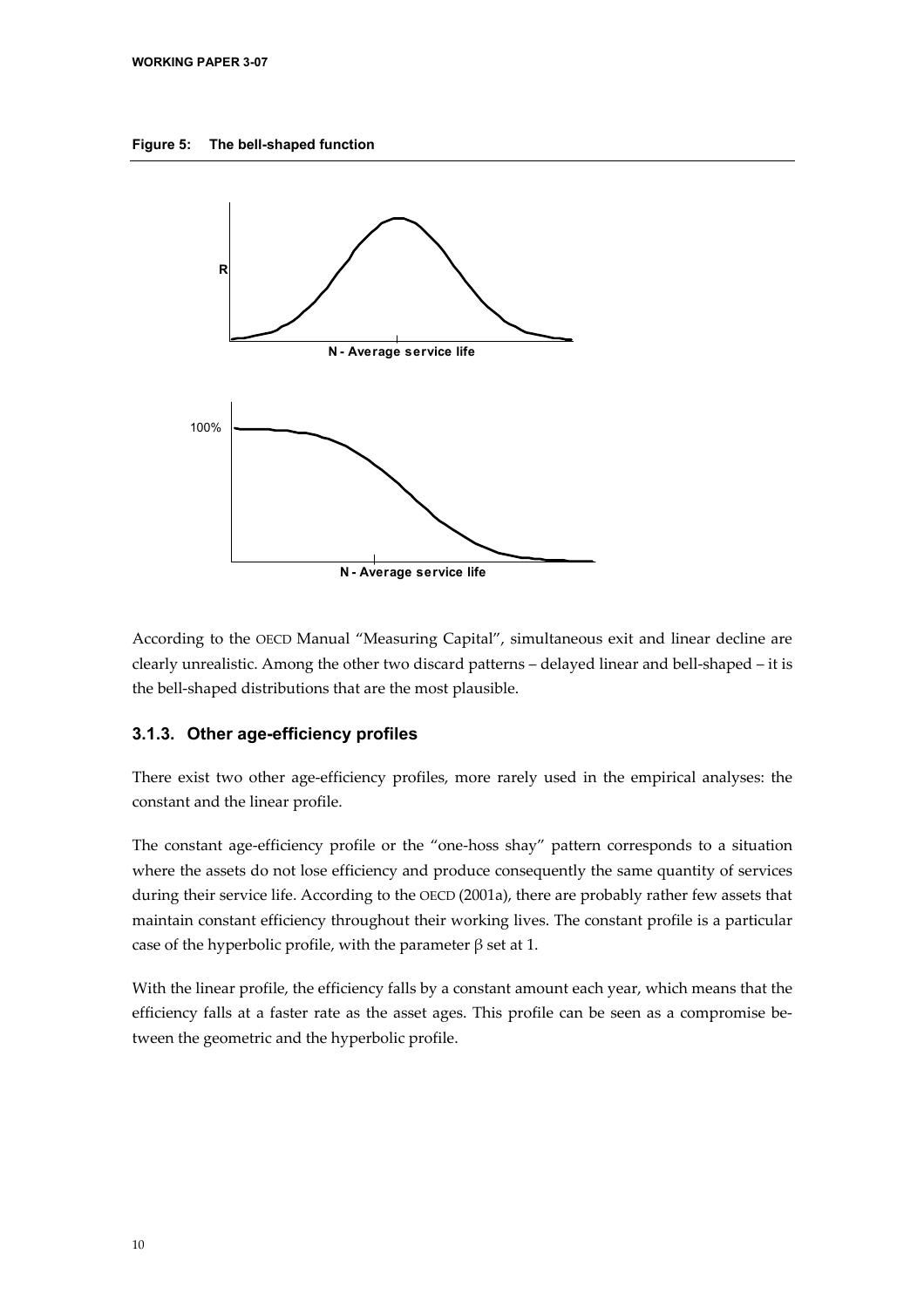#### **3.2. The volume index of capital services**

Because many different kinds of assets intervene in the production process, an aggregate measurement of capital services has to be calculated. Jorgenson (1963) and Jorgenson and Griliches (1967) were the first to develop aggregate capital services measurements that take the heterogeneity of assets into account. They defined the flow of quantities of capital services individually for each type of asset, and then applied asset-specific user costs as weights to aggregate across services from the different types of assets.

#### **3.2.1. The user cost**

The price of capital services is given by the user cost of capital or the rental price of services. These costs reflect the amount that would be billed on a well functioning market for the renting of an asset for one period. However, there are often no complete markets for capital services because many capital goods are owned and rental prices have to be estimated. The implicit rent that capital goods owners "pay" themselves gives rise to the terminology "user costs of capital" (Schreyer (2003)).

The product of the price of capital services (user cost of capital) and the quantity of services (the productive capital stock) gives the value of capital services.

The computation of the user cost/rental price is derived from the assumption that in a wellfunctioning asset market, the purchase price of a capital good equals the discounted value of the rentals/value of services that the asset is expected to generate in the future. This equilibrium condition corresponds to the equation (Schreyer (2003)):

$$
q_{t,o}^i = \sum_{\tau=0}^{\infty} u c_{t+\tau+1,\tau}^i (1+r)^{-(\tau+1)}
$$
 (1)

With,  $q_{t,o}^i$  the purchase price in year t of a new (zero year old) asset of type i and  $uc_{t+\tau+1,\tau}^i$  the rental price that this asset is expected to fetch  $\tau$  periods later (t+ $\tau$ ), when the age of the asset will be τ. The formulation of equation (1) implies that the rentals are received at the end of each period and that the asset is acquired at the beginning.

Then the price for a one year old asset in the period t+1 is equal to:

$$
q_{t+1,1}^i = \sum_{\tau=0}^{\infty} u c_{t+\tau+2,\tau+1}^i (1+r)^{-(\tau+1)}
$$
 (2)

By subtracting  $(2)$  from  $(1)$  multiplied by  $(1+r)$ , we obtain:

$$
uc_{t+1,0}^i = q_{t,o}^i(1+r) - q_{t+1,1}^i
$$
, which is equivalent to 
$$
uc_{t+1,0}^i = q_{t,o}^i(1+r - \frac{q_{t+1,1}^i}{q_{t+1,0}^i} \frac{q_{t+1,0}^i}{q_{t,o}^i})
$$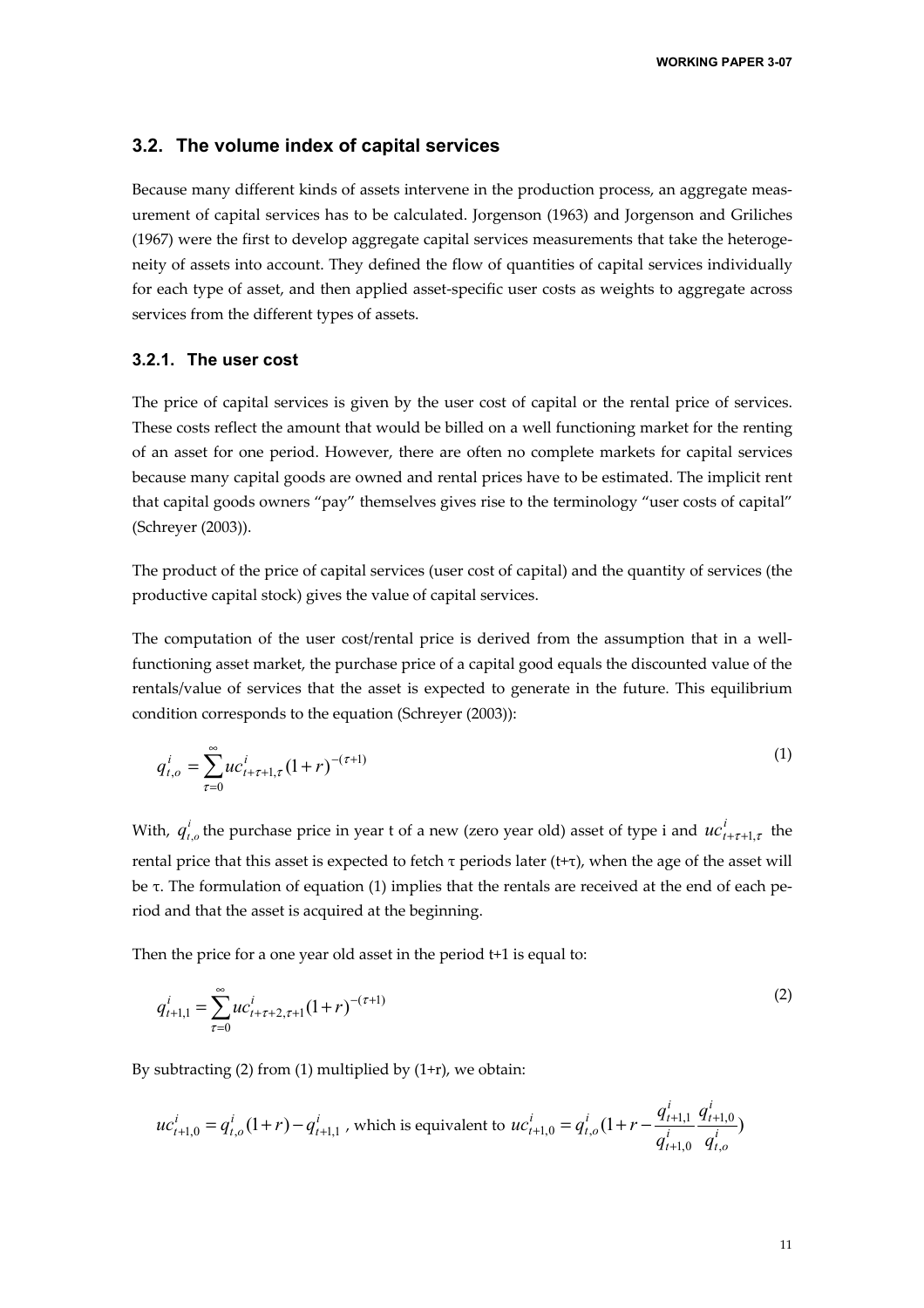Finally, this expression can be transformed into  $uc_{t+1,0}^i = q_{t,0}^i (r + \delta_{t+1}^i - \zeta_{t+1}^i + \delta_t^i \zeta_{t+1}^i)$ *t i t i t i t i t*  $uc_{t+1,0}^i = q_{t,0}^i (r + \delta_{t+1}^i - \zeta_{t+1}^i + \delta_t^i \zeta_{t+1}^i)$ 

or 
$$
uc_{t,0}^i = q_{t-1,0}^i (r + \delta_t^i - \zeta_t^i + \delta_t^i \zeta_t^i)^6
$$

with

 $\delta_t^i$ , the rate of depreciation ( $\equiv 1 - \frac{q_{t,i}}{q_i}$ *t s i t s q q* ,  $\equiv 1 - \frac{q_{t,s+1}}{q}$ , which corresponds to the loss in market value of a

capital good due to ageing. This rate is related to the age-efficiency profile chosen. In the case of geometrically declining efficiency, the depreciation rate is usually the rate used in the construction of the productive capital stock, assuming that the age-price7 and the ageefficiency profile follow the same geometric pattern (with a constant rate). However, in the case of a hyperbolic pattern, the depreciation rate has to be calculated. We followed the way recommended by the OECD Manual (Annex 5 of "Measuring productivity"), which consists in the calculation of the age-price profile and then the net wealth stock<sup>8</sup>.

 $\zeta_t^i$ , a revaluation or capital gains term defined as the expected asset price change between

the beginning and the end of the period (of a new asset):  $\zeta_i^i \equiv \frac{q_{t,0}}{q_i^i} - 1$ 1,0 − *t i*  $i = \frac{q_t}{t}$  $^{t}$   $^{-}$   $q$  $\zeta_t^i \equiv \frac{q_{t,0}^i}{i} - 1$ . This term is intro-

duced in the equation with a negative sign, which means that a fall in asset prices raises user costs.

 $r$ , the net rate of return, which corresponds to the expected remaining remuneration for the capital owner once depreciation and asset price changes have been taken into account. There are mainly two approaches to the measurement of the rate of return: an endogenous rate and an exogenous rate.

The depreciation rate is obtained by calculating the following equations :

- Calculation of the age-price profile:  $z_s^* = -\frac{r}{\sum h_\tau^i F_\tau^i (1.04)}$  -  $(1 +$  $\sum_{i=1}^{T-S} h_{\tau+s}^i \cdot F_{\tau+s}^i$  (1.04)<sup>-(1+</sup>  $=\frac{1}{\sum_{i}^{T} h_{\tau}^{i} \cdot F_{\tau}^{i}}$  $z_s^i = \frac{\sum\limits_{\tau=0}^{T-s} h_{\tau+s}^i \cdot F_{\tau+s}^i}{T}$ τ  $h^l_{\tau} F^l_{\tau}$ .(1.04)<sup>-(1+ $\tau$ </sup> τ  $r^l_{\tau+s}$   $F^l_{\tau+s}$  (1.04)<sup>-(1+ $\tau$ </sup>)  $F_{\tau}^{i}$  .(1.04)<sup>-(1+ $\tau$ )</sup>  $F_{\tau+s}^i$  . (1.04)<sup> $-(1+\tau)$ </sup> with s : age of asset

- Calculation of the net wealth capital stock at constant prices:  $K_t^{N,i} = \sum_{\tau=0}^{T} z_{\tau}^i F_{\tau}^i J_{t-\tau}^i$ - Calculation of the real depreciation:  $D_t^i = K_{t-1}^{N,i} - K_t^{N,i} + I_t^i$ - Calculation of the depreciation rate:  $\delta_t^* = \frac{N}{K_t^N}$  $\delta_t^i = \frac{D_t^i}{N}$ 

-

It is a pre-tax measurement of user cost of capital, because there are no tax variables. Some authors leave out the interaction term  $\delta_t^i \zeta_t^i$  by simplification. We added a constraint to this equation: the user cost cannot be negative and is set to zero in case of negative value. A negative value can indeed be observed in some cases.

<sup>7</sup> The age-price profile of an asset describes the decline in the price of an asset as it ages. This profile, related to the age-efficiency profile, will be explained in more details in point C "The net and the gross capital stock" of this chapter.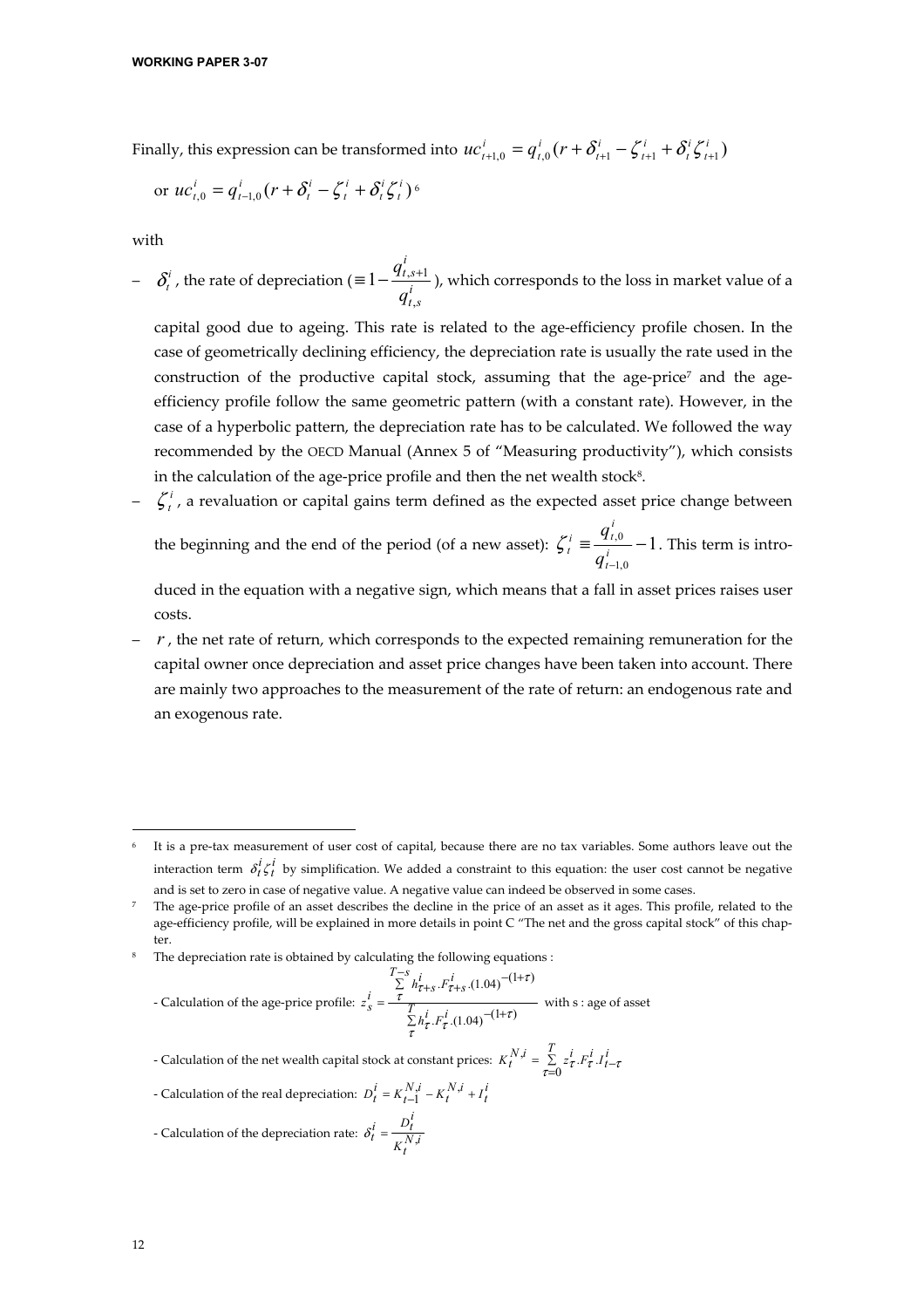#### **a. The endogenous net rate (ex-post rate)**

The endogenous rate of return is calculated as the ex-post rate that exhausts all non-labour incomes computed in the National Accounts. Gross operating surplus plus the capital part of mixed income of self-employed are considered as compensation for capital. The net rate of return  *is then computed by solving the following equation:* 

$$
P_t Q_t - w_t L_t = \sum_i u c_t^i K_t^i = r_t \sum_i q_{t-1}^i K_t^i + \sum_i (\delta_t^i - \zeta_t^i + \delta_t^i \zeta_t^i) q_{t-1}^i K_t^i
$$

So the rate of return is equal to:

$$
r_t = \frac{CAP - \sum_i (\delta_t^i - \zeta_t^i + \delta_t^i \zeta_t^i) q_{t-1}^i K_t^i}{\sum_i q_{t-1}^i K_t^i},
$$

with CAP: the capital compensation (gross operating surplus plus the capital part of mixed income)

This method is used by the Australian Bureau of Statistics and the US Bureau of Labour Statistics and requires that the underlying production function exhibits constant returns to scale, that markets are competitive and the expected (ex-ante) rate of return equals the realized (ex-post) rate of return (OECD (2001a)).

An assumption has also to be made to decompose the mixed income of self-employed into labour and capital components. In Belgium, we do not have data on labour compensation for selfemployed. In this paper, we estimated this compensation by assuming that the compensation per self-employed person is equal to the compensation per employee. A limit is, however, imposed by sector: the estimated labour compensation for self-employed cannot exceed the mixed income.

#### **b. The exogenous net rate (ex-ante rate)**

An alternative is to estimate an exogenous rate from market interest rates that play a key role in determining rates of return. Indeed, the decision to purchase a capital asset is partially based on the comparison between the expected return of the asset and the interest rates from markets. Furthermore, investment in capital assets is often at least partly financed by loans.

To compute an exogenous net rate, we followed the methodology used by Schreyer (2003). The expected nominal interest rate for every year is then computed as:

$$
r_t = \left[ (1 + rr)\left(1 + \pi_t^e\right) \right] - 1
$$

where  $\pi_t^e$  is the expected value of inflation rate and  $rr$  a constant value representing the expected real interest rate.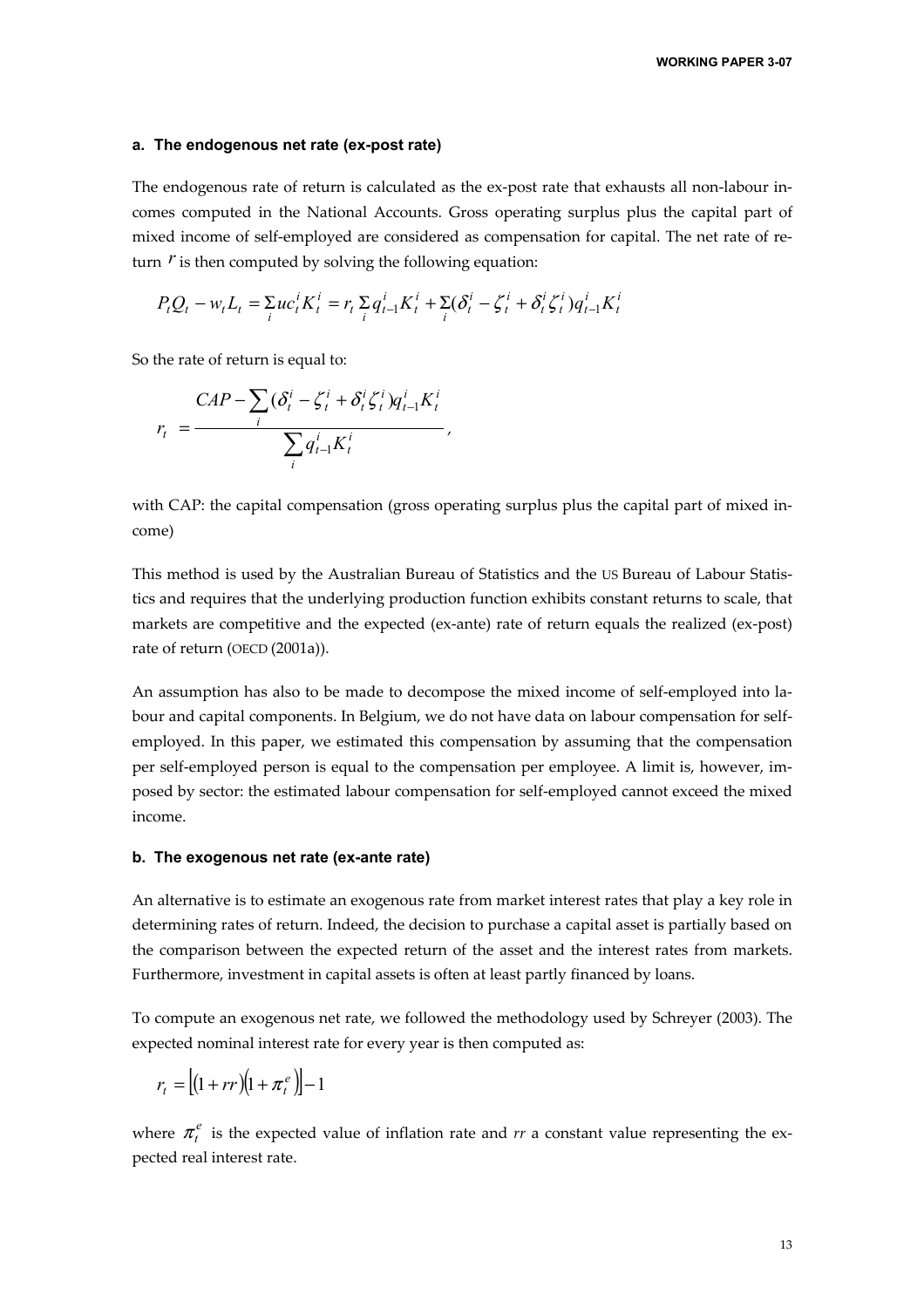The expected real interest rate rr is computed by taking a series of annual observed nominal rates (un-weighted average of interest rate with different maturities) and deflating them by the consumer price index. The resulting series of real interest rates is averaged over the concerned period to yield a constant value for rr.

To obtain a measurement for  $\pi$ <sup>e</sup>, the expected overall inflation, we construct a 5-year moving average of the rate of change of the consumer price index:

$$
\pi_t^e = \frac{\sum_{s=1}^5 CPI_{t-s}}{5}
$$

where CPI is the rate of change of the consumer price index.

With an ex-ante rate of return, the value of capital services is not necessarily equal to the capital compensation derived from the National Accounts, which makes the growth accounting exercises more difficult.

#### **3.2.2. The volume index of capital services**

The aggregation of the different productive stocks of capital assets is made by using the user costs of capital as weights. User costs are prices for capital services and, under competitive markets and equilibrium conditions, these prices reflect the marginal productivity of the different assets. User cost weights thus provide a means to incorporate differences in the productive contribution of heterogeneous investments into the overall measurement of capital input (OECD (2001a)).

A usual and theoretically recommended index formula to construct a volume index of capital services is the Törnqvist index:

$$
\ln(K_{t+1}/K_t) = \sum_i 0.5(v_{t+1}^i + v_t^i) \ln(K_{t+1}^i / K_t^i) \qquad \text{where } v_t^i \equiv \frac{uc_t^i K_t^i}{\sum_i u c_t^i K_t^i}
$$

#### **3.3. The net and the gross capital stock**

The gross capital stock and the net capital stock are measurements of capital that are frequently available, but that do not measure the productive efficiency of the assets. The gross capital stock corresponds to the sum of past investments, corrected only for a retirement pattern. It ignores deterioration of assets with age and it values past investments at "as new" prices. Consequently, the gross capital stock can be considered as a particular case of productive stock, where the efficiency of the assets remains fully unaltered until the end of the service life (which is called a "one-hoss shay" pattern).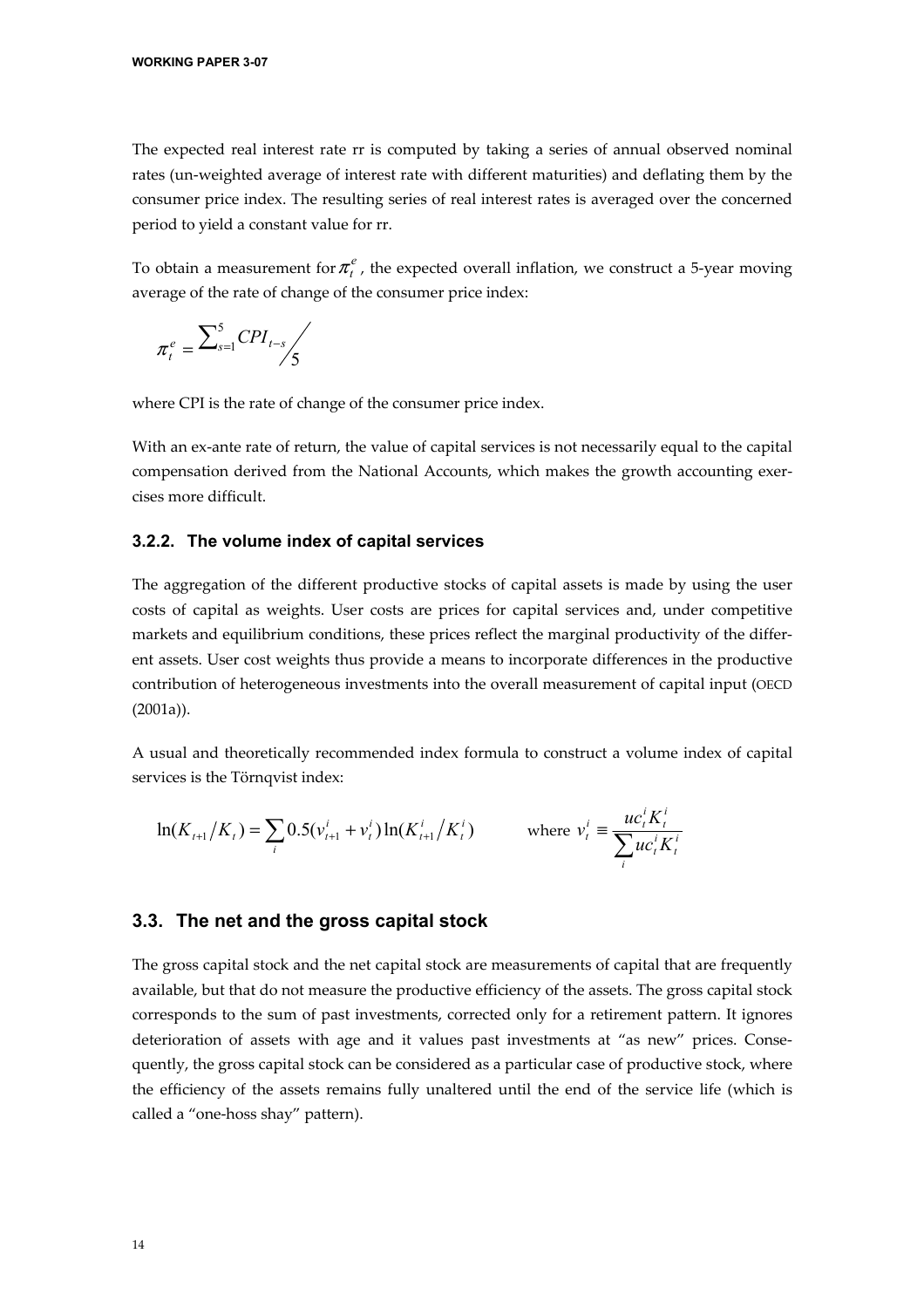The net capital stock, sometimes called the wealth stock, measures the market value of capital assets. It corresponds to the sum of past investments, corrected for retirement and for loss in value due to ageing. This measurement of wealth is published in the balance sheets of the National Accounts. The net stock is usually derived from the gross stock by deducting the consumption of fixed income or depreciation measuring the loss in value of capital goods as it ages. Depreciation has to be distinguished from efficiency decline that reflects the loss of productive efficiency as assets age and that is associated with the productive capital stock.

The net stock can also be derived by first assuming an age-efficiency profile and then by estimating the corresponding age-price profile which describes the change (usually the decline) in the price of an asset as it ages and which is linked to the depreciation concept. Indeed, the net capital stock at constant prices can be obtained by using an age-price profile (z):

$$
K_t^{N,i} = \sum_{\tau=0}^T z_\tau^i.F_\tau^i.I_{t-\tau}^i
$$

with  $F^i_\tau$  the retirement function and  $I^i_{t-\tau}$  the real investment. The age-price profile and the age-efficiency profile of an asset are related, but are not necessarily identical. It will only be identical if the two profiles coincide. The age-price profile can be derived from the ageefficiency profile according to the formula explained in footnote 8. In the case of a geometric age-efficiency profile, it is usually assumed that the efficiency and the market value of the asset decline at a constant rate independent of time, which considerably simplifies the calculations. The age-price profile can also be obtained with other methods such as econometric studies of used asset markets (Hulten and Wykoff (1980)9) or by assuming a pattern (OECD (2001b)).

The total value of the net stock is obtained as follows:

$$
q_t K_t^N = \sum_i q_t^i K_t^{N,i}
$$
 (Schreyer (2003))

With q<sup>i</sup>: the market price of the asset i.

The rate of change of the net stock at constant prices depends on the index number formula chosen for the aggregation of assets. One solution is to use a Törnqvist index:

$$
\ln(K_{t+1}^N / K_t^N) = \sum_i 0.5(w_{t+1}^i + w_t^i) \ln(K_{t+1}^{N,i} / K_t^{N,i})
$$
 where  $w_t^i \equiv \frac{q_{t,0}^i K_t^{N,i}}{\sum_i q_{t,0}^i K_t^{N,i}}$ 

However, the majority of countries use a Laspeyres-type volume index (Schreyer (2003)).

To illustrate the difference between the net capital stock and the capital services, Figure 6 shows the two measurements for the entire economy. Both measurements are computed with a

-

Cited in OECD (2001b).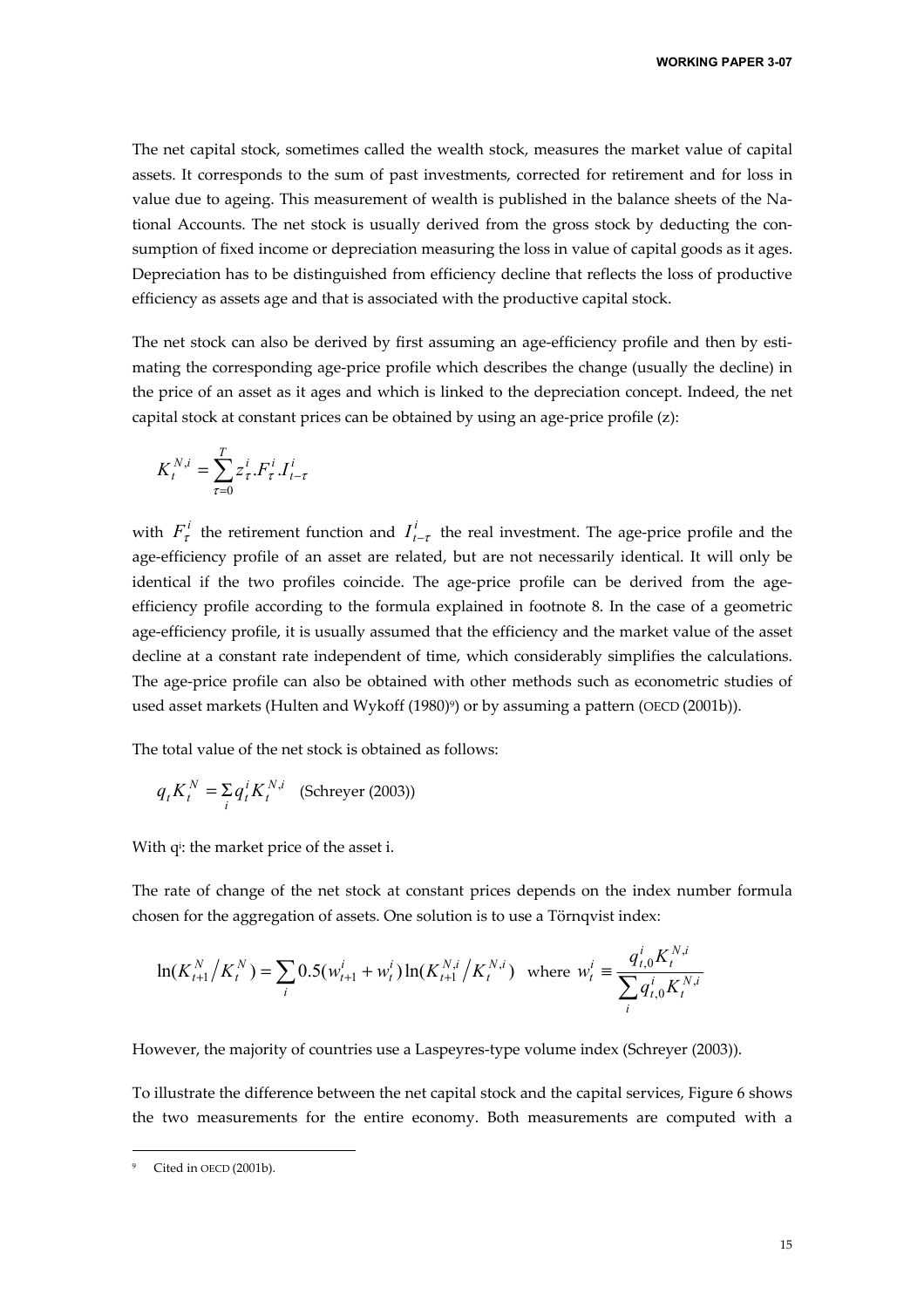Törnqvist index. The stocks are based on a geometric pattern, assuming that the efficiency and the market value of the assets decline at the same rate. Schreyer and Pilat (2001) observed that in the empirical applications, the growth rate of capital services is generally higher than the growth rate of the net capital stock. So, if the net capital stock is used as a measurement of capital input in the productivity analyses, the growth of TFP could be overestimated, compared with TFP growth linked to capital services.



**Figure 6: Capital services and net capital stock, Total economy, 1970=100**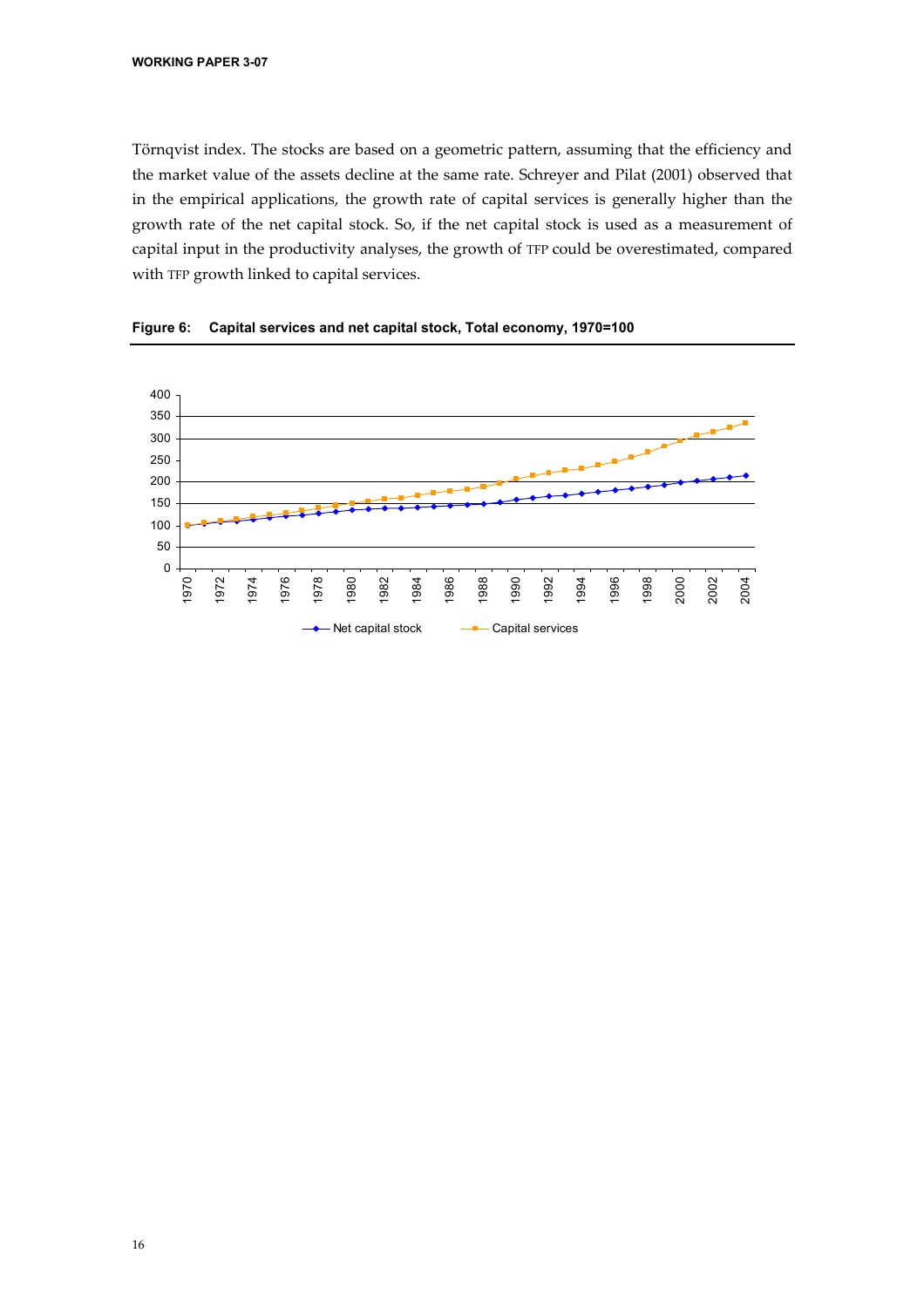### **4. Results**

#### **4.1. The data**

The different measurements of capital services are realized by using investment data constructed on the basis of the Belgian National Accounts published in November 2006 within the framework of the European EUKLEMS project in which the Federal Planning Bureau is involved. We used official data on investment published either by product (7), or by sector (29) from 1995 to 2004 (at current and constant prices). Then, we used unpublished official data and we made several assumptions, coherent with the National accounts to construct 3 ICT assets, data from 1853 to 2004 and crossing 29 sectors and 9 products and hedonic price indices.

The methodology followed for constructing the data, the descriptions of the 29 sectors covered and the description and the service lives of the 9 products covered are detailed in the annex.

The other data used to estimate the total factor productivity come from the National Bank of Belgium for the period 1995-2004. For the period before 1995, data are estimations made within the framework of the EUKLEMS project, which are compatible with the National Accounts.

#### **4.2. Results**

This chapter presents measurements of productive capital stocks, user costs and capital services estimated by means of different methodologies to test the sensitivity of these measurements to methodological changes. Then, by using the results on capital services, the data on hours worked by employees and self-employed and the estimation of the costs shares of inputs, we calculate the contribution of TFP to GDP growth, in order to evaluate the impact of methodological changes on TFP contribution.

#### **4.2.1. The productive capital stock**

#### **a. The hyperbolic profile**

The hyperbolic productive capital stock is calculated by using a hyperbolic age-efficiency function and a retirement function. As said before, it is possible to choose different options in each of these two functions.

#### **Variation of the parameters of the age-efficiency function**

Table 1 presents the productive capital stock in IT equipment (5 years of average service life) for the electrical and optical equipment sector (DL) at different years. The second part of the table provides the average annual growth rate of this stock between these years. Different options are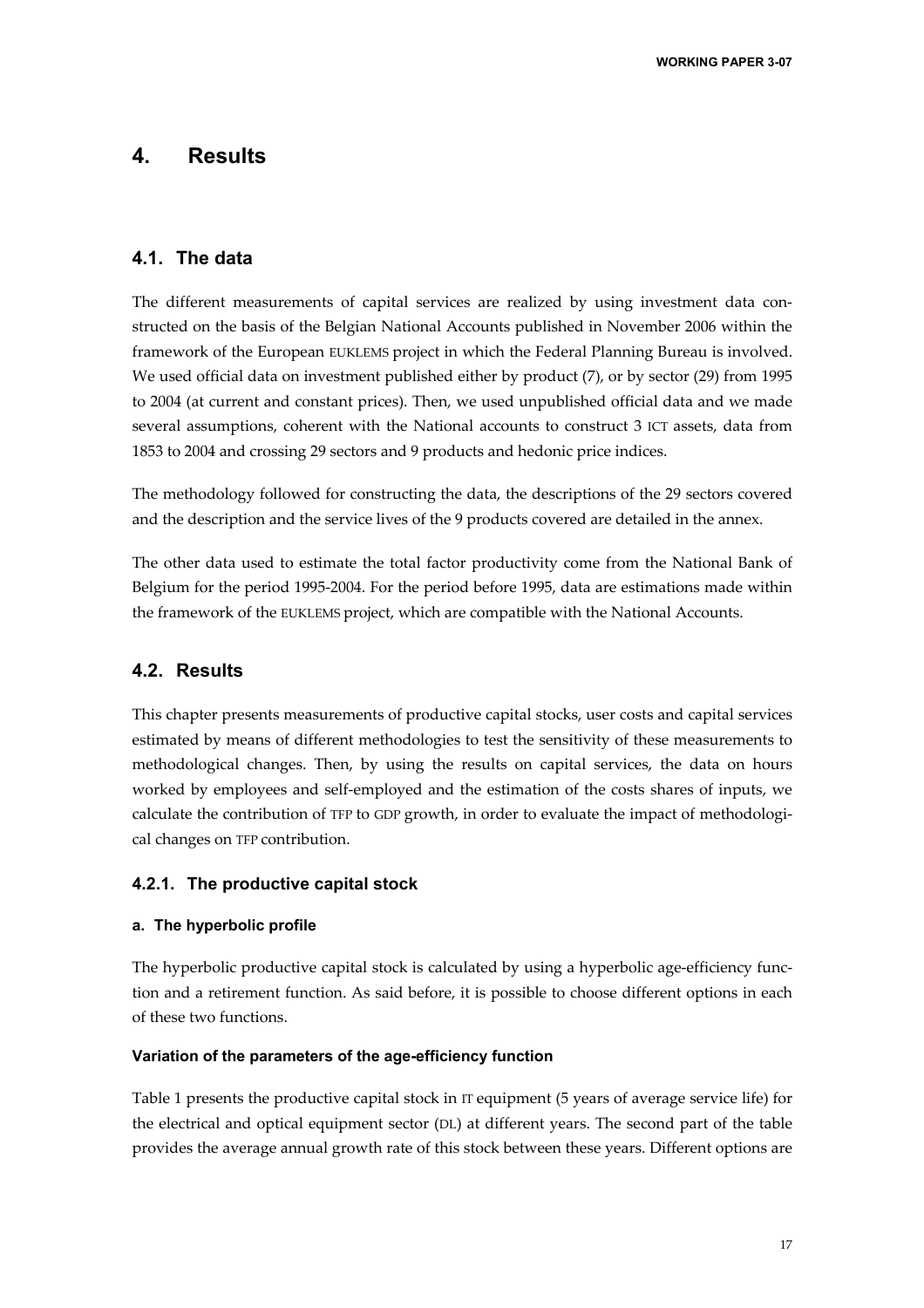chosen for the maximum service life T and for the  $\beta$  parameter according to practices observed in other papers or literature. The maximum service life T can be equal to the average service life n, to 1.5n and to 2n. The β parameter can be set at 0.5, 0.8, 0.75 and 1. With the β parameter set at 1, the efficiency function is in fact a constant function and with the parameter set at 0, it is a linear function. The retirement function chosen is a normal function for all estimations.

Table 1 shows that the productive capital stock in level increases when the maximum service life and the β parameter increase. A higher value for β means that the asset loses its efficiency more slowly. Variations in productive stocks are higher when the maximum service life changes than when the  $\beta$  parameter changes. Indeed, a maximum service life between n and 2n generates a productive capital stock between 438.1 and 543.2; while, the variation of the β parameter between 0.5 and 0.8 generates a productive capital stock between 452.2 and 510.5. The productive stock obtained with a linear age-efficiency profile is the lowest. The productive stock obtained by using a constant function ( $β=1$ ) is logically very high compared to the other options. This extreme case, in which the asset does not lose efficiency, is in fact never used, because it does not seem realistic. A similar conclusion can be drawn from the growth rates.

| Levels                             | 1970 | 1980 | 1990  | 2000  | 2004  |
|------------------------------------|------|------|-------|-------|-------|
| Hyperbolic, $T=2n$ , $\beta=0.8$   | 0.4  | 5.7  | 97.3  | 397.4 | 543.2 |
| Hyperbolic, T=1.5n, $\beta$ =0.8   | 0.4  | 5.5  | 92.4  | 380.6 | 510.5 |
| Hyperbolic, $T=n$ , $\beta=0.8$    | 0.4  | 5.2  | 79.9  | 343.7 | 438.1 |
| Hyperbolic, T=1.5n, $\beta$ =0.75  | 0.4  | 5.5  | 90.4  | 373.6 | 498.6 |
| Hyperbolic, $T=1.5n$ , $\beta=0.5$ | 0.4  | 5.2  | 82.9  | 345.8 | 452.2 |
| Linear, $T=1.5n$ , $\beta=0$       | 0.3  | 4.9  | 73.5  | 308.9 | 393.4 |
| Constant, $T=1.5n$ , $\beta=1$     | 0.4  | 5.9  | 103.3 | 418.6 | 580.8 |

Table 1: Productive capital stock in **IT** equipment (of the electrical and optical equipment sector)

| Average annual growth rates         | 1970-1980 | 1980-1990 | 1990-2000 | 2000-2004 | 1970-2004 |
|-------------------------------------|-----------|-----------|-----------|-----------|-----------|
| Hyperbolic, $T=2n$ , $\beta=0.8$    | 30.1%     | 32.9%     | 32.9%     | 8.1%      | 23.5%     |
| Hyperbolic, $T=1.5n$ , $\beta=0.8$  | 30.1%     | 32.5%     | 32.5%     | 7.6%      | 23.4%     |
| Hyperbolic, $T=n$ , $\beta=0.8$     | 30.2%     | 31.4%     | 31.4%     | 6.3%      | 23.1%     |
| Hyperbolic, $T=1.5n$ , $\beta=0.75$ | 30.1%     | 32.4%     | 32.4%     | 7.5%      | 23.4%     |
| Hyperbolic, $T=1.5n$ , $\beta=0.5$  | 30.3%     | 31.9%     | 31.9%     | 6.9%      | 23.3%     |
| Linear, $T=1.5n$ , $\beta=0$        | 30.6%     | 31.1%     | 31.1%     | 6.2%      | 23.1%     |
| Constant, $T=1.5n$ , $\beta=1$      | 30.0%     | 33.2%     | 33.2%     | 8.5%      | 23.6%     |

Table 2 presents the productive capital stock in other constructions for the same sector. This asset has an average service life of 35 years in this sector. The same observations appear for this asset with a much higher service life.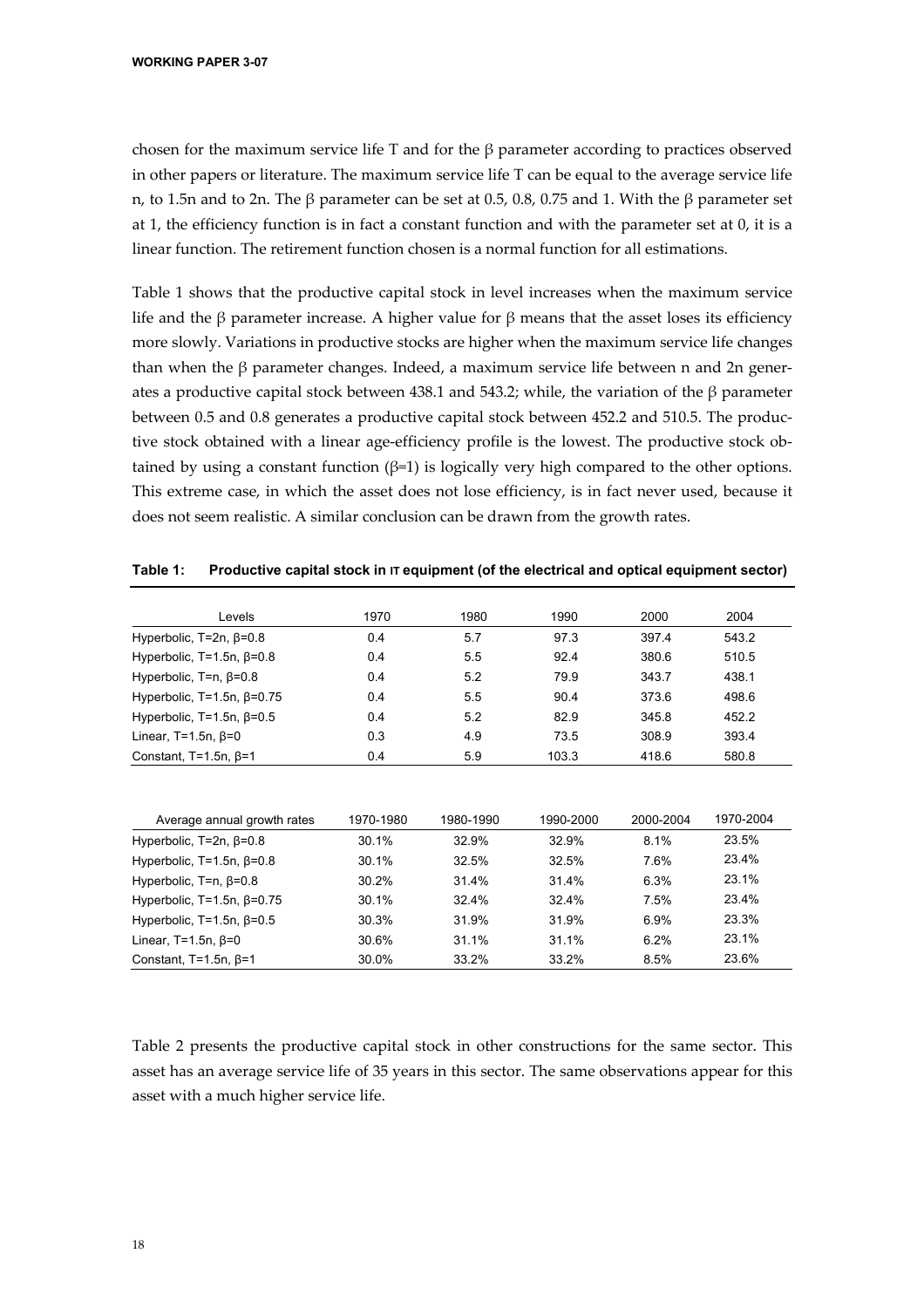| Levels                              | 1970      | 1980      | 1990      | 2000      | 2004      |
|-------------------------------------|-----------|-----------|-----------|-----------|-----------|
| Hyperbolic, $T=2n$ , $\beta=0.8$    | 1208.6    | 1959.2    | 2671.0    | 3659.9    | 3662.4    |
| Hyperbolic, $T=1.5n$ , $\beta=0.8$  | 1172.8    | 1908.7    | 2586.5    | 3524.6    | 3507.0    |
| Hyperbolic, $T=n$ , $\beta=0.8$     | 1072.5    | 1769.5    | 2332.1    | 3073.3    | 2972.1    |
| Hyperbolic, T=1.5n, $\beta$ =0.75   | 1156.6    | 1880.5    | 2538.8    | 3454.1    | 3428.7    |
| Hyperbolic, $T=1.5n$ , $\beta=0.5$  | 1091.1    | 1760.1    | 2339.6    | 3167.6    | 3113.7    |
| Linear, $T=1.5n$ , $\beta=0$        | 1000.5    | 1581.2    | 2059.2    | 2780.4    | 2691.4    |
| Constant, $T=1.5n$ , $\beta=1$      | 1262.3    | 2048.5    | 2821.9    | 3887.1    | 3916.6    |
| Average annual growth rates         | 1970-1980 | 1980-1990 | 1990-2000 | 2000-2004 | 1970-2004 |
| Hyperbolic, T=2n, β=0.8             | 4.9%      | 3.1%      | 3.1%      | 0.0%      | 3.31%     |
| Hyperbolic, T=1.5n, $\beta$ =0.8    | 5.0%      | 3.1%      | 3.1%      | $-0.1%$   | 3.27%     |
| Hyperbolic, $T=n$ , $\beta=0.8$     | 5.1%      | 2.8%      | 2.8%      | $-0.8%$   | 3.04%     |
| Hyperbolic, $T=1.5n$ , $\beta=0.75$ | 5.0%      | 3.0%      | 3.0%      | $-0.2%$   | 3.25%     |
| Hyperbolic, T=1.5n, $\beta$ =0.5    | 4.9%      | 2.9%      | 2.9%      | $-0.4%$   | 3.13%     |
| Linear, $T=1.5n$ , $\beta=0$        | 4.7%      | 2.7%      | 2.7%      | $-0.8%$   | 2.95%     |
| Constant, $T=1.5n$ , $\beta=1$      | 5.0%      | 3.3%      | 3.3%      | 0.2%      | 3.39%     |

#### **Table 2: Productive capital stock in other constructions (of the electrical and optical equipment sector)**

#### **Variation of the profile of the retirement function**

Table 3 presents the productive capital stock in IT equipment for the sector DL estimated with different retirement functions. For the parameters of the age-efficiency function, we took usual values for T (=1.5n) and  $β$  (=0.8). The two bell-shaped functions (normal and lognormal) generate similar stocks and average growth rates for the considered periods. On the other hand, lower stocks and growth rates are obtained when using the linear retirement function. Given the short average service life of IT equipment, simultaneous exit and delayed linear functions generate identical results, which are higher in level and in growth rate compared to normal retirement.

#### Table 3: Productive capital stock in IT equipment (of the electrical and optical equipment sector)

| Levels                                                         | 1970 | 1980 | 1990  | 2000  | 2004  |
|----------------------------------------------------------------|------|------|-------|-------|-------|
| Hyperbolic, $T=1.5n$ , $\beta=0.8$ , Normal retirement         | 0.4  | 5.5  | 92.4  | 380.6 | 510.5 |
| Hyperbolic, $T=1.5n$ , $\beta=0.8$ , Log normal retirement     | 0.4  | 5.5  | 92.1  | 381.6 | 510.3 |
| Hyperbolic, T=1.5n, $\beta$ =0.8, Simultaneous exit retirement | 0.4  | 5.7  | 101.1 | 402.4 | 555.8 |
| Hyperbolic, $T=1.5n$ , $\beta=0.8$ , Linear                    | 0.3  | 4.8  | 72.7  | 302.5 | 387.8 |
| Hyperbolic, $T=1.5n$ , $\beta=0.8$ , Delayed Linear            | 0.4  | 5.7  | 101.1 | 402.4 | 555.8 |

| Average annual growth rates                                    | 1970-1980 | 1980-1990 | 1990-2000 | 2000-2004 | 1970-2004 |
|----------------------------------------------------------------|-----------|-----------|-----------|-----------|-----------|
| Hyperbolic, $T=1.5n$ , $\beta=0.8$ , Normal retirement         | 30.1%     | 32.5%     | 32.5%     | 7.6%      | 23.4%     |
| Hyperbolic, $T=1.5n$ , $\beta=0.8$ , Log normal retirement     | 30.1%     | 32.5%     | 32.5%     | 7.5%      | 23.4%     |
| Hyperbolic, $T=1.5n$ , $\beta=0.8$ , Simultaneous exit retire- |           |           |           |           | 23.6%     |
| ment                                                           | 30.0%     | 33.3%     | 33.3%     | $8.4\%$   |           |
| Hyperbolic, $T=1.5n$ , $\beta=0.8$ , Linear                    | 30.8%     | 31.2%     | 31 2%     | 6.4%      | 23.1%     |
| Hyperbolic, $T=1.5n$ , $\beta=0.8$ , Delayed Linear            | 30.0%     | 33.3%     | 33.3%     | 8.4%      | 23.6%     |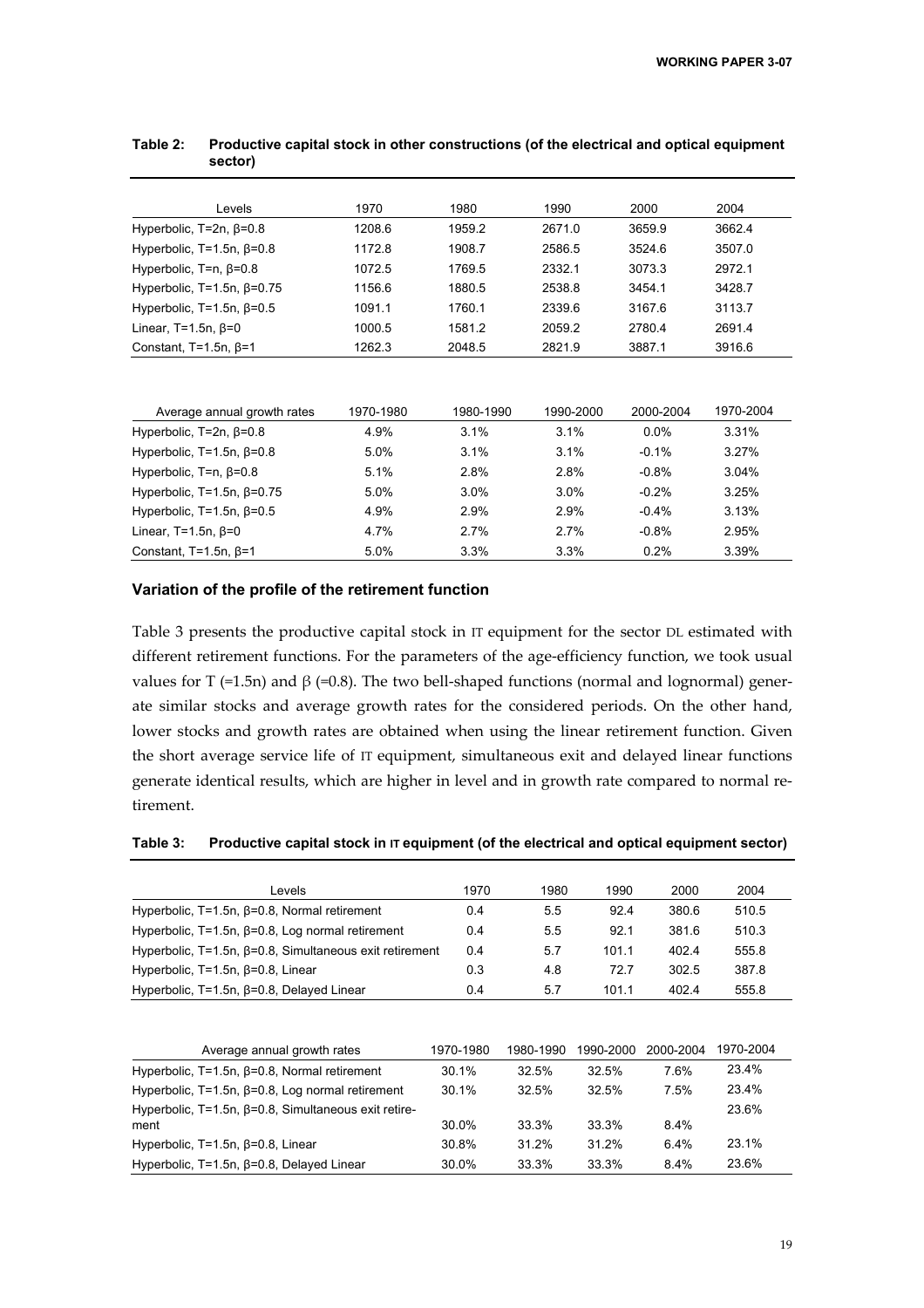Table 4 presents the productive capital stock in other constructions for the same sector. The two-bell shaped functions have similar results. For this asset with a higher service life, the simultaneous exit and the delayed linear retirement functions are different, but quite close. Once again, the results are very different when using a linear retirement function.

| Levels                                                            | 1970      | 1980      | 1990      | 2000      | 2004      |
|-------------------------------------------------------------------|-----------|-----------|-----------|-----------|-----------|
| Hyperbolic, $T=1.5n$ , $\beta=0.8$ , Normal retirement            | 1172.8    | 1908.7    | 2586.5    | 3524.6    | 3507.0    |
| Hyperbolic, $T=1.5n$ , $\beta=0.8$ , Log normal retirement        | 1172.7    | 1914.4    | 2603.2    | 3521.9    | 3496.2    |
| Hyperbolic, $T=1.5n$ , $\beta=0.8$ , Simultaneous exit retirement | 1176.6    | 1946.6    | 2679.5    | 3731.3    | 3712.0    |
| Hyperbolic, $T=1.5n$ , $\beta=0.8$ , Linear                       | 996.8     | 1542.0    | 2008.8    | 2754.2    | 2677.5    |
| Hyperbolic, T=1.5n, β=0.8, Delayed Linear                         | 1186.2    | 1945.8    | 2677.4    | 3700.4    | 3662.5    |
|                                                                   |           |           |           |           |           |
|                                                                   |           |           |           |           |           |
| Average annual growth rates                                       | 1970-1980 | 1980-1990 | 1990-2000 | 2000-2004 | 1970-2004 |
| Hyperbolic, $T=1.5n$ , $\beta=0.8$ , Normal retirement            | 5.0%      | 3.1%      | 3.1%      | $-0.1%$   | 3.27%     |
| Hyperbolic, $T=1.5n$ , $\beta=0.8$ , Log normal retirement        | 5.0%      | 3.1%      | 3.1%      | $-0.2%$   | 3.27%     |
| Hyperbolic, $T=1.5n$ , $\beta=0.8$ , Simultaneous exit retire-    |           |           |           |           | 3.44%     |
| ment                                                              | 5.2%      | 3.2%      | 3.2%      | $-0.1%$   |           |
| Hyperbolic, $T=1.5n$ , $\beta=0.8$ , Linear                       | 4.5%      | 2.7%      | 2.7%      | $-0.7%$   | 2.95%     |
| Hyperbolic, $T=1.5n$ , $\beta=0.8$ , Delayed Linear               | 5.1%      | 3.2%      | 3.2%      | $-0.3%$   | 3.37%     |

| Table 4: Productive capital stock in other constructions (of the electrical and optical equipment |
|---------------------------------------------------------------------------------------------------|
| sector)                                                                                           |

#### **b. The geometric profile**

With the geometric age-efficiency profile, the value of the productive capital stock depends on the estimation of the depreciation rate. The depreciation rate is usually computed by dividing the declining-balance rates of Fraumeni (1997) by the average service life of the assets. The depreciation rates, that we called gamma 1, correspond to this computation and use the average service lives given by the National Bank of Belgium for non-ICT assets and software. For the other two ICT assets -IT equipment and communications equipment- we followed the assumptions of the US Bureau of Economic Analysis (see Annex C). The depreciation rates gamma 2 are rates used in the European EUKLEMS project for all countries. For ICT assets, these rates are those given by Jorgenson and Stiroh (2000) and Oulton (2001) and are often used by many authors for ICT assets.

Table 5 shows productive capital stock in the ICT asset "IT equipment" for the sector electrical and optical equipment (DL). Gamma 1 is equal to 0.4 and gamma 2 to 0.315. The productive capital stocks and average growth rates in the considered periods are higher with the lower depreciation rate. The same conclusion appears from Table 6 showing the productive capital stocks for other constructions in sector DL. In this sector, gamma 1 is equal to 0.026 and gamma 2 to 0.033.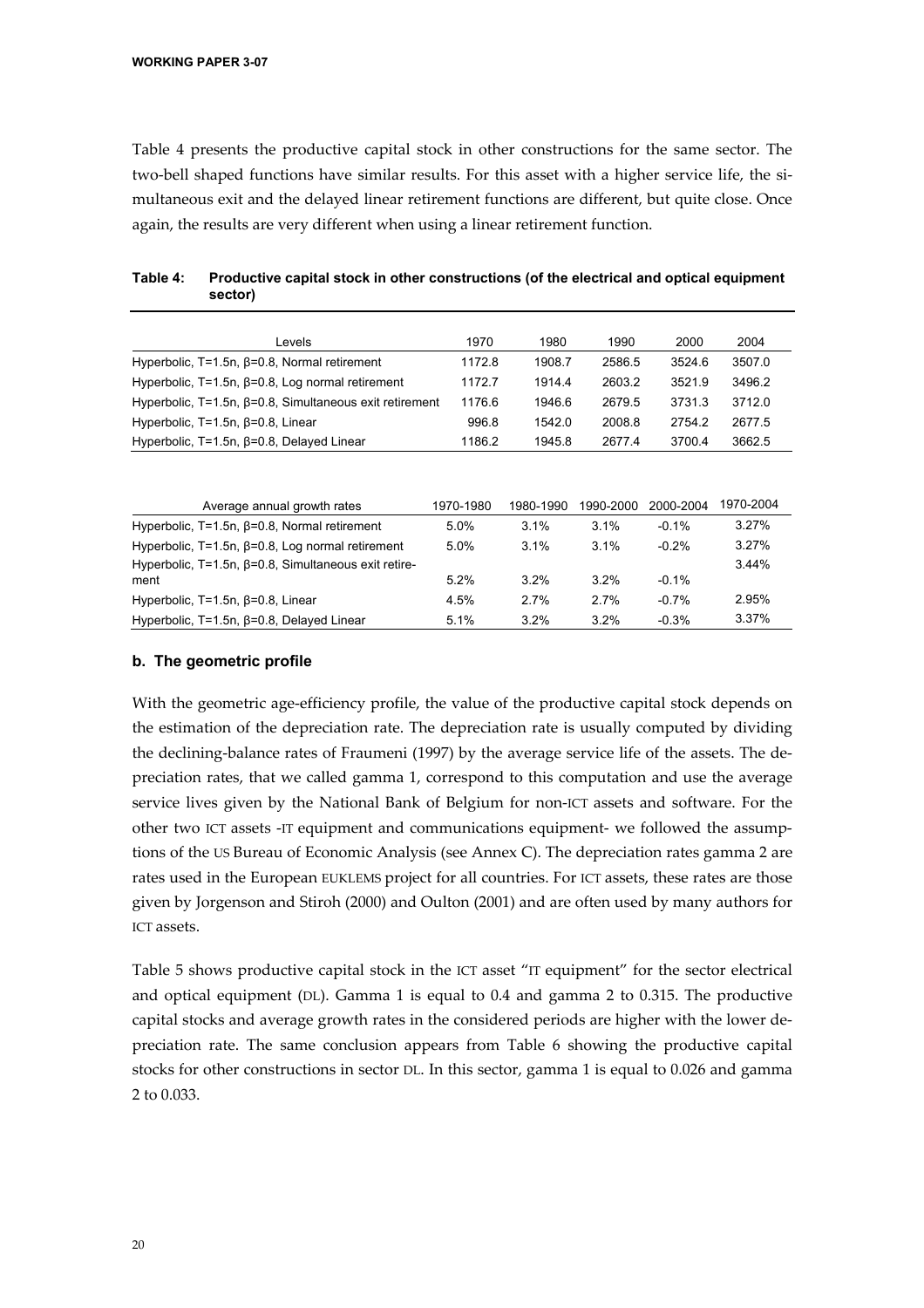| Levels                      | 1970      | 1980      | 1990      | 2000      | 2004      |
|-----------------------------|-----------|-----------|-----------|-----------|-----------|
| Geometric, gamma 1          | 0.3       | 4.0       | 53.1      | 224.2     | 270.9     |
| Geometric, gamma 2          | 0.3       | 4.4       | 62.2      | 260.8     | 330.9     |
|                             |           |           |           |           |           |
| Average annual growth rates | 1970-1980 | 1980-1990 | 1990-2000 | 2000-2004 | 1970-2004 |
| Geometric, gamma 1          | 31.7%     | 29.5%     | 29.5%     | 4.8%      | 22.7%     |
| Geometric, gamma 2          | 31.4%     | 30.4%     | 30.4%     | 6.1%      | 23.1%     |

#### Table 5: Productive capital stock in IT equipment (of the electrical and optical equipment sector)

#### **Table 6: Productive capital stock in other constructions (of the electrical and optical equipment sector)**

| Levels             | 1970   | 1980   | 1990   | 2000   | 2004   |
|--------------------|--------|--------|--------|--------|--------|
| Geometric, gamma 1 | 1231.9 | 1789.2 | 2312.5 | 3173.8 | 3165.7 |
| Geometric, gamma 2 | 1119.6 | 1608.7 | 2059.2 | 2818.3 | 2765.8 |

| Average annual growth rates | 1970-1980 | 1980-1990 | 1990-2000 | 2000-2004 | 1970-2004 |
|-----------------------------|-----------|-----------|-----------|-----------|-----------|
| Geometric, gamma 1          | 3.8%      | 2.6%      | 2.6%      | $-0.1\%$  | 2.81%     |
| Geometric, gamma 2          | 3.7%      | $2.5\%$   | $2.5\%$   | $-0.5\%$  | 2.70%     |

#### **c. Geometric versus hyperbolic**

Figures 7 and 8 compare some results obtained above with hyperbolic, geometric and constant functions for the two assets: IT equipment and other constructions in the electrical and optical equipment sector. In both cases, the productive capital stock estimated by using a hyperbolic age-efficiency profile, combined with a log-normal retirement function (current function), is higher in level than the stock estimated with a geometric function. In the case of the hyperbolic profile, increasing the maximum service life from 1.5n to 2n will generate an even higher productive stock. In both cases, the geometric profile estimated with the EUKLEMS depreciation rates (gamma 2) seems similar to the hyperbolic profile, combined with a linear retirement function. Finally, the constant function generates logically the highest productive capital stock.

For the whole economy and for the majority of assets, the estimation of productive capital stocks is higher in level, when it is realized with a hyperbolic profile (with mean parameters: T=1.5n and  $\beta$ =0.75) than when a geometric profile is assumed. If a maximum service life of 2n and a  $\beta$  parameter of 0.8 are chosen, the hyperbolic estimation is even higher for all assets, except for products of agriculture.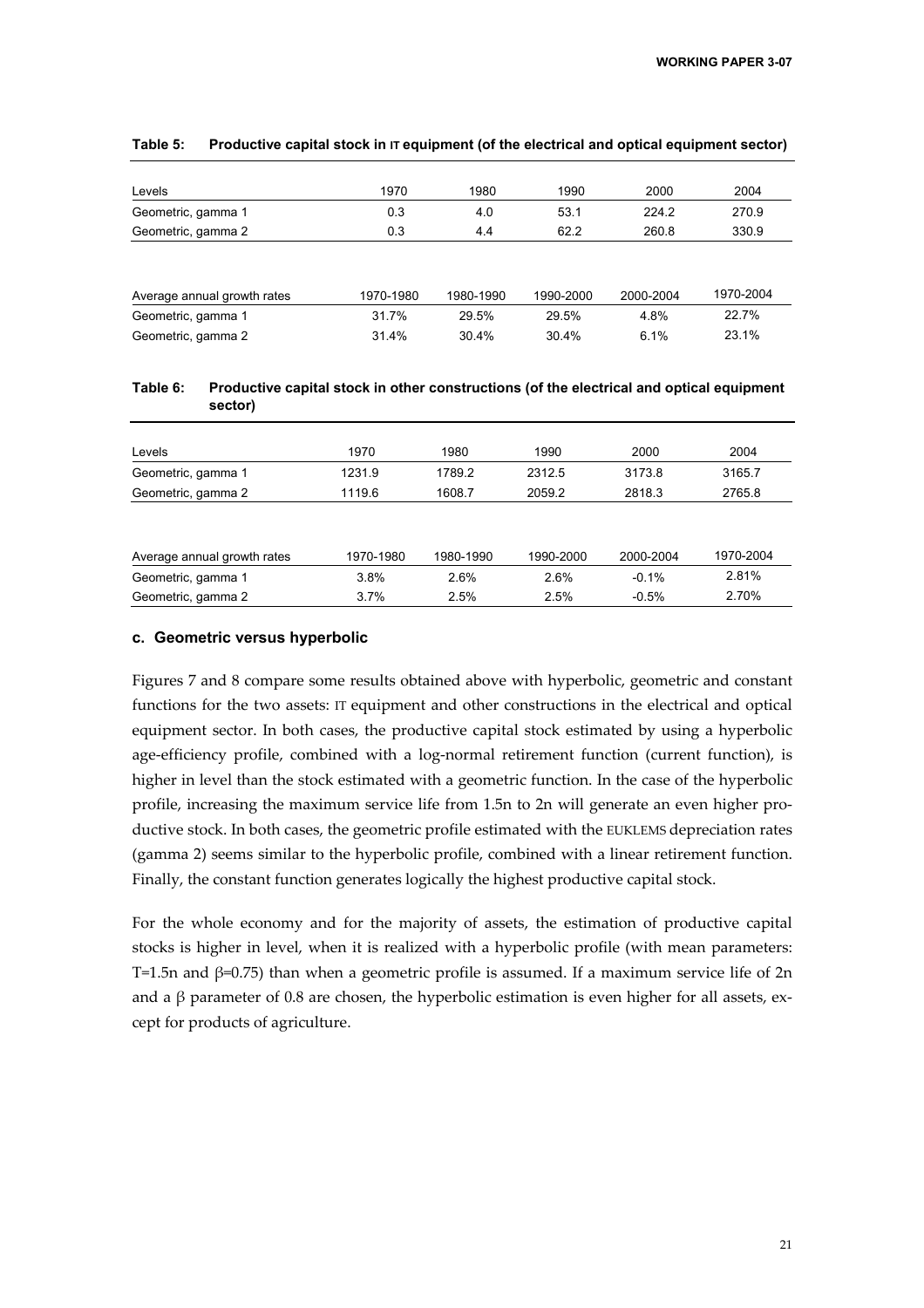

**Figure 7: Hyperbolic versus geometric: Productive capital stock in IT equipment (of the electrical and optical equipment sector)** 

**Figure 8: Hyperbolic versus geometric: Productive capital stock in other constructions (of the electrical and optical equipment sector)** 



#### **4.2.2. User costs**

The estimation of the user costs of capital depends on several variables: the rate of return which can be computed ex-ante or ex-post, the rate of depreciation which depends on the ageefficiency profile chosen and the revaluation term. So it is possible to use ex-post or ex-ante user costs estimated either with a geometric depreciation rate or a hyperbolic depreciation rate. An ex-post approach is used in the EUKLEMS database.

Figure 9 presents for example, different computations of the rate of return of capital for the whole economy: an ex-ante rate of return (REA) based on the methodology used by Schreyer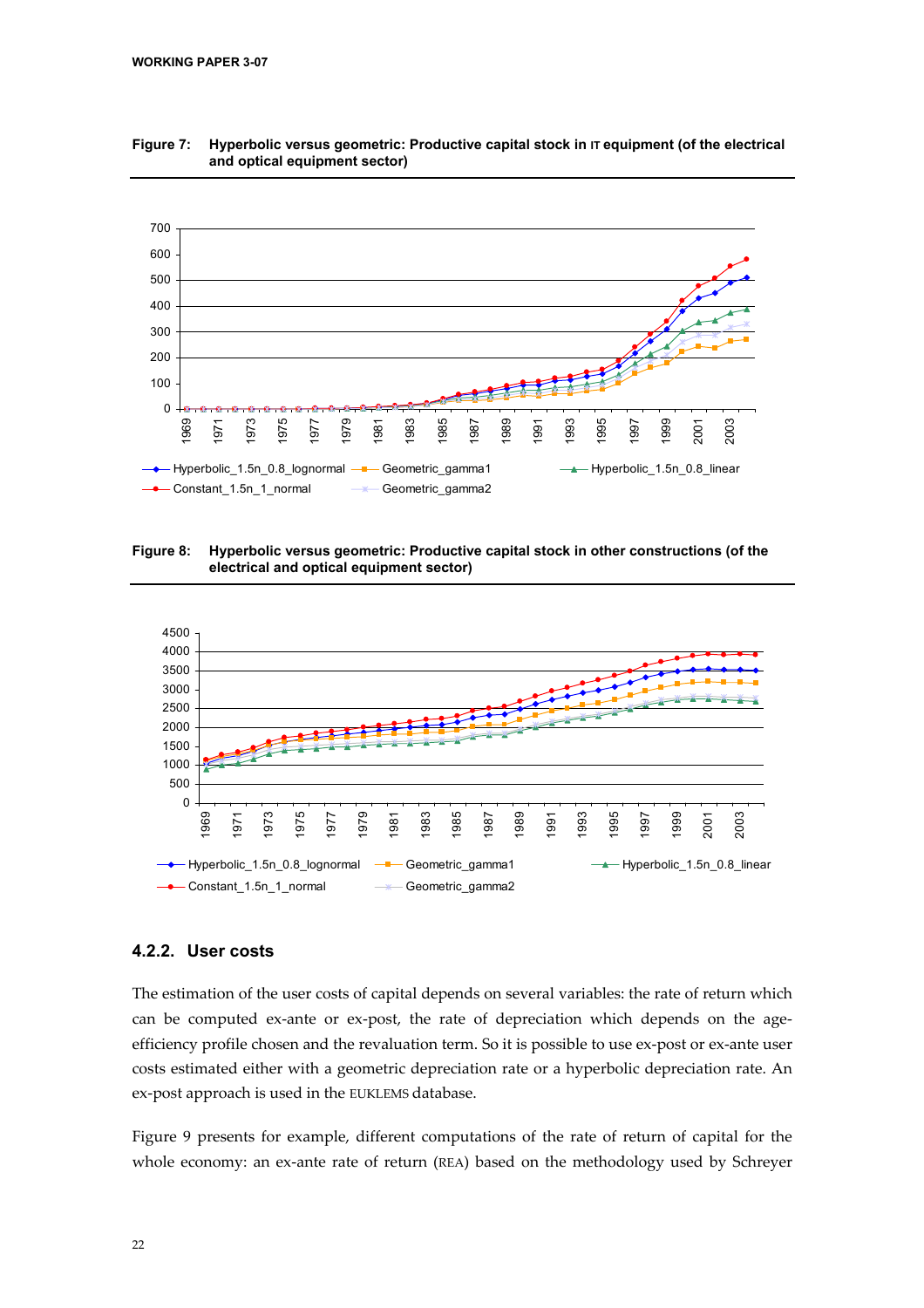(2003) and explained before, an ex-post rate of return based on a geometric age-efficiency profile<sup>10</sup> and an ex-post rate based on a hyperbolic age-efficiency profile. It should be noted that these rates do not take into account the fiscal effect created by changes in tax rates on business income. Figure 9 shows that the two ex-post rates of return follow the same evolution, but the hyperbolic rate is systematically below the geometric rate. The three rates of return have declined over the whole period. However, the geometric ex-post rate is frequently above the exante rate and the hyperbolic ex-post rate is frequently below.



**Figure 9: Rate of return (for total economy)** 

-

Figure 10 presents the user costs of the asset "other constructions" in the sector DL. These user costs are calculated according to the four assumptions cited above<sup>11</sup>. The evolution of the estimation of the user cost seems to be more influenced by the choice between an ex-post or ex-ante rate of return than by the chosen depreciation profile. Indeed, the two ex-ante estimations and the two ex-post estimations seem to follow a similar evolution. Using the ex-ante method or the ex-post method seems to generate quite different user costs. The two ex-ante estimations, constructed with the same ex-ante rate of return (REA), are similar. This means that the hyperbolic and the geometric depreciation rates are similar for this asset. It is not always the case for the other assets. Figures 10 and 11 show that, on the other hand, the geometric ex-post user cost is always higher than the hyperbolic ex-post user cost. This gap between the user costs is explained in this case by the rate of return. The difference between the ex-ante and ex-post estimations is less pronounced when the user costs are calculated for the whole economy (see figure 11).

<sup>&</sup>lt;sup>10</sup> The choice between gamma 1 and gamma 2 is of no importance because they give practically identical ex-post rates of return.

<sup>&</sup>lt;sup>11</sup> The hyperbolic profile is combined with a lognormal retirement function (other assumptions: T=1.5n,  $\beta$ =0.8) and the geometric profile is estimated with the EUKLEMS depreciation rates (gamma 2).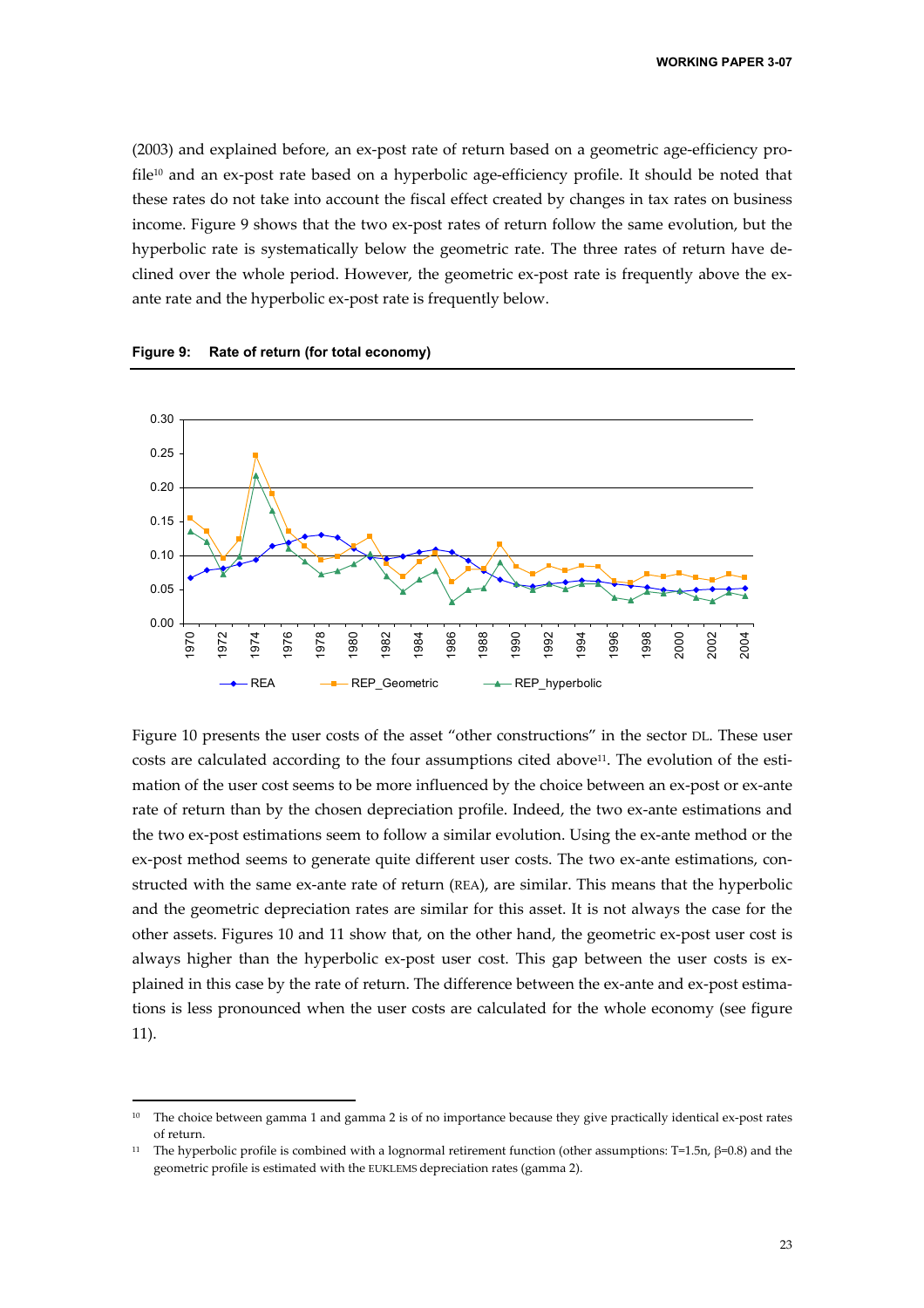

**Figure 10: User cost of the asset "other constructions" (in the electrical and optical equipment sector)** 

**Figure 11: User cost of the asset "other constructions" (for total economy)** 



#### **4.2.3. Volume index of capital services**

Table 7 gives the volume index of capital services (1980=100) of the electrical and optical equipment sector (DL) for several years. Table 8 gives the same results for the total economy. For the hyperbolic estimation, the two more realistic retirement functions have been selected: a bellshaped function (lognormal), and a delayed-linear function. The base is set to 1980 because important differences between the ex-ante and the ex-post estimation appear in the beginning of the seventies, which influence the whole period if the base is set to 1970. With the base in 1980, it is possible to observe what happens before and after 1980. However, growth rates on the whole period 1970-2004 are also given.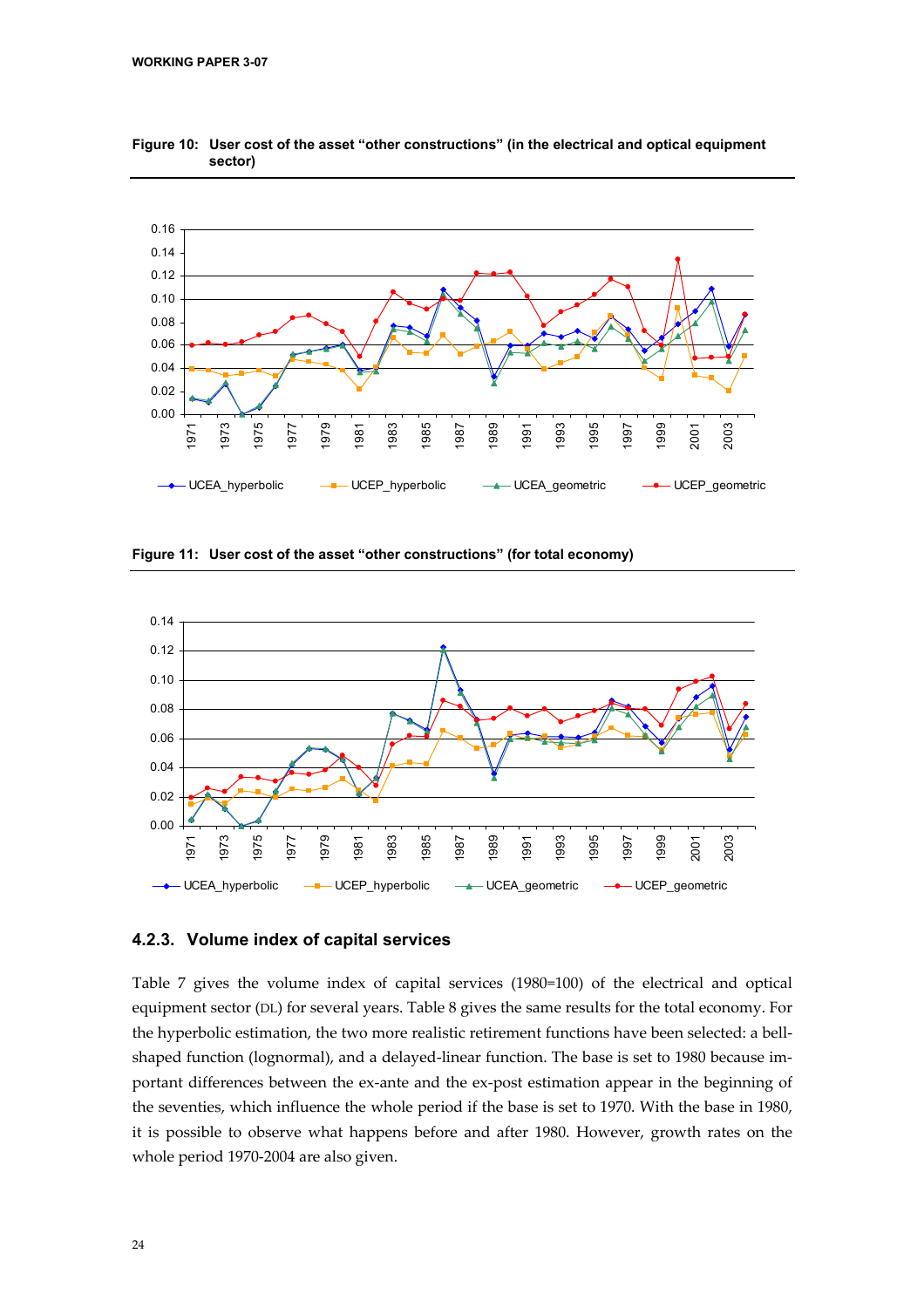**WORKING PAPER 3-07** 

At the end of the considered period, the volume index of capital services takes the lowest value when the linear age-efficiency profile is chosen (with ex-post rate of return) in Table 7 and the geometric pattern (gamma 2) with an ex-post rate of return is chosen in Table 8. It takes the highest value when the geometric profile is selected (ex-ante, gamma 2) in Table 7 and when the hyperbolic profile is selected (ex-post, lognormal) in Table 8. The choice of the age-efficiency profile seems to have an influence on the evolution of the volume index of capital services, but the choice between an ex-ante and an ex-post rate of return seems also important, in particular in the case of a geometric profile for the sector DL.

For the whole economy and the entire period, if an ex-post approach is used, the volume indices of capital services estimated with a hyperbolic age-efficiency profile grow at a higher rate than the indices estimated with a geometric profile, whatever the retirement function (lognormal or delayed-linear) or the geometric depreciation rates (gamma 1 or gamma 2 of the euklems project) chosen. This general conclusion is observed in almost all sectors over the whole period 1970-2004. It is, however, less frequent over the period 1980-2004 (see DL sector in Table 7). It is the linear age-efficiency profile which provides the most similar results to the geometric results. The opposite of this conclusion is observed in both tables with an ex-ante approach: the volume indices grow at a somewhat higher rate when a geometric profile is adopted, but to a lesser extent. Indeed, this is only observed for the whole economy if the considered period is reduced to 1980-2004. The differences observed in indices in the case of an ex-ante approach are more apparent in the DL sector than in the whole economy, where the indices are quite similar.

In the case of a hyperbolic profile, taking a longer maximum service life and/or a higher β parameter increase the value and the growth rate of the volume index of capital services. Indeed, a longer maximum service life and/or a higher β parameter (slower loss of efficiency) generate a higher productive capital stock and growth rate of the stock over the considered period. Concerning the retirement function, the same conclusion appears from the two tables: in 2004, the index is slightly higher in level and in growth rate with a delayed-linear function, then with a lognormal and is the lowest with a linear function (with T=1.5n in each case). In the case of a geometric profile, the choice between the gamma 1 and gamma 2 depreciation rates has no influence on the volume index of capital services for the whole economy. However, differences appear in the indices of sectors (see Table 7).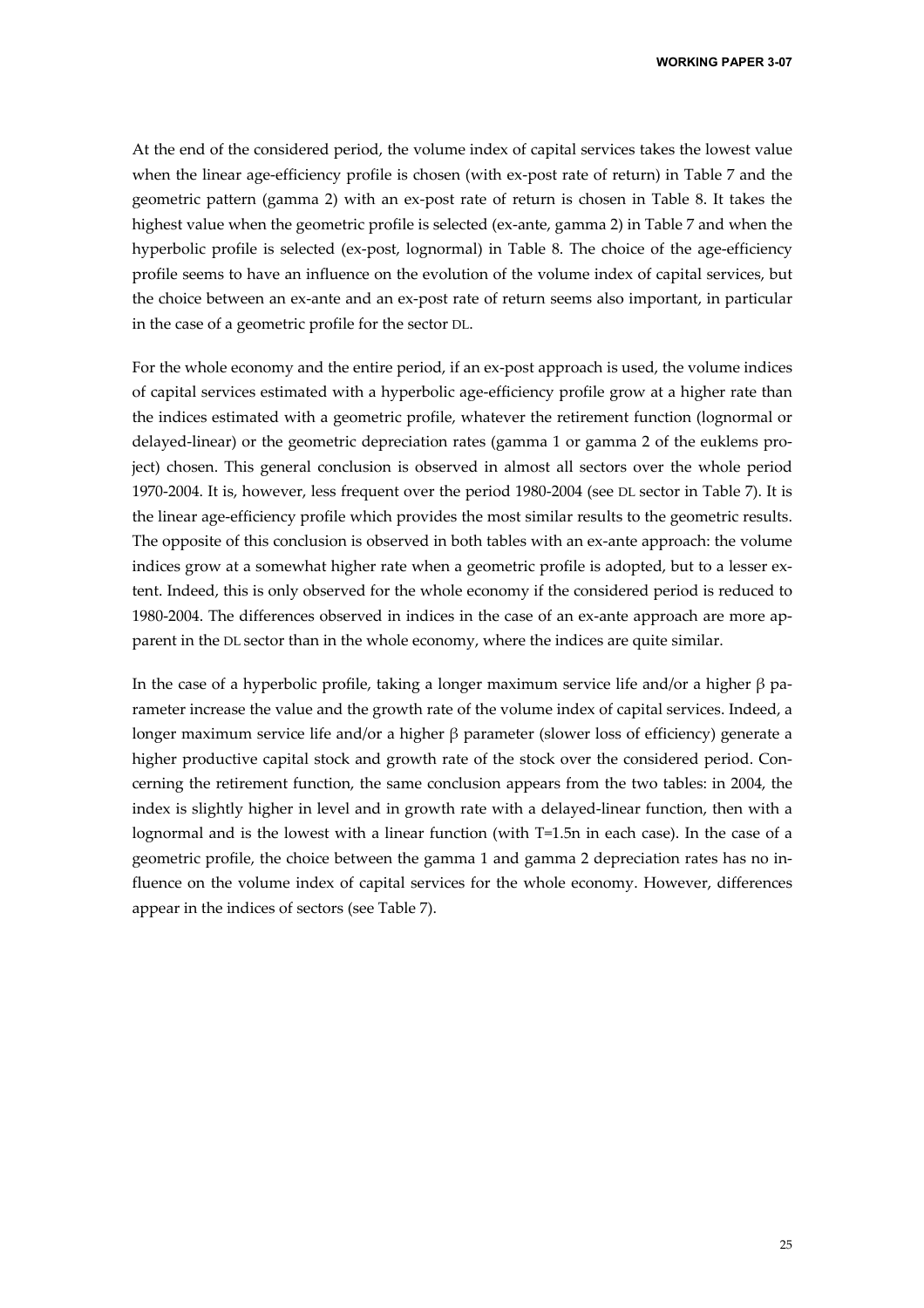| 1980=100                                                  | 1970 | 1980  | 1990  | 2000  | 2004  | 1970-2004 |
|-----------------------------------------------------------|------|-------|-------|-------|-------|-----------|
| Hyperbolic, $T=1.5n$ , $\beta=0.8$ , Lognormal, ex-ante   | 43.2 | 100.0 | 226.8 | 406.6 | 418.5 | 6.97%     |
| Hyperbolic, $T=1.5n$ , $\beta=0.8$ , Lognormal, ex-post   | 48.8 | 100.0 | 238.9 | 431.8 | 441.9 | 6.76%     |
| Hyperbolic, $T=2n$ , $\beta=0.8$ , Lognormal, ex-ante     | 42.8 | 100.0 | 229.3 | 416.0 | 429.9 | 7.09%     |
| Hyperbolic, $T=2n$ , $\beta=0.8$ , Lognormal, ex-post     | 48.5 | 100.0 | 242.6 | 446.0 | 458.6 | 6.90%     |
| Hyperbolic, $T=1.5n$ , $\beta=0.5$ , Lognormal, ex-ante   | 44.3 | 100.0 | 224.2 | 401.6 | 409.4 | 6.83%     |
| Hyperbolic, $T=1.5n$ , $\beta=0.5$ , Lognormal, ex-post   | 49.9 | 100.0 | 231.5 | 414.1 | 419.7 | 6.53%     |
| Hyperbolic, $T=1.5n$ , $\beta=0.8$ , Del. linear, ex-ante | 42.3 | 100.0 | 233.0 | 407.3 | 420.4 | 7.06%     |
| Hyperbolic, $T=1.5n$ , $\beta=0.8$ , Del. linear, ex-post | 48.2 | 100.0 | 244.4 | 429.2 | 442.2 | 6.80%     |
| Linear, $T=1.5n$ , $\beta=0$ , Lognormal, ex-ante         | 45.7 | 100.0 | 223.0 | 399.6 | 402.5 | 6.69%     |
| Linear, $T=1.5n$ , $\beta=0$ , Lognormal, ex-post         | 51.5 | 100.0 | 224.5 | 397.7 | 398.5 | 6.28%     |
| Geometric, gamma 1, ex-ante                               | 47.8 | 100.0 | 253.0 | 478.5 | 484.4 | 7.19%     |
| Geometric, gamma 1, ex-post                               | 54.8 | 100.0 | 231.9 | 417.4 | 420.5 | 6.29%     |
| Geometric, gamma 2, ex-ante                               | 48.9 | 100.0 | 262.5 | 517.7 | 513.8 | 7.28%     |
| Geometric, gamma 2, ex-post                               | 55.5 | 100.0 | 239.0 | 449.3 | 445.3 | 6.42%     |

#### **Table 7: Volume index of capital services (all assets), in the electrical and optical equipment sector (1980=100)**

#### **Table 8: Volume index of capital services (all assets), total economy (1980=100)**

| 1980=100                                                  | 1970 | 1980  | 1990  | 2000  | 2004  | 1970-2004 |
|-----------------------------------------------------------|------|-------|-------|-------|-------|-----------|
|                                                           |      |       |       |       |       |           |
| Hyperbolic, $T=1.5n$ , $\beta=0.8$ , Lognormal, ex-ante   | 60.4 | 100.0 | 136.6 | 198.8 | 230.5 | 4.03%     |
| Hyperbolic, $T=1.5n$ , $\beta=0.8$ , Lognormal, ex-post   | 62.1 | 100.0 | 139.7 | 205.5 | 239.7 | 4.06%     |
| Hyperbolic, $T=2n$ , $\beta=0.8$ , Lognormal, ex-ante     | 60.2 | 100.0 | 137.2 | 199.8 | 231.9 | 4.05%     |
| Hyperbolic, $T=2n$ , $\beta=0.8$ , Lognormal, ex-post     | 62.0 | 100.0 | 140.6 | 207.3 | 242.2 | 4.09%     |
| Hyperbolic, $T=1.5n$ , $\beta=0.5$ , Lognormal, ex-ante   | 60.9 | 100.0 | 135.5 | 196.9 | 227.7 | 3.96%     |
| Hyperbolic, $T=1.5n$ , $\beta=0.5$ , Lognormal, ex-post   | 62.7 | 100.0 | 137.8 | 201.3 | 233.6 | 3.95%     |
| Hyperbolic, $T=1.5n$ , $\beta=0.8$ , Del. linear, ex-ante | 59.9 | 100.0 | 137.5 | 200.3 | 232.6 | 4.08%     |
| Hyperbolic, $T=1.5n$ , $\beta=0.8$ , Del. linear, ex-post | 61.9 | 100.0 | 140.5 | 206.6 | 241.2 | 4.08%     |
| Linear, $T=1.5n$ , $\beta=0$ , Lognormal, ex-ante         | 61.6 | 100.0 | 134.4 | 195.1 | 225.0 | 3.89%     |
| Linear, $T=1.5n$ , $\beta=0$ , Lognormal, ex-post         | 63.5 | 100.0 | 135.8 | 196.6 | 226.8 | 3.82%     |
| Geometric, gamma 1, ex-ante                               | 62.0 | 100.0 | 138.2 | 201.9 | 232.5 | 3.97%     |
| Geometric, gamma 1, ex-post                               | 66.4 | 100.0 | 136.9 | 195.4 | 222.7 | 3.63%     |
| Geometric, gamma 2, ex-ante                               | 62.0 | 100.0 | 138.2 | 202.0 | 232.7 | 3.97%     |
| Geometric, gamma 2, ex-post                               | 66.3 | 100.0 | 136.6 | 194.9 | 222.0 | 3.62%     |

#### **4.2.4. Total factor productivity growth**

The estimation of the rate of change of the volume index of capital services allows to assess the TFP residual. Table 9 shows TFP contribution to growth in the electrical and optical equipment sector for five periods and for the whole period. Table 10 shows the same results for the total economy. Those two tables allow to evaluate more easily whether the variations of volume index of capital services linked to methodological changes are really significant. Over the period 1970-2004, TFP growth is comprised between 2.64% (Geometric, gamma 2, ex-ante) and 2.91% (Geometric, gamma 1, ex-post and linear ex-post) in the electrical and optical equipment sector and between 1.07% (hyperbolic profiles) and 1.23% (geometric, gamma 1 and 2 ex-post) in the whole economy. The results in each table are therefore relatively similar over long periods of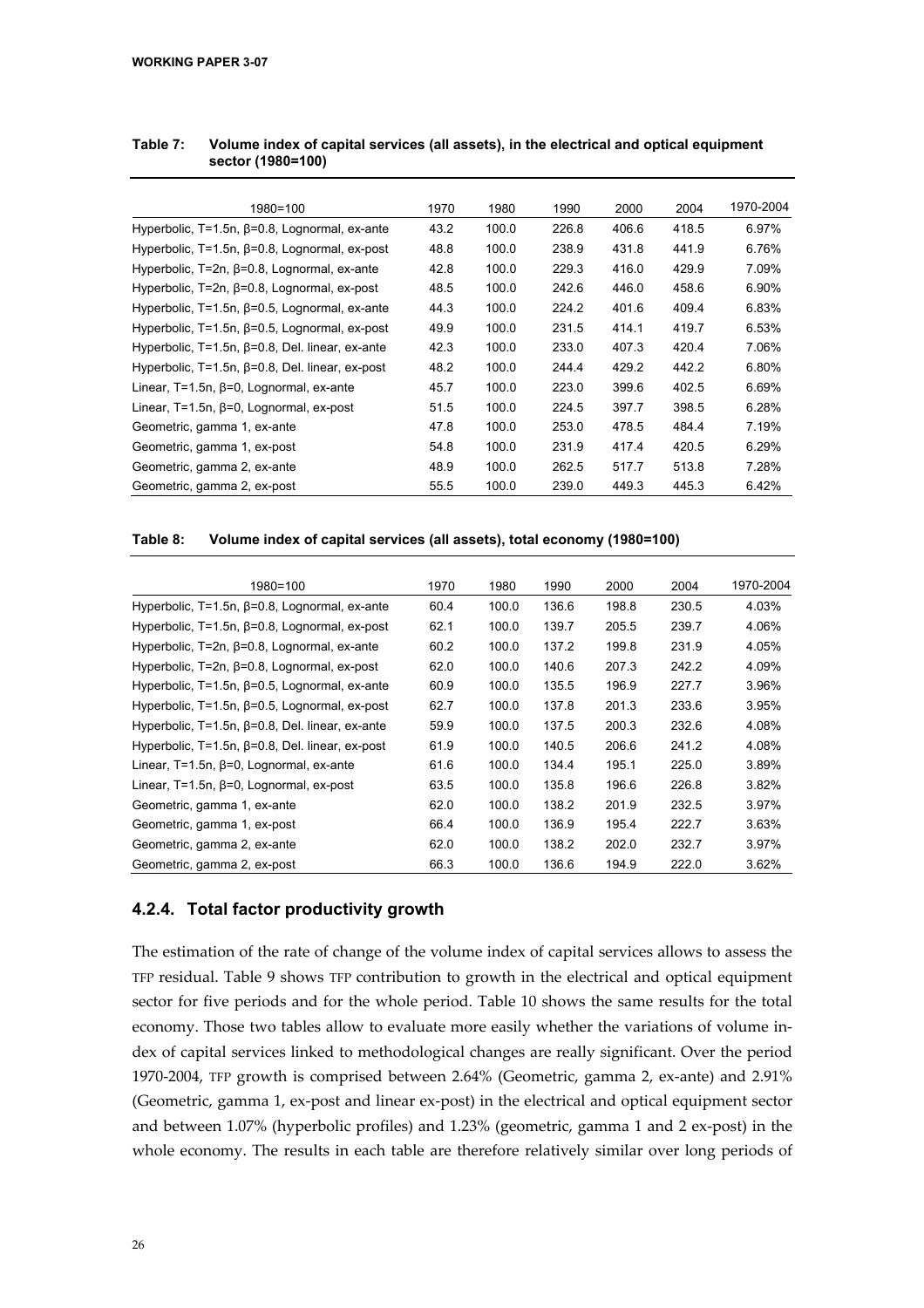time, even if, for the whole economy, TFP based on the ex-post approach grows on average at a slightly higher rate when a geometric age-efficiency profile is adopted. This higher TFP contribution is due to a lower capital contribution resulting from a lower growth rate of the volume index of capital services. The opposite is observed in both tables with an ex-ante approach: TFP grows on average at a somewhat higher rate when a hyperbolic age-efficiency profile is adopted. This is, however, only the case for the whole economy if the average annual rate is computed for the shorter period 1980-2004.

Over shorter periods, like the last period 2000-2004, the different methodologies generate more significant variations of TFP contribution. Over the recent period 2000-2004, the TFP contribution for the whole economy is estimated between 0.04% and 0.27%, when the estimation is respectively realized with a hyperbolic age-efficiency profile (T=2n,  $\beta$ =0.8) combined with a, lognormal retirement function and an ex-post rate of return and with an ex-post geometric profile (gamma 2). It also appears that, for the whole economy, the variations in TFP contribution are larger when an ex-post user cost is used.

In the case of a hyperbolic profile, a longer maximum service life and/or a higher β parameter decrease the contribution of TFP. Indeed, a longer maximum service life and/or a higher β parameter (slower loss of efficiency) generate a higher growth rate of the volume index of capital services and thus a higher capital contribution. In the case of a geometric profile, the choice between the gamma 1 and gamma 2 depreciation rates has no influence on the TFP contribution for the total economy. However, differences appear in the TFP growth of sectors (see Table 7).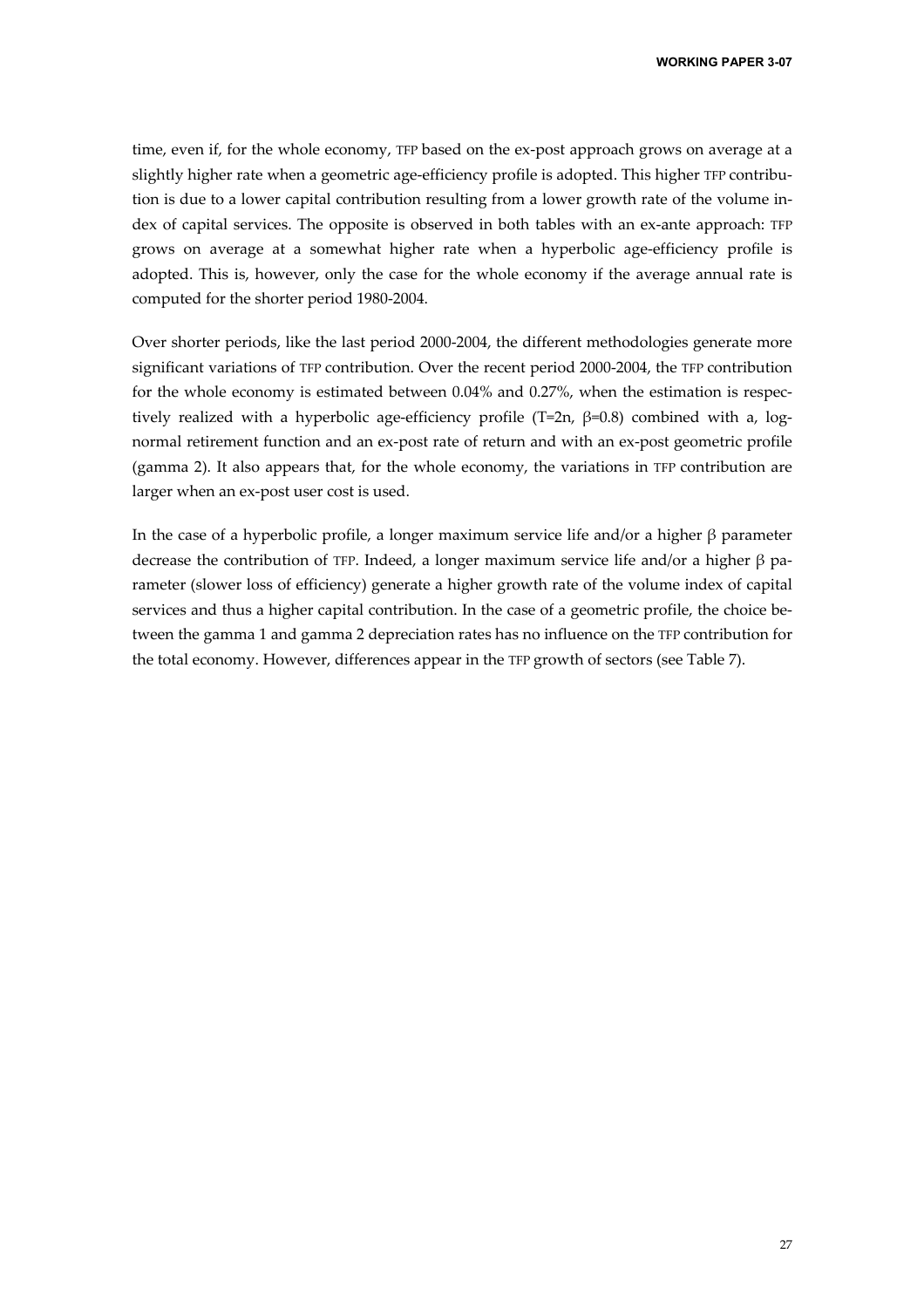| Average annual growth rates                               |       |       | 1970-1980 1980-1990 1990-2000 2000-2004 1980-2004 1970-2004 |       |       |       |
|-----------------------------------------------------------|-------|-------|-------------------------------------------------------------|-------|-------|-------|
| Hyperbolic, $T=1.5n$ , $\beta=0.8$ , Lognormal, ex-ante   | 4.23% | 0.88% | 4.03%                                                       | 0.18% | 2.08% | 2.71% |
| Hyperbolic, $T=1.5n$ , $\beta=0.8$ , Lognormal, ex-post   | 4.65% | 0.74% | 4.01%                                                       | 0.20% | 2.01% | 2.79% |
| Hyperbolic, $T=2n$ , $\beta=0.8$ , Lognormal, ex-ante     | 4.20% | 0.85% | 4.00%                                                       | 0.16% | 2.05% | 2.68% |
| Hyperbolic, T=2n, β=0.8, Lognormal, ex-post               | 4.63% | 0.70% | 3.96%                                                       | 0.18% | 1.97% | 2.75% |
| Hyperbolic, $T=1.5n$ , $\beta=0.5$ , Lognormal, ex-ante   | 4.31% | 0.91% | 4.03%                                                       | 0.23% | 2.10% | 2.75% |
| Hyperbolic, $T=1.5n$ , $\beta=0.5$ , Lognormal, ex-post   | 4.71% | 0.83% | 4.04%                                                       | 0.25% | 2.07% | 2.84% |
| Hyperbolic, $T=1.5n$ , $\beta=0.8$ , Del. linear, ex-ante | 4.16% | 0.81% | 4.10%                                                       | 0.16% | 2.07% | 2.69% |
| Hyperbolic, $T=1.5n$ , $\beta=0.8$ , Del. linear, ex-post | 4.61% | 0.68% | 4.08%                                                       | 0.17% | 2.01% | 2.78% |
| Linear, $T=1.5n$ , $\beta=0$ , Lognormal, ex-ante         | 4.40% | 0.91% | 4.03%                                                       | 0.29% | 2.11% | 2.78% |
| Linear, $T=1.5n$ , $\beta=0$ , Lognormal, ex-post         | 4.79% | 0.90% | 4.07%                                                       | 0.31% | 2.12% | 2.91% |
| Geometric, gamma 1, ex-ante                               | 4.56% | 0.52% | 3.89%                                                       | 0.26% | 1.88% | 2.67% |
| Geometric, gamma 1, ex-post                               | 4.99% | 0.78% | 4.03%                                                       | 0.28% | 2.05% | 2.91% |
| Geometric, gamma 2, ex-ante                               | 4.63% | 0.43% | 3.77%                                                       | 0.36% | 1.81% | 2.64% |
| Geometric, gamma 2, ex-post                               | 5.01% | 0.70% | 3.91%                                                       | 0.37% | 1.98% | 2.87% |

#### **Table 9: TFP contribution to growth, electrical and optical equipment sector**

#### **Table 10: TFP contribution to growth, total economy**

| Average annual growth rates                               |       |       |          |          | 1970-1980 1980-1990 1990-2000 2000-2004 1980-2004 1970-2004 |       |
|-----------------------------------------------------------|-------|-------|----------|----------|-------------------------------------------------------------|-------|
| Hyperbolic, $T=1.5n$ , $\beta=0.8$ , Lognormal, ex-ante   | 2.54% | 1.01% | 0.11%    | 0.11%    | 0.48%                                                       | 1.09% |
| Hyperbolic, $T=1.5n$ , $\beta=0.8$ , Lognormal, ex-post   | 2.66% | 0.93% | 0.07%    | 0.06%    | 0.42%                                                       | 1.08% |
| Hyperbolic, $T=2n$ , $\beta=0.8$ , Lognormal, ex-ante     | 2.53% | 0.99% | 0.10%    | 0.10%    | 0.47%                                                       | 1.08% |
| Hyperbolic, $T=2n$ , $\beta=0.8$ , Lognormal, ex-post     | 2.65% | 0.91% | $0.06\%$ | $0.04\%$ | 0.41%                                                       | 1.07% |
| Hyperbolic, $T=1.5n$ , $\beta=0.5$ , Lognormal, ex-ante   | 2.58% | 1.03% | 0.11%    | 0.13%    | 0.50%                                                       | 1.11% |
| Hyperbolic, $T=1.5n$ , $\beta=0.5$ , Lognormal, ex-post   | 2.69% | 0.98% | 0.09%    | 0.10%    | 0.46%                                                       | 1.12% |
| Hyperbolic, $T=1.5n$ , $\beta=0.8$ , Del. linear, ex-ante | 2.51% | 0.99% | 0.10%    | 0.10%    | 0.47%                                                       | 1.07% |
| Hyperbolic, $T=1.5n$ , $\beta=0.8$ , Del. linear, ex-post | 2.65% | 0.91% | $0.07\%$ | 0.05%    | 0.42%                                                       | 1.07% |
| Linear, $T=1.5n$ , $\beta=0$ , Lognormal, ex-ante         | 2.62% | 1.06% | 0.11%    | 0.16%    | 0.52%                                                       | 1.13% |
| Linear, $T=1.5n$ , $\beta=0$ , Lognormal, ex-post         | 2.73% | 1.03% | 0.12%    | 0.16%    | 0.50%                                                       | 1.16% |
| Geometric, gamma 1, ex-ante                               | 2.64% | 0.96% | 0.09%    | 0.17%    | 0.47%                                                       | 1.10% |
| Geometric, gamma 1, ex-post                               | 2.90% | 1.00% | 0.17%    | 0.26%    | 0.53%                                                       | 1.23% |
| Geometric, gamma 2, ex-ante                               | 2.64% | 0.96% | 0.09%    | 0.17%    | 0.47%                                                       | 1.10% |
| Geometric, gamma 2, ex-post                               | 2.89% | 1.01% | 0.18%    | 0.27%    | 0.54%                                                       | 1.23% |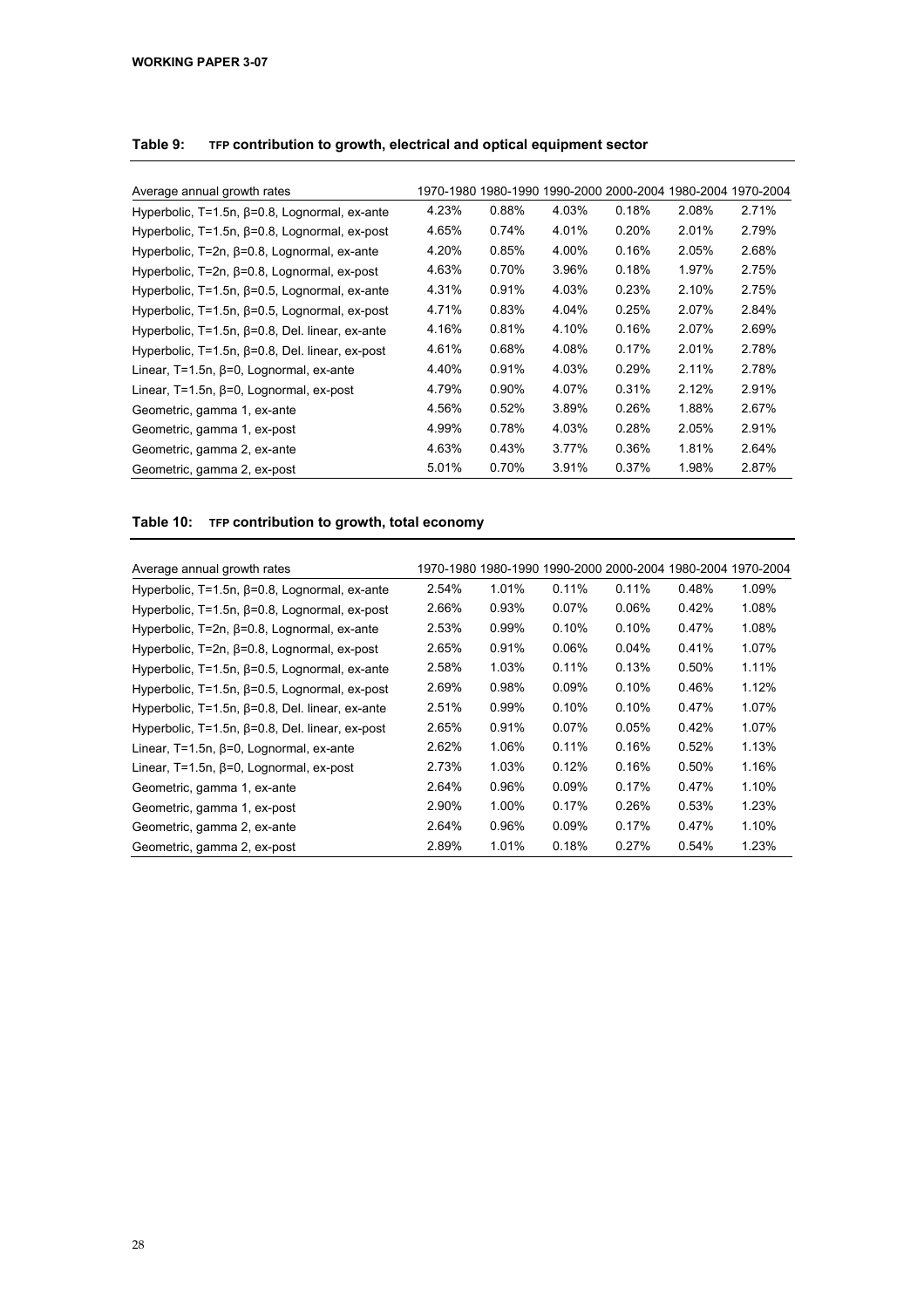**WORKING PAPER 3-07** 

## **5. Conclusions**

After a theoretical presentation of the different methodologies currently used to construct a volume index of capital services and following the recommendations of the two OECD Manuals (2001a, 2001b), this paper provides results for Belgium over the period 1970-2004. In Belgium, as in many other countries, no official data on flows of capital services exist. However, according to the OECD Manuals, this is the appropriate measurement for productivity studies. In this paper, the capital services are constructed according to the main currently recommended methodologies in order to test the sensitivity of measuring capital services to methodological choices. We also evaluated the impact of the different capital services estimates on the measurement of the total factor productivity contribution to GDP, calculated as residual in the growth accounting approach and providing an estimator of the impact of innovation on the economic growth.

The measurement of the capital services is realized in two steps. First, productive capital stocks have to be estimated for each type of investment goods called assets. Then, these stocks are aggregated with the user costs of capital as weights to derive a global index measuring the productive contribution of all types of capital assets to output growth. Two methodologies are generally used to construct productive capital stocks: the geometric profile and the hyperbolic profile. For each profile, several assumptions have to be made such as the choice of the functional form of the retirement function or of the maximum service life. For the computation of the user costs, we have the choice between an ex-ante and an ex-post rate of return of capital.

The results show that for the whole economy and for the majority of capital assets, the estimation of productive capital stocks is higher in level, when it is computed with a hyperbolic ageefficiency profile (with mean parameters: T=1.5n and  $\beta$ =0.75) than when a geometric profile is assumed. The growth rates of productive stocks are also higher. The different methodological options within each age-efficiency profile also have consequences on productive capital stocks. With a hyperbolic age-efficiency profile, productive capital stock increases in level and in growth rate, when the maximum service life (T) and the  $\beta$  parameter increase. A higher value for β means that the asset looses its efficiency more slowly. With a geometric profile, productive capital stocks and average growth rates are higher with a lower depreciation rate.

Concerning the user costs of capital, the evolution of the estimation seems to be more influenced by the choice between an ex-post and an ex-ante rate of return than by the assumed depreciation profile (geometric or hyperbolic).

For the whole economy and the entire period, if an ex-post approach is used, the volume indices of capital services estimated with a hyperbolic age-efficiency profile grow at a higher rate than the same indices estimated with a geometric profile, whatever the retirement function (lognormal or delayed-linear) or the geometric depreciation rates (gamma 1 or gamma 2 of the EUK-LEMS project) chosen. This general conclusion is observed in almost all industries over the whole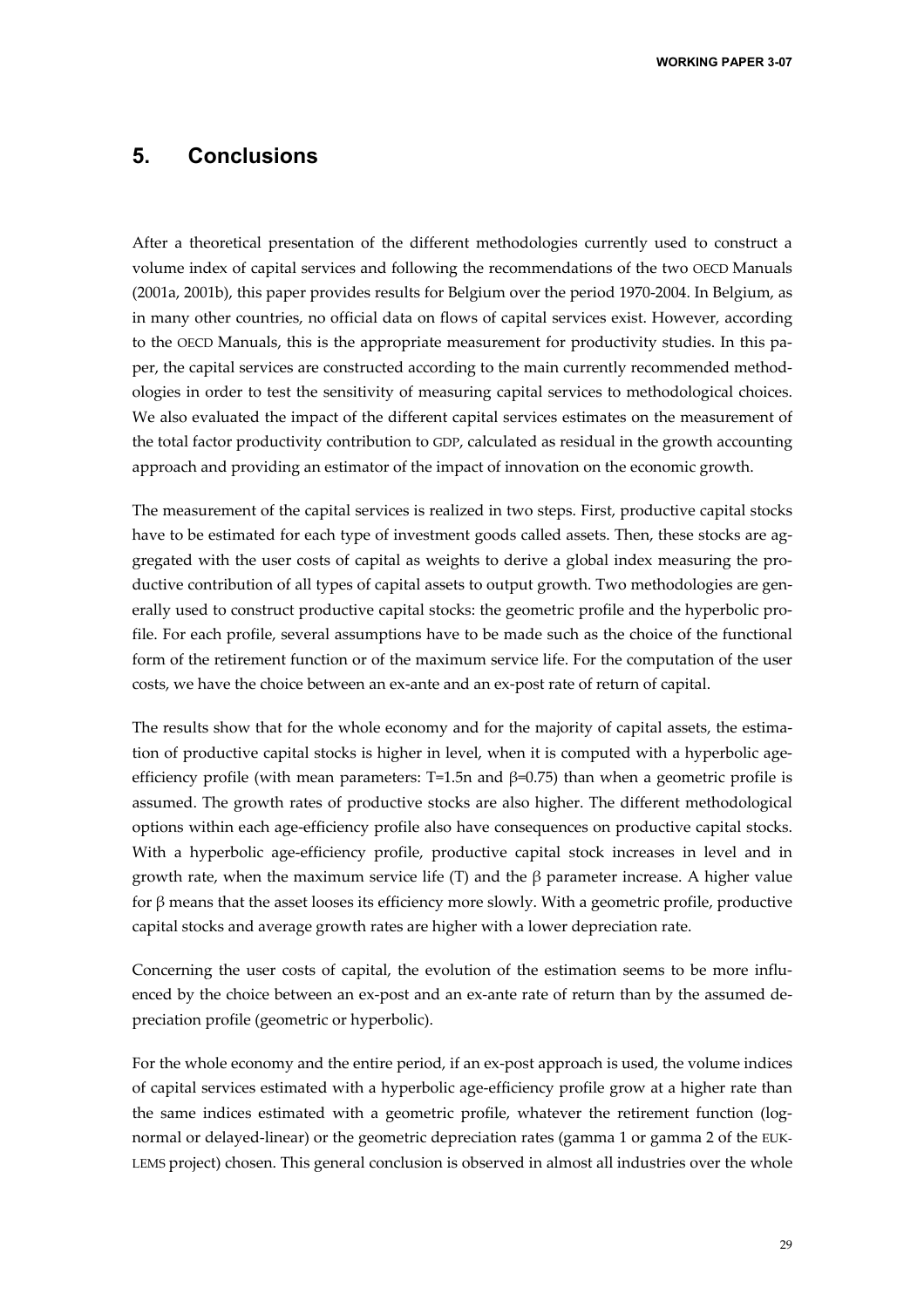whole period 1970-2004. The opposite is observed with an ex-ante approach: the volume indices grow at a somewhat higher rate when a geometric profile is adopted, but to a lesser extent. Indeed, this observation depends on the studied period. The differences observed in indices in the case of an ex-ante approach are more apparent in the analyzed DL sector than in the whole economy, where the indices are quite similar. In the case of a hyperbolic profile, a longer maximum service life and/or a higher  $\beta$  parameter (slower loss of efficiency) increase the volume index of capital services in level and in growth rate. Concerning the retirement function, the growth rates of indices are slightly higher with a delayed-linear function, than with a lognormal and are the lowest with a linear function. In the case of a geometric profile, the choice between the gamma 1 and gamma 2 depreciation rates has no influence on the volume index of capital services for the total economy. However, differences appear in the volume indices of industries.

The estimation of the change rate of the volume index of capital services allows to assess the contribution of capital and TFP to output growth. TFP contribution estimated with different volume indices of capital services based on different methodologies are relatively similar in the long run, even if for the whole economy, TFP based on the ex-post approach grows on average at somewhat higher rates when a geometric age-efficiency profile is adopted. These higher rates for TFP are due to a lower contribution of capital resulting from a lower growth rate of the volume index of capital services. The opposite is generally observed with an ex-ante approach: TFP grows at somewhat higher rates when a hyperbolic age-efficiency profile is adopted, but to a lesser extent.

Over shorter periods, the different methodologies generate more significant variations of TFP contribution. Over the recent period 2000-2004, the average annual TFP contribution for the whole economy is estimated between 0.04% and 0.27%, when the estimation is respectively realized with a hyperbolic age-efficiency profile (T=2n, β=0.8) combined with a lognormal retirement function and an ex-post rate of return and with an ex-post geometric profile (gamma 2). It also appears that, for the whole economy, the variations in TFP contribution are larger when an ex-post user cost is used. In the case of a hyperbolic profile, a longer maximum service life and/or a higher  $\beta$  parameter decrease the contribution of TFP, given that they generate a higher growth rate of volume index of capital services and such, a higher capital contribution. In the case of a geometric profile, the choice between the gamma 1 and gamma 2 depreciation rates has no influence on the TFP contribution for the whole economy. However, differences appear in the TFP growth of sectors.

In summary, this sensitivity analysis shows that methodological choices have certain consequences on the volume index of capital services and consequently on the estimation of the TFP contribution to growth. These consequences are more important when the analysis is realized at the industry level and when the studied period is short, underlying the importance of long-term perspective to analyze productivity evolution. It seems credible that the appropriate ageefficiency profile differs according to the kind of assets and the industry in which these assets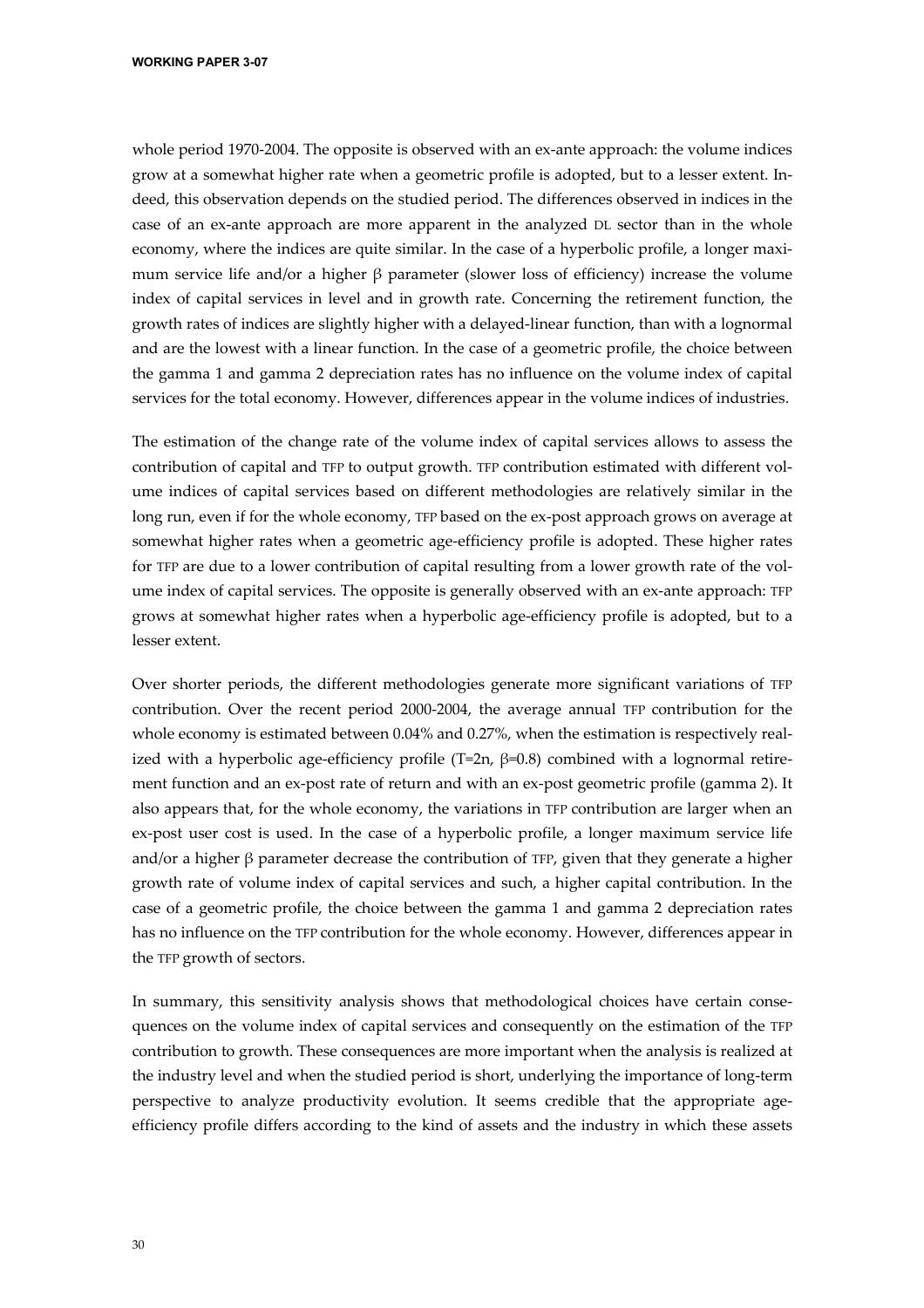are used. Empirical studies on age-efficiency and retirement profiles of assets are necessary to determine the best appropriated profiles.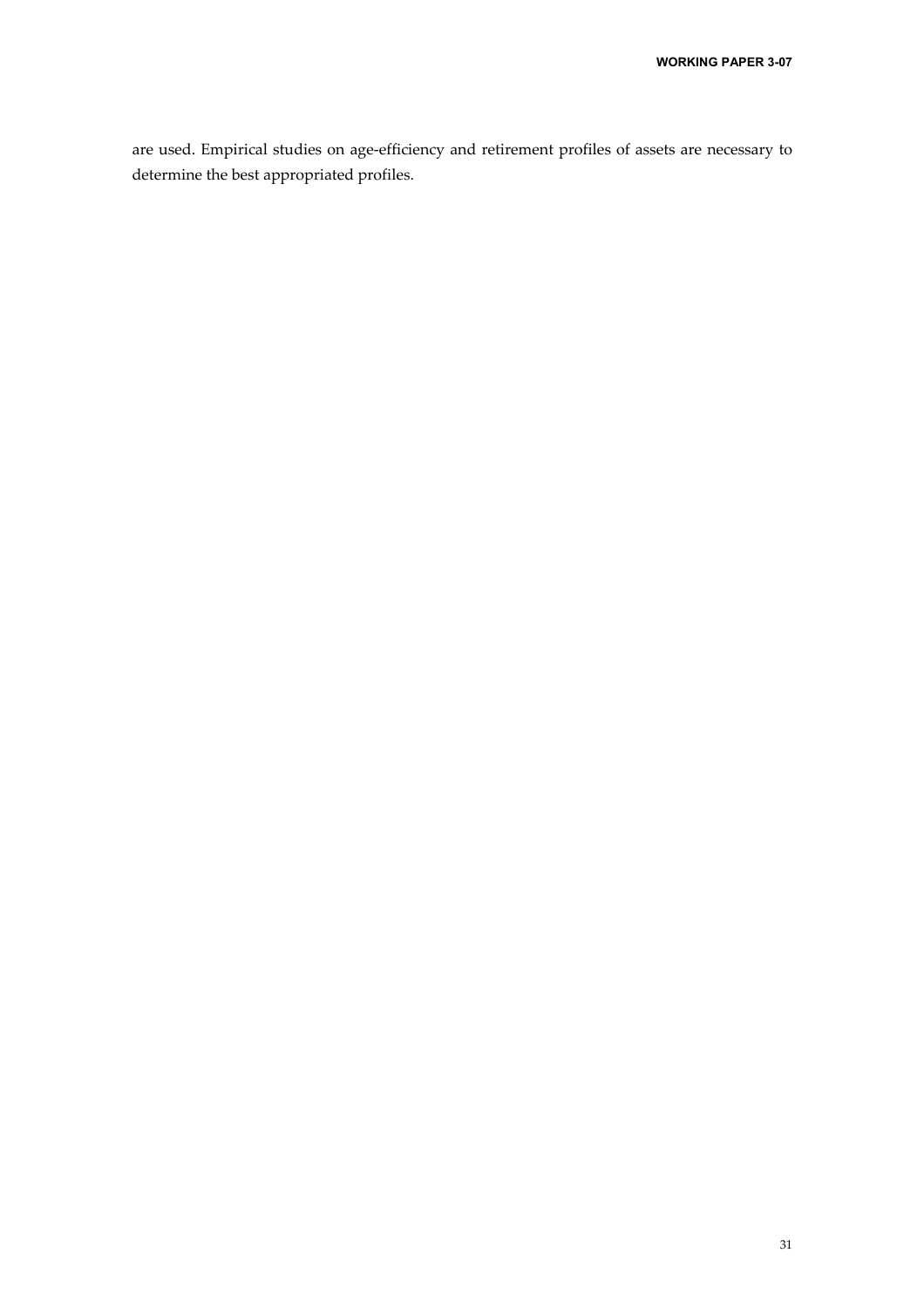## **6. References**

- Bureau of Labor Statistics, (2006), "*Overview of Capital Inputs for the BLS Multifactor Productivity Measures*", July.
- Erumban A. A., (2004), "*Twenty Ways to Aggregate Capital: Does it really Matter for a Study of Economic Growth ?*", August.
- Fraumeni B., (1997), "*The Measurement of Depreciation in the U.S. National Income and Product Accounts*", Survey of Current Business, July.
- Hulten C. R., (1990), "*The Measurement of Capital*", in Berndt, Ernst R. and Jack Triplett (eds.) Fifty Years of Economic Measurement, University of Chicago Press.
- Inkaar R., O'Mahony M., Timmer M. P., (2005), "*ICT and Europe's Productivity Performance: Industry-Level Growth Account Comparisons with the United States*", Review of Income and Wealth, Vol. 51, No. 4, December.
- Institut des Comptes nationaux (2006), "*Comptes nationaux, Partie 2 Comptes détaillés et tableaux 1995-2005*", Banque national de Belgique, Bruxelles.
- Iommi M., Jona-Lasinio C. (2005), "*Alternative estimates of capital input in productivity measures. A sensitivity analysis for the Italian economy over 1990-2003*", Paper prepared for the OECD Workshop on Productivity Measurement, October.
- Jorgenson D.W., Stiroh K.J., (2000), "*Raising the Speed Limit: U.S. Economic Growth in the Information Age*", Brookings Papers on Economic Activity, n° 1.
- Mas M., Pérez F., Uriel E., (2006), "*Capital Stock in Spain, 1964-2002, New Estimates*", in "Growth, Capital and New Technologies", Fundacion BBVA, Bilbao.
- OECD (2001a), "*Measuring Capital OECD Manual: Measurement of Capital Stocks, Consumption of Fixed Capital and Capital Services*", Paris.
- OECD (2001b), "*Measuring Productivity OECD Manual: Measurement of Aggregate and Industry-Level Productivity Growth*", Paris.
- OECD (2005), "*Working Party on Indicators for the Information Society, Guide to measuring the Information Society*", DSTI/ICCP/IIS(2005)6/FINAL, November.
- O'Mahony M., de Boer W., (2002), "*Britain's relative productivity performance: Updates to 1999*", National Institute Economic Review, Issue 179, January.
- Oulton N. (2001), "*ICT and productivity growth in the UK*", Bank of England Working Paper, July.
- Pamukçu T., Van Zandweghe W., (2002), "*Constructing Productive ICT Capital Stock Series for Belgium*", Federal Planning Bureau Working Paper 12-02, October.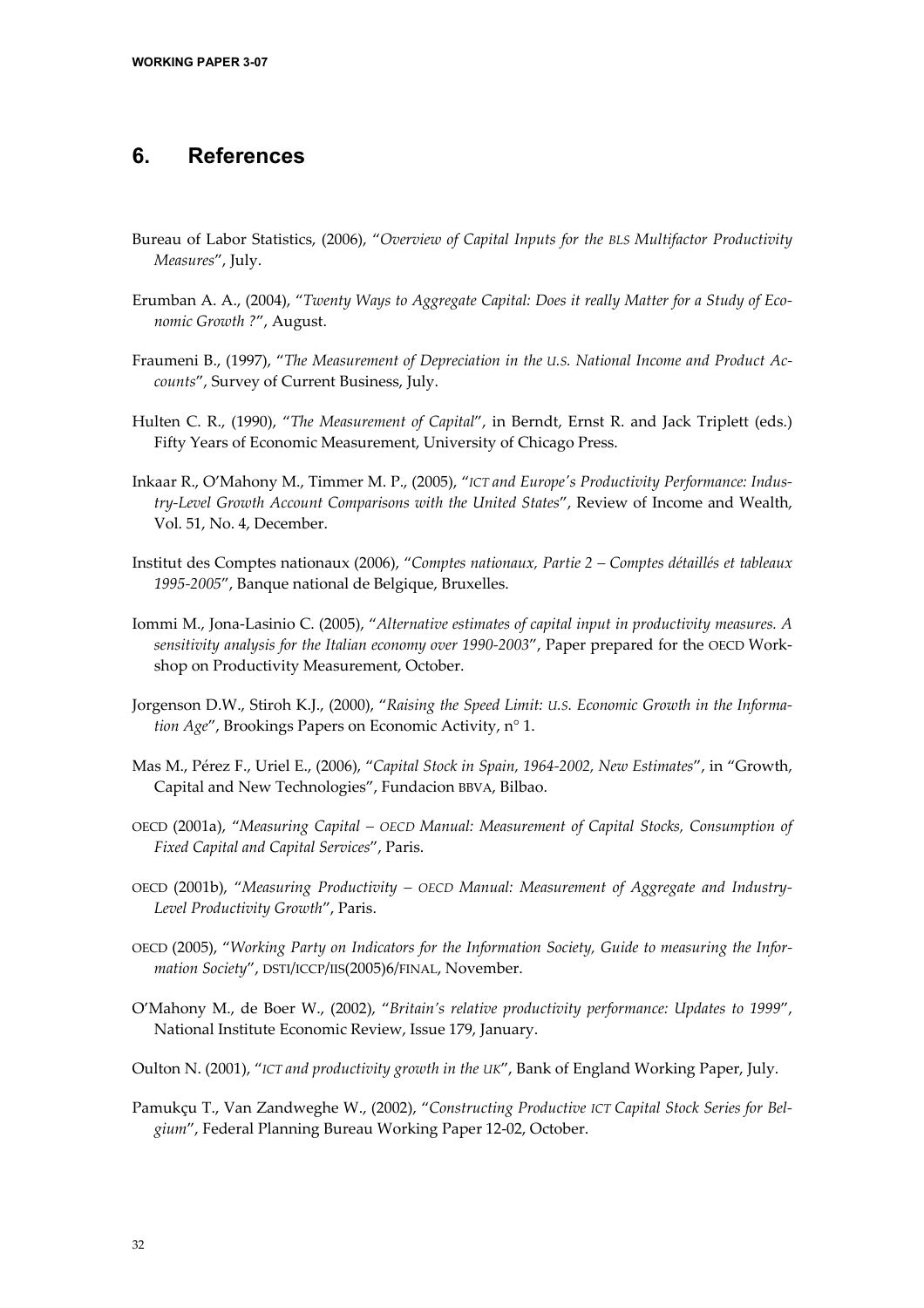- Schreyer, P. (2001), "*Computer price indices and international growth and productivity comparisons*", OECD Statistics Directorate, National accounts division.
- Schreyer P., (2003), "*Capital stocks, Capital services and multi-factor productivity measures*", OECD Economic Studies n° 37, 2003/2.
- Schreyer P., Pilat D., (2001), "*Mesurer la productivité*", Revue économiques de l'OCDE n°33, 2001/11.
- Schreyer P., Diewert W. E., Harrison, A., (2005), "*Cost of Capital Services and the National Accounts*", STD/NAES(2005)17, September.
- Schreyer P., Dupont J., (2006), "OECD Capital Services Estimates: Methodology and a First Set of Re*sults*", in "*Growth, Capital and New Technologies*", Fundacion BBVA, Bilbao.
- Solow R.M., (1957), "*Technical Change and the Aggregate Production Function*", Review of Economics and Statistics, vol. 39, n°2, August.
- Van Ark B., Melka J., Mulder N., Timmer M., Ypma G. (2002), "*ICT Investments and Growth Accounts for the European Union 1980-2000*", Research Memorandum GD-56, Groningen Growth and Development Centre, September.
- Wolfl A., and Hajkova D., (2006), "*Measuring multifactor productivity growth*", Paper Prepared for the 29th General Conference of The International Association for Research in Income and Wealth, August.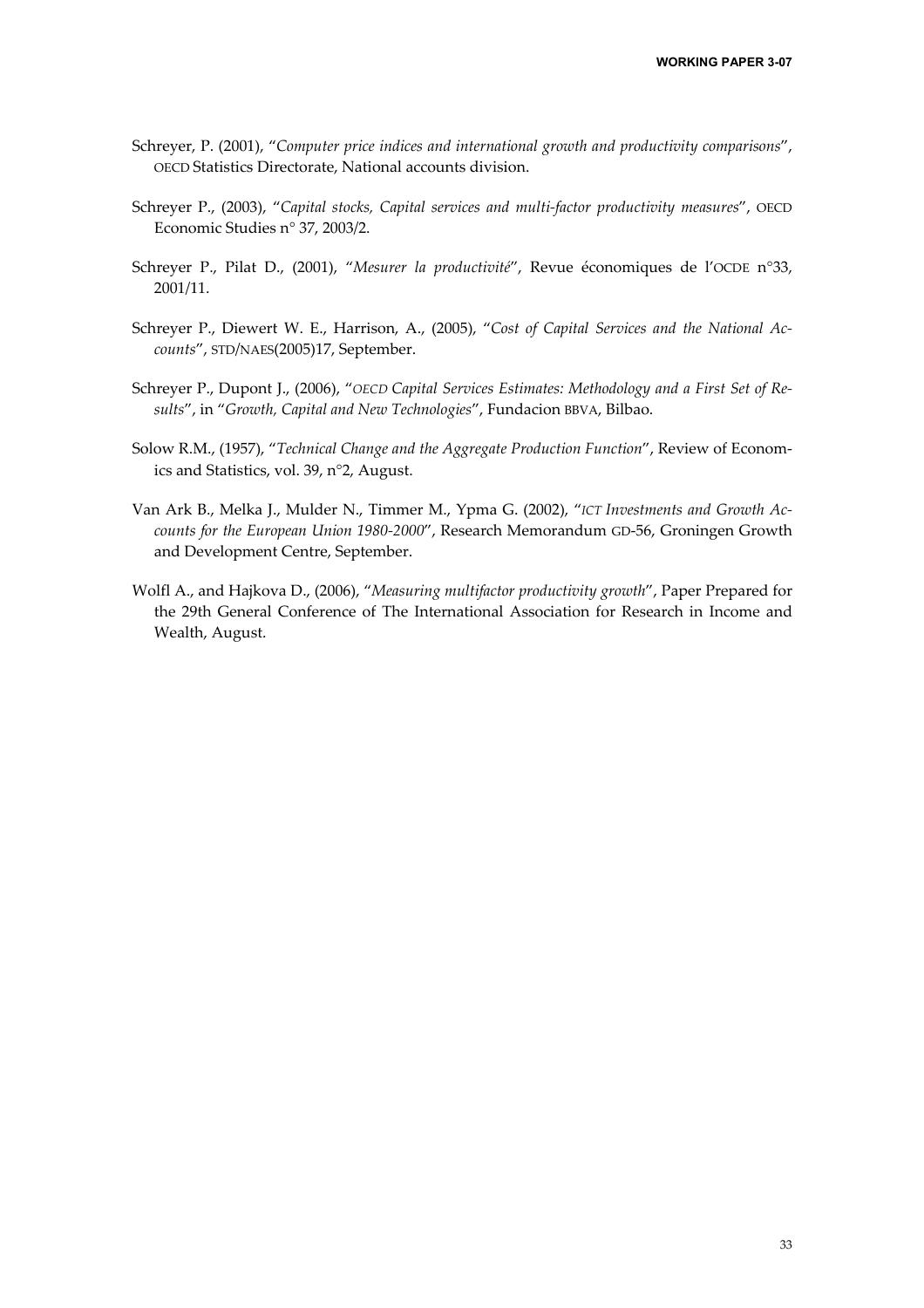## **7. Annex**

## **7.1. Description of the sectors**

| Code NACE Rev1 | Description                                                                                           | CPA Reference |
|----------------|-------------------------------------------------------------------------------------------------------|---------------|
| AA             | Agriculture, hunting and forestry                                                                     | A             |
| <b>BB</b>      | Fishing                                                                                               | B             |
| CA             | Mining and quarrying of energy producing materials                                                    | CA            |
| C <sub>B</sub> | Mining and quarrying except energy producing materials                                                | <b>CB</b>     |
| DA             | Food products, beverages and tobacco                                                                  | <b>DA</b>     |
| <b>DB</b>      | Textiles and textile products                                                                         | <b>DB</b>     |
| DC             | Leather and leather products                                                                          | <b>DC</b>     |
| DD             | Wood and wood products                                                                                | <b>DD</b>     |
| DE             | Pulp, paper and paper products; publishing and printing                                               | DE            |
| DF             | Coke, refined petroleum products and nuclear fuel                                                     | DF            |
| DG             | Chemicals, chemical products and man-made fibres                                                      | DG            |
| DH             | Rubber and plastic products                                                                           | <b>DH</b>     |
| DI             | Other non metallic mineral products                                                                   | <b>DI</b>     |
| DJ             | Basic metals and fabricated metal products                                                            | DJ            |
| <b>DK</b>      | Machinery and equipment n.e.c.                                                                        | <b>DK</b>     |
| DL             | Electrical and optical equipment                                                                      | <b>DL</b>     |
| <b>DM</b>      | Transport equipment                                                                                   | <b>DM</b>     |
| DN             | Manufacturing n.e.c.                                                                                  | <b>DN</b>     |
| EE             | Electricity, gas and water supply                                                                     | E             |
| FF.            | Construction                                                                                          | F             |
| GG             | Wholesale and retail trade; repair of motor vehicles, motorcycles and<br>personal and household goods | G             |
| HH             | Hotel and restaurant                                                                                  | H             |
| Ш.             | Transport, storage and communication                                                                  |               |
| JJ             | Financial intermediation                                                                              | J             |
| <b>KK</b>      | Real estate, renting and business activities                                                          | K             |
| LL.            | Public administration and defence, compulsory social security                                         | L             |
| <b>MM</b>      | Education                                                                                             | м             |
| ΝN             | Health and social work                                                                                | N             |
| OO             | Other community, social and personal service activities                                               | O             |
| <b>PP</b>      | Private households with employed persons                                                              | P             |
| QQ             | Extra-territorial organisations and bodies                                                            | Q             |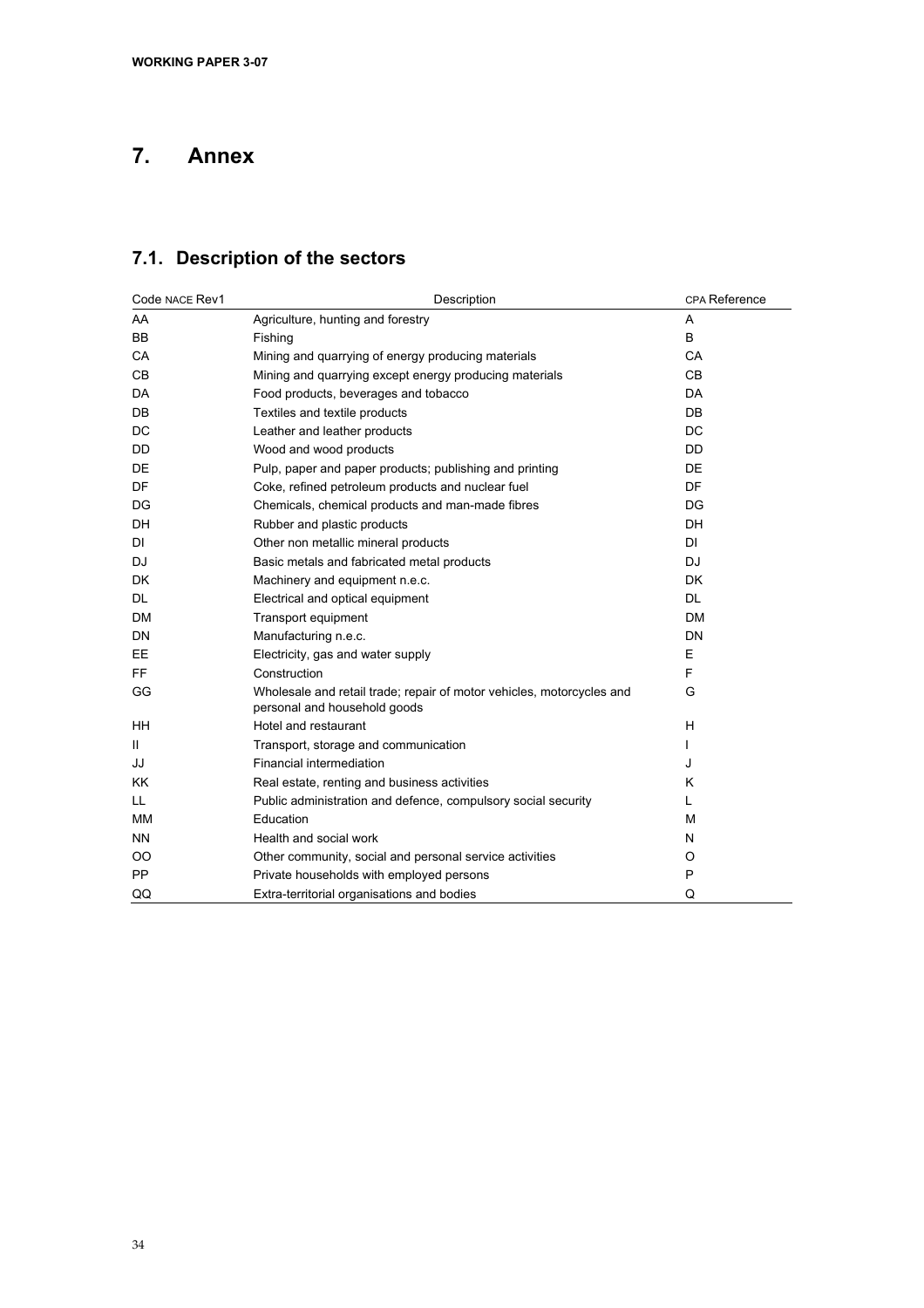## **7.2. Description of the assets**

| Code           | Description                                            | CPA Reference                                                               |
|----------------|--------------------------------------------------------|-----------------------------------------------------------------------------|
| $\mathbf{1}$   | Products of Agriculture, hunting, forestry and fishing | $01+02+05$                                                                  |
|                | Equipment:                                             |                                                                             |
| 2              | - Metal Products and Machinery                         | 28 to 33 + 36, except CPA references of IT and<br>communications equipment. |
| 3              | - Transport Materials                                  | $34 + 35$                                                                   |
|                | Construction:                                          | 45                                                                          |
| $\overline{4}$ | - Residential buildings                                |                                                                             |
| 5              | - Other constructions                                  |                                                                             |
| 6              | Other products                                         | All other assets                                                            |
| 7              | Software                                               | 72                                                                          |
| 8              | IT equipment <sup>12</sup>                             | 300, 321, 332, 333                                                          |
| 9              | Communications equipment <sup>13</sup>                 | 313.322.323                                                                 |

1

<sup>12</sup> OECD definition of IT equipment from "Working Party on Indicators for the Information Society, Guide to Measuring the Information Society, DSTI/ICCP/IIS(2005)6/FINAL, November 2005".

<sup>13</sup> OECD definition of Communications equipment.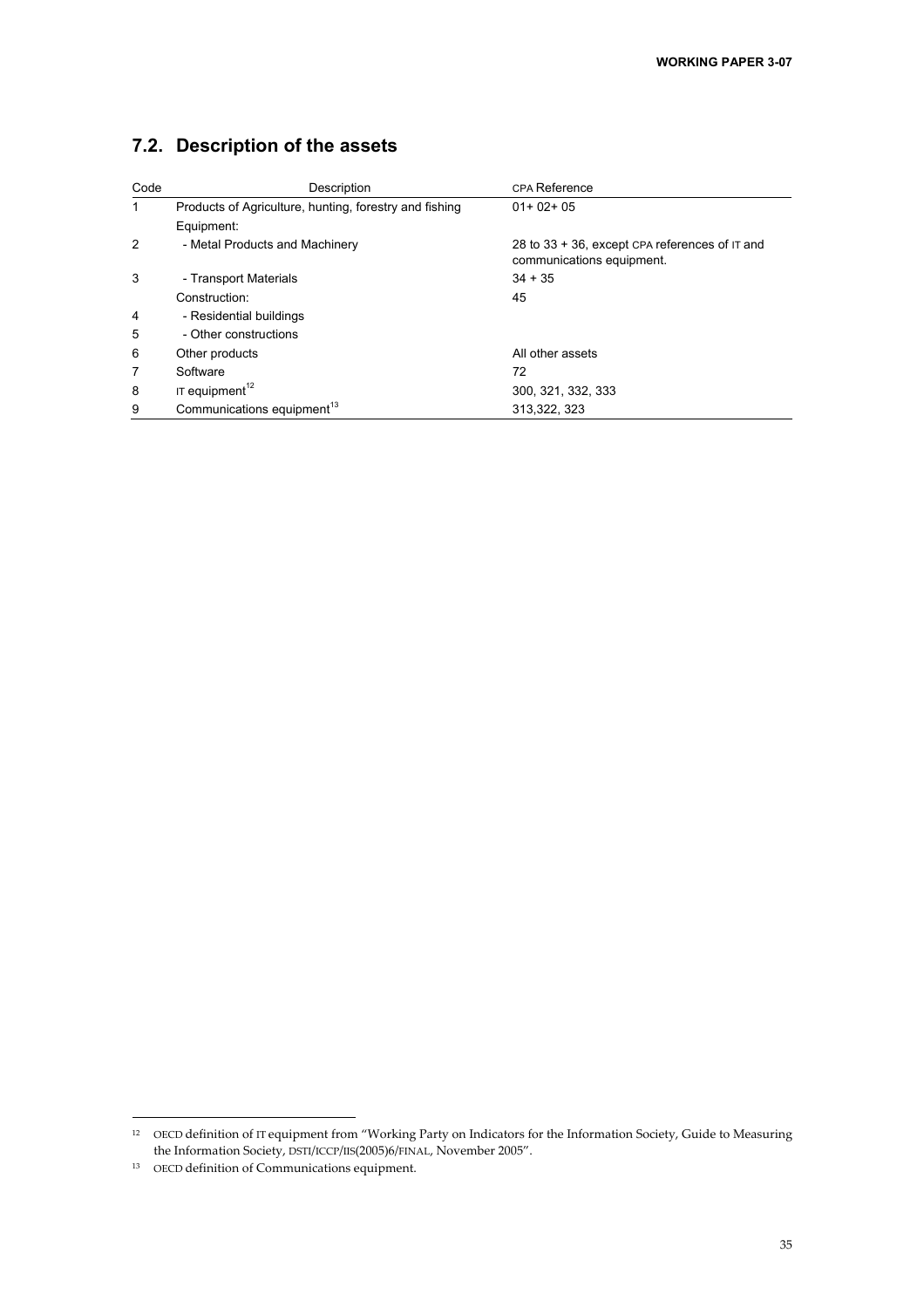### **7.3. Average service life of assets by industry**

For the products 1 to 7, the average service lives are those used in the Belgian National Accounts. For the products 8 and 9 (IT and communications equipment), which have been created, the average service lives follow the assumptions of the US Bureau of Economic Analysis.

| Industry                                                                                                 | P <sub>1</sub>            | P <sub>2</sub> before<br>1985 | P <sub>2</sub> after<br>1985 | P <sub>3</sub> | P <sub>4</sub> | P <sub>5</sub> | P <sub>6</sub> | P7 | P <sub>8</sub> | P <sub>9</sub> |
|----------------------------------------------------------------------------------------------------------|---------------------------|-------------------------------|------------------------------|----------------|----------------|----------------|----------------|----|----------------|----------------|
| Agriculture, hunting and forestry                                                                        | 3                         | 15                            | 15                           | 12             | 60             | 37             | 8              | 3  | 5              | 11             |
| Fishing                                                                                                  | $\mathsf 3$               | 15                            | 15                           | 25             | 60             | 39             | 7              | 3  | 5              | 11             |
| Mining and guarrying of energy<br>producing materials                                                    | 3                         | 20                            | 20                           | 10             | 60             | 33             | 14             | 3  | 5              | 11             |
| Mining and quarrying except energy<br>producing materials                                                | 3                         | 28                            | 20                           | 10             | 60             | 34             | 15             | 3  | 5              | 11             |
| Food products, beverages and<br>tobacco                                                                  | 3                         | 28                            | 19                           | 10             | 60             | 38             | 22             | 3  | 5              | 11             |
| Textiles and textile products                                                                            | 3                         | 28                            | 18                           | 10             | 60             | 38             | 22             | 3  | 5              | 11             |
| Leather and leather products                                                                             | 3                         | 29                            | 18                           | 10             | 60             | 45             | 20             | 3  | 5              | 11             |
| Wood and wood products                                                                                   | 3                         | 29                            | 19                           | 10             | 60             | 45             | 20             | 3  | 5              | 11             |
| Pulp, paper and paper products;<br>publishing and printing                                               | 3                         | 37                            | 18                           | 10             | 60             | 38             | 21             | 3  | 5              | 11             |
| Coke, refined petroleum products<br>and nuclear fuel                                                     | 3                         | 32                            | 18                           | 10             | 60             | 34             | 21             | 3  | 5              | 11             |
| Chemicals, chemical products and<br>man-made fibres                                                      | 3                         | 32                            | 17                           | 10             | 60             | 34             | 21             | 3  | 5              | 11             |
| Rubber and plastic products                                                                              | 3                         | 32                            | 19                           | 10             | 60             | 30             | 19             | 3  | 5              | 11             |
| Other non metallic mineral products                                                                      | 3                         | 32                            | 21                           | 10             | 60             | 35             | 19             | 3  | 5              | 11             |
| Basic metals and fabricated metal<br>products                                                            | 3                         | 32                            | 19                           | 10             | 60             | 35             | 19             | 3  | 5              | 11             |
| Machinery and equipment n.e.c.                                                                           | 3                         | 32                            | 19                           | 10             | 60             | 35             | 19             | 3  | 5              | 11             |
| Electrical and optical equipment                                                                         | 3                         | 32                            | 18                           | 10             | 60             | 35             | 19             | 3  | 5              | 11             |
| Transport equipment                                                                                      | $\mathsf 3$               | 32                            | 18                           | 10             | 60             | 35             | 19             | 3  | 5              | 11             |
| Manufacturing n.e.c.                                                                                     | 3                         | 32                            | 25                           | 10             | 60             | 42             | 19             | 3  | 5              | 11             |
| Electricity, gas and water supply                                                                        | 3                         | 20                            | 20                           | 10             | 60             | 42             | 19             | 3  | 5              | 11             |
| Construction                                                                                             | 3                         | 15                            | 15                           | 8              | 60             | 40             | 7              | 3  | 5              | 11             |
| Wholesale and retail trade; repair of<br>motor vehicles, motorcycles and<br>personal and household goods | 3                         | 15                            | 15                           | 8              | 60             | 40             | 7              | 3  | 5              | 11             |
| Hotel and restaurant                                                                                     | 3                         | 15                            | 15                           | 15             | 60             | 40             | 7              | 3  | 5              | 11             |
| Transport, storage and communica-<br>tion                                                                | 3                         | 15                            | 15                           | 8              | 60             | 40             | 7              | 3  | 5              | 11             |
| Financial intermediation                                                                                 | 3                         | 15                            | 15                           | 8              | 60             | 40             | 7              | 3  | 5              | 11             |
| Real estate, renting and business<br>activities                                                          | 3                         | 15                            | 15                           | 8              | 60             | (a)            | 7              | 3  | 5              | 11             |
| Public administration and defence,<br>compulsory social security                                         | 3                         | 15                            | 15                           | 8              | 60             | (a)            | 7              | 3  | 5              | 11             |
| Education                                                                                                | $\ensuremath{\mathsf{3}}$ | 15                            | 15                           | 8              | 60             | 40             | $\overline{7}$ | 3  | 5              | 11             |
| Health and social work                                                                                   | 3                         | 15                            | 15                           | 8              | 60             | 40             | 7              | 3  | 5              | 11             |
| Other community, social and<br>personal service activities                                               | 3                         | 15                            | 15                           | 8              | 60             | 40             | 7              | 3  | 5              | 11             |
| Private households with employed<br>persons                                                              | 3                         | 15                            | 15                           | 8              | 60             | 40             | 7              | 3  | 5              | 11             |

(a): 60 years for purchased buildings and buildings constructed by own means, 65 years for roads, 70 years for sea and river works, and 60 years for other construction works.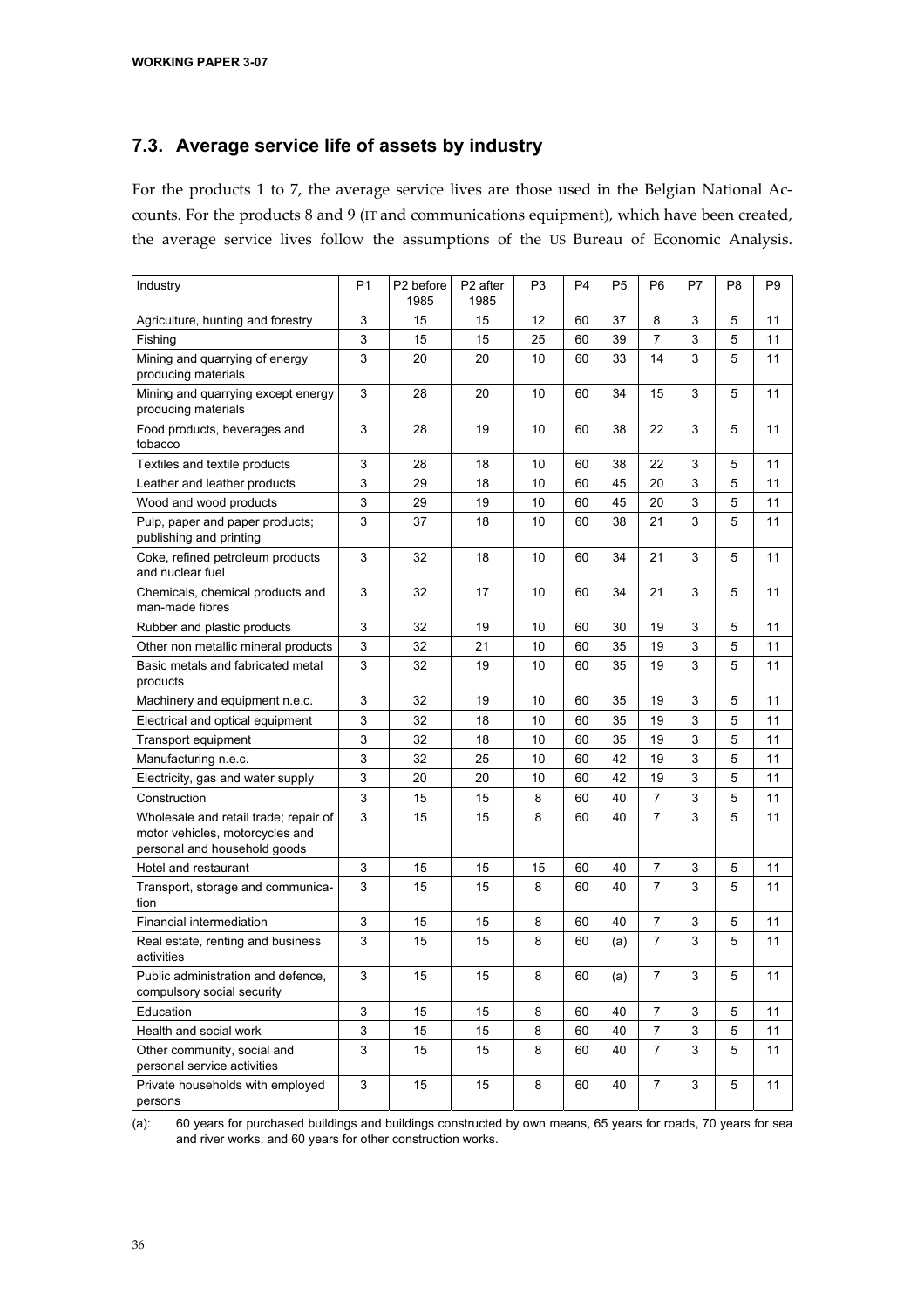#### **7.4. Data construction and assumptions**

#### **7.4.1. Construction of long investment series crossing sectors and products**

The data were constructed in the framework of the European EUKLEMS project in which the Federal Planning Bureau is involved.

The data are constructed from several assumptions in order to be coherent with the revision of National Accounts (published in November 200614) and in order to have 3 ICT assets (in Belgium, there is only one ICT asset in the National Accounts – the software –, starting in 1995). For the construction of the data, we used published revised investment data either by product (7), or by sector (29) from 1995 to 2005, unpublished revised and non-revised SUT investment tables and non-revised historical data crossing 29 sectors and 6/7 assets. Constructed data cover the period 1853-2004 at constant prices and the period 1970-2004 at current prices and cross 29 sectors and 9 products.

#### **7.4.2. Construction of investment series in IT and communications equipment**

#### **a. Construction of macro investment series**

The method used for the construction of investment expenditure on IT and communications equipment is identical. This method has already been used by Pamukçu and Van Zandweghe (2002) for Belgium. Macroeconomic investment series are obtained indirectly, starting from the condition that domestic supply equals domestic use:

$$
Q_{it} + M_{it} - X_{it} + W_{it} + (T_{it} - S_{it}) = CJ_{it} + C_{it} + I_{it} + DS_{it}
$$

With  $Q_{it}$ , M<sub>it</sub> and X<sub>it</sub> respectively standing for domestic production, imports and exports of the asset (domestic supply); W<sub>it</sub>,  $(T_{it}-S_{it})$  standing for margins and net taxes (accounting for the fact that total supply is measured at basic prices whereas use is measured at acquisition prices);  $\mathrm{Cl}_{^{it}}$ ,  $C_{it}$ ,  $I_{it}$  and  $DS_{it}$  denoting intermediate consumption, final consumption, investment and change in stocks (domestic use).

For the period 1995-2004, we have revised investment by SUT products. Consequently, for these years, we can estimate IT and communications equipment investment. We used OECD definitions (2005)15:

IT equipment (CPA):

1

- 300 Office, accounting and computing machinery
- 321 Electronic valves and tubes and other electronic components

<sup>14</sup> Institut des Comptes nationaux (2006).

<sup>15</sup> We used the definition of ICT manufactured goods and disregarded investment in ICT services through lack of data, except investment in software.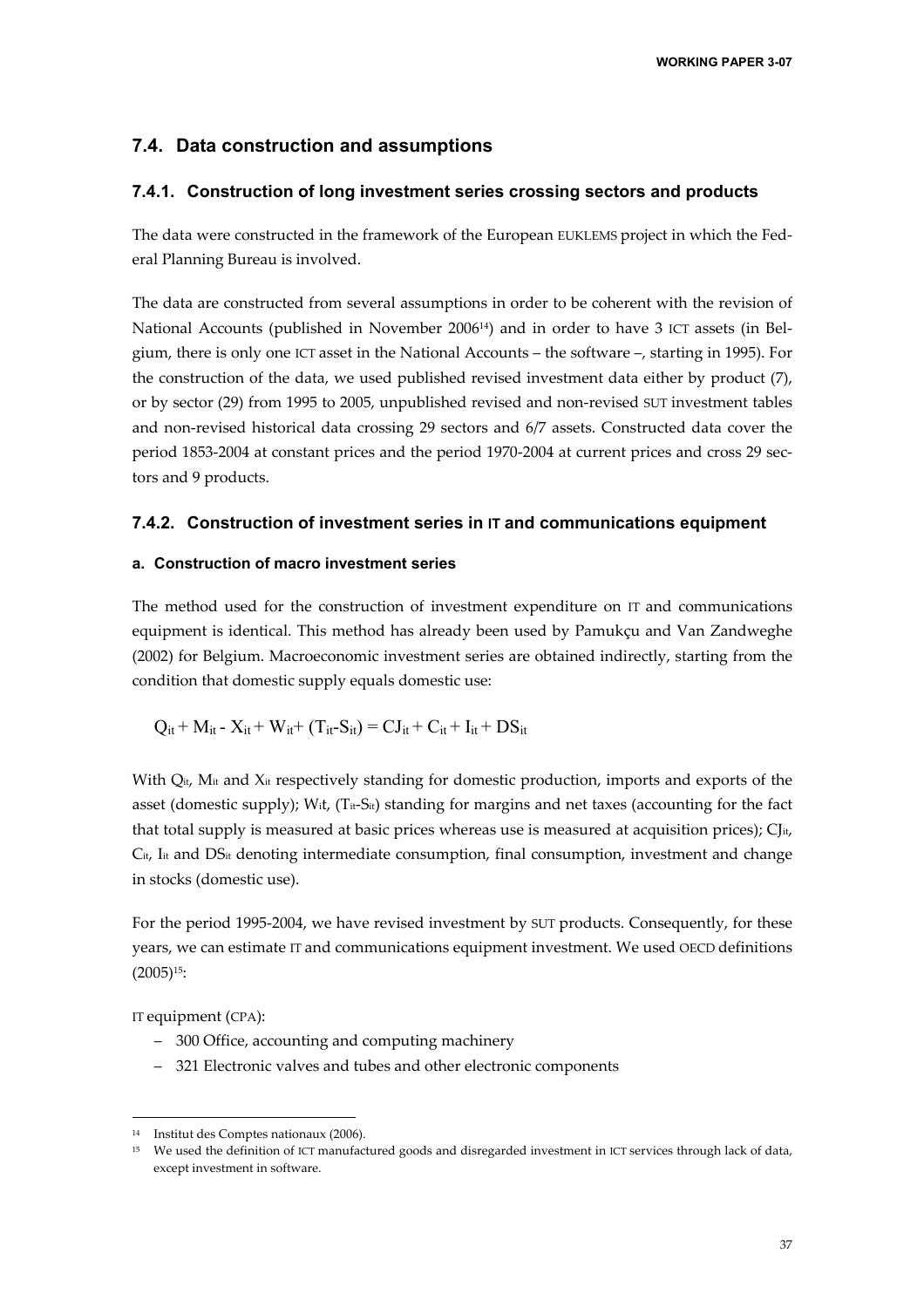- 332 Instruments and appliances for measuring, checking, testing, navigating and other purposes, except industrial process control equipment
- 333 Industrial process control equipment

Communications equipment (CPA):

- 313 Insulated wires and cable
- 322 Television and radio transmitters and apparatus for line telephony and line telegraphy
- 323 Television and radio receivers, sound and video recording or reproducing apparatus and associated goods

For the period before 1995, estimates of IT and communications equipment investment were calculated by adjusting domestic supply by the amount of investment per euro of domestic supply in 1995:

$$
I_{it} = \frac{I_{i,1995}}{Q_{i,1995} + M_{i,1995} - X_{i,1995}}
$$
 (Q<sub>it</sub>+M<sub>it</sub> - X<sub>it</sub>)

The foreign trade data used to approximate ICT investment come from the NBB for the period 1995-2004. Then, we used the growth rates of data from the OECD International Trade in Commodities Statistics (ITCS) to construct series from 1961 onwards. Domestic production data come from the NIS (Prodcom) for the period 1995-2004 and are retropolated using the growth rates of imports. Retropolations before 1961 are based on the American growth rate of ICT investments.

#### **b. Construction of sectoral investment series**

The only years for which data on ICT investment are available on a sectoral basis are 1995 (nonrevised data), 2000 (non-revised data), 2001 and 2002. A RAS-procedure was applied to make the 1995 and 2000 investment matrices compatible with the revised data. To construct investment series at the sector level, we calculated the share of IT equipment investment in total investment in product Pi2 (Metal products and machinery) and the share of communications equipment investment in investment in Pi2 for these years. Then, we multiplied the shares for 1995 by the investment in Pi2 for the years from 1955 to 1994 and the shares for 2002 by the investment in Pi2 for the years from 2003 to 2004. For the years between 1995 and 2000, ICT investments are based on a linear estimation of the shares of ICT investment in product Pi2. Retropolations before 1955 are based on the average growth rate of the data by sector during the last five available years. However, the amounts concerned are very small.